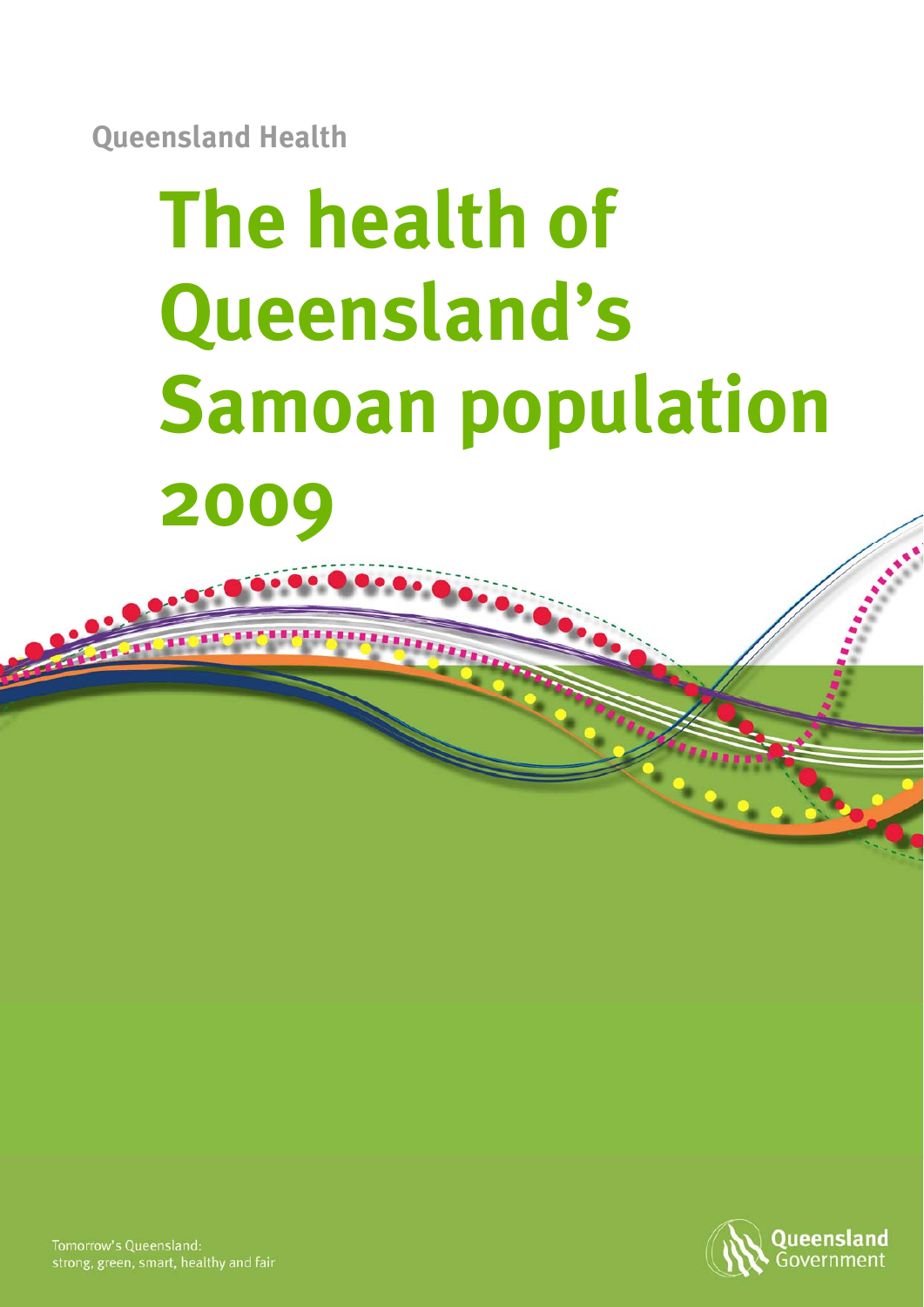#### The health of Queensland's Samoan population 2009

Published by the State of Queensland (Queensland Health), December, 2011

ISBN 978-1-921707-71-1

This document is licensed under a Creative Commons Attribution 3.0 Australia licence. To view a copy of this licence, visit creativecommons.org/licenses/by/3.0/au.



© State of Queensland (Queensland Health) 2011.

You are free to copy, communicate and adapt the work, as long as you attribute the State of Queensland (Queensland Health).

#### For copyright information contact:

The IP Officer Purchasing and Logistics Unit Queensland Health GPO Box 48 Brisbane QLD 4001 ip\_officer@health.qld.gov.au

#### For further information contact:

Queensland Health Multicultural Services Division of the Chief Health Officer Queensland Health GPO Box 2368 Fortitude Valley BC OLD 4006

#### Suggested citation:

Queensland Health. The health of Queensland's Samoan population 2009. Division of the Chief Health Officer, Queensland Health. Brisbane 2010.

#### Project team:

Project Sponsor: Ellen Hawes Project Manager: Marina Chand Project officer: Hanamenn Hunt Samoan Facilitator: Felise Tautalasoo (Lemalu) Research supervisor: Dr David Yeboah Pacific Islander & Māori Needs Assessment Advisory Group

An electronic version of this document is available at www.health.qld.gov.au/multicultural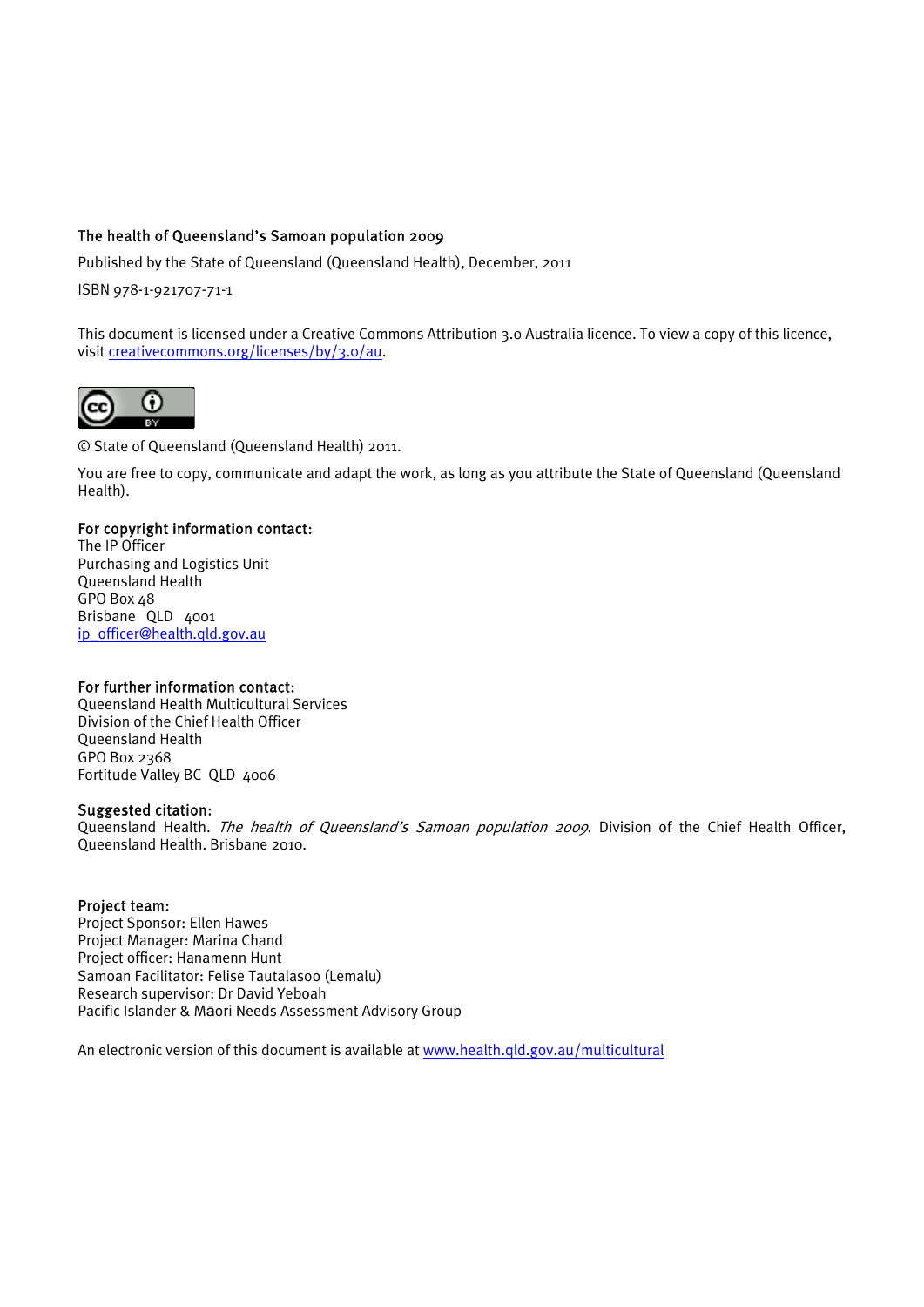# **Table of Contents**

| <b>Executive summary</b>                                          |                     |
|-------------------------------------------------------------------|---------------------|
| About the document                                                | Ш                   |
| 1 Data sources                                                    | 1                   |
| 1.1 Literature review                                             | 1                   |
| 1.2 Quantitative data sources                                     | 1                   |
| 1.2.1 Hospital separation data                                    | $\mathbf{1}$        |
| 1.2.2 Australian Bureau of Statistics                             | 2                   |
| 1.3 Focus groups with Samoan community members and leaders        | 2                   |
| 1.4 Health service provider survey                                | $\overline{2}$      |
| 1.5 Data quality                                                  | 3                   |
| 2 A profile of Queensland's Samoan population                     | 4                   |
| 2.1 Population size and growth                                    | 4                   |
| 2.2 Languages spoken at home                                      | 4                   |
| 2.3 Ancestry<br>2.4 Religious affiliation                         | 5<br>6              |
| 2.5 Year of arrival                                               | 6                   |
| 2.6 Participation in voluntary activities                         | 6                   |
| 2.7 Age and sex distribution                                      | 6                   |
| 2.8 Geographic distribution                                       |                     |
| 2.9 Summary of the Samoan population profile                      | $\overline{7}$<br>7 |
| 3 Samoan health beliefs                                           | 8                   |
| 4 Wellness and illness, the health status of Samoan Queenslanders | 11                  |
| 4.1 Self-reported health status and quality of life               | 11                  |
| 4.2 Life expectancy                                               | 11                  |
| 4.3 Infant mortality and health                                   | 11                  |
| 4.4 Deaths - avoidable and all causes                             | 11                  |
| 4.5 Hospital separations – all causes and avoidable               | 12                  |
| 5 Determinants of Samoan health and wellbeing                     | 14                  |
| 5.1 About this chapter's data sources                             | 14                  |
| 5.2 Determinants of health                                        | 14                  |
| 5.3 Broad features of society                                     | 15                  |
| 5.4 Health behaviours                                             | 15                  |
| 5.4.1 Tobacco use                                                 | 15                  |
| 5.4.2 Alcohol consumption                                         | 16                  |
| 5.4.3 Dietary behaviour                                           | 17                  |
| 5.4.4 Physical activity                                           | 18                  |
| 5.4.5 Sexual behaviours                                           | 19                  |
| 5.4.6 Vaccination status                                          | 20                  |
| 5.5 Psychosocial factors                                          | 20                  |
| 5.5.1 Psychological and mental health                             | 20                  |
| 5.5.2 Interpersonal violence                                      | 21                  |
| 5.6 Socioeconomic characteristics                                 | 22                  |
| 5.6.1 Access to health services                                   | 22                  |
| 5.6.2 Income, employment and education                            | 24                  |
| 5.6.3 Family and neighbourhood                                    | 27<br>28            |
| 5.6.4 Housing<br>5.7 Knowledge, attitudes and beliefs             |                     |
| 5.7.1 Health literacy                                             | 29                  |
| 5.7.2 Help seeking behaviour                                      | 29<br>30            |
| <b>6 Health outcomes</b>                                          | 32                  |
| 6.1 Cancer                                                        | 32                  |
| 6.2 Cardiovascular disease                                        | 33                  |
| Coronary heart disease (heart attack and angina)                  | 33                  |
| Stroke                                                            | 33                  |
| 6.3 Diabetes                                                      | 33                  |
| 6.4 Mental health                                                 | 34                  |
| 6.5 Respiratory disease                                           | 35                  |
| 6.6 External causes                                               | 36                  |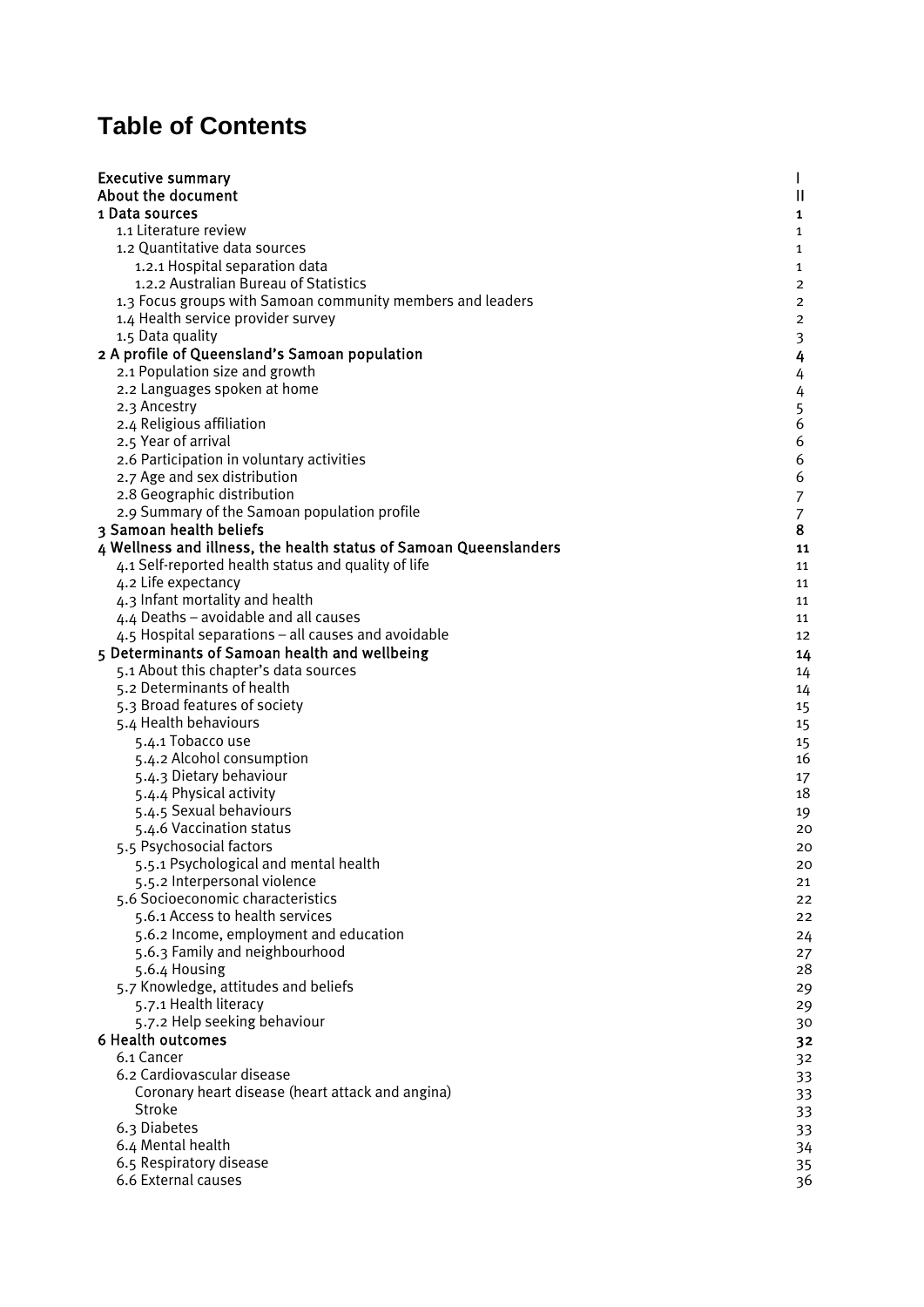| 6.7 Musculoskeletal disease                                                | 36 |
|----------------------------------------------------------------------------|----|
| 6.8 Communicable disease                                                   | 37 |
| 7 The way forward to improve Samoan health                                 | 38 |
| Attachment 1 - Data and methodology                                        | 39 |
| Attachment 2 – Focus group prompting points (community members)            | 40 |
| Attachment 3 – Focus group prompting points (community leaders)            | 42 |
| Attachment 4 - Summary of focus group results                              | 44 |
| Attachment 5 - Results of survey of health service providers               | 46 |
| Attachment 6 – Standards for Statistics on Cultural and Language Diversity | 48 |
| <b>References</b>                                                          | 49 |

#### List of tables

| Table 6New Zealand prevalence (per cent) risk and protective factors in adult males and females by ethnic |  |
|-----------------------------------------------------------------------------------------------------------|--|
|                                                                                                           |  |
|                                                                                                           |  |
|                                                                                                           |  |
|                                                                                                           |  |

# List of figures

 $\sim$  14  $\sim$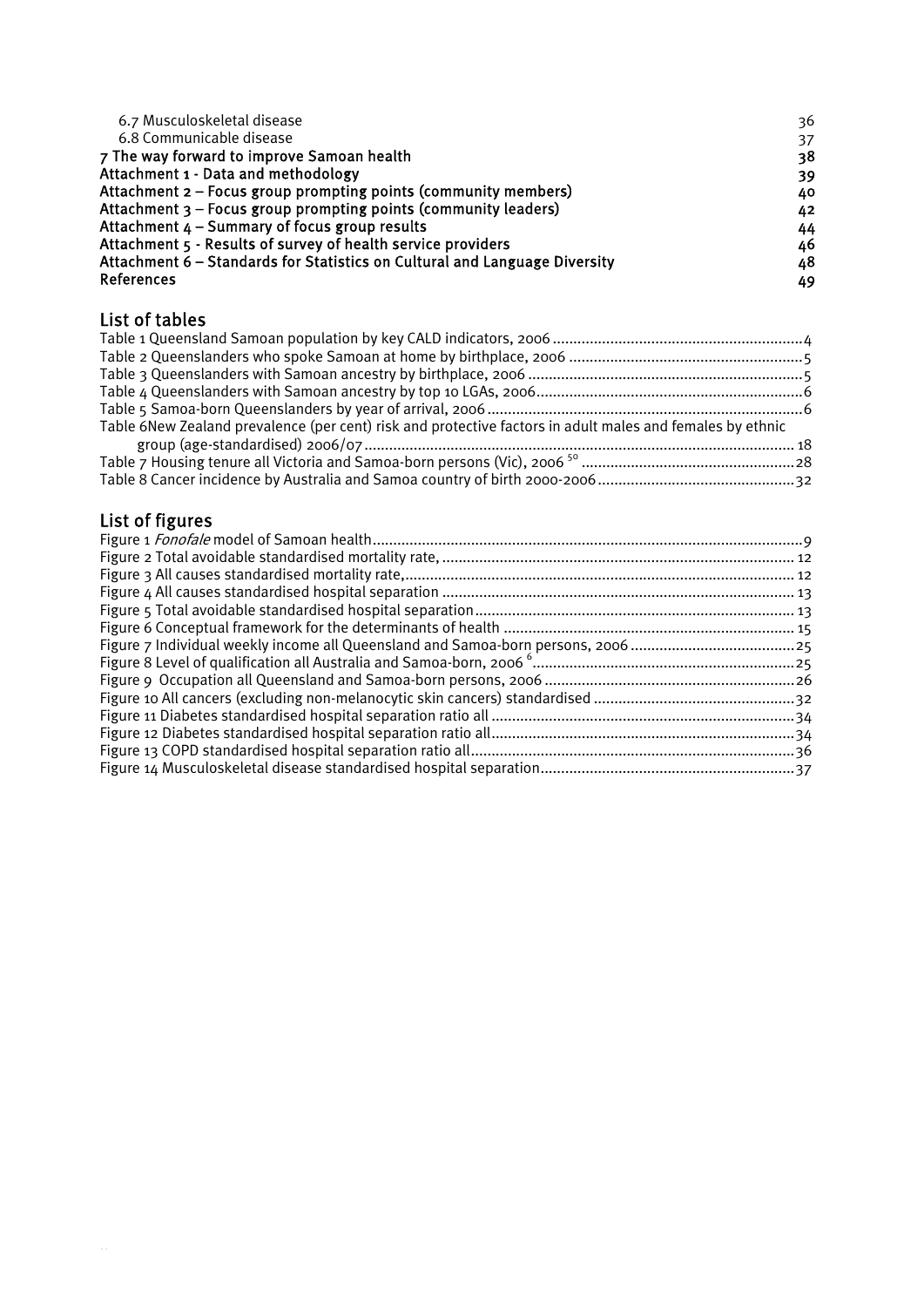# Executive summary

This document profiles the health of Samoan Queenslanders. Data from a literature review, the Queensland Hospital Admitted Patient Data Collection, Australian Bureau of Statistics and focus groups with Samoan community members and leaders in Queensland are presented.

Quantitative data, particularly on the determinants of health and some health status indicators are not available for the Samoan population. Improved data collection and analysis is required to enable the development of a complete synopsis of the health of Samoan Queenslanders.

At the 2006 Census there were 4863 Queenslanders born in Samoa and 13,536 Queenslanders with Samoan ancestry. The population grew at a rate of 20.4 per cent between 2001 and 2006. The Samoan population speaks mainly Samoan at home and is predominantly Christian. The majority of Samoa-born people arrived in Australia between 1991 and 2000. The population is geographically distributed throughout Queensland. The largest populations live in Brisbane, Logan and Ipswich – with 69.8 per cent of the population living in these three Local Government Areas.

The Queensland Samoan population has Australian and traditional health beliefs and practices. The importance of Aiga (family) and Va (relational space) to the Samoan world view permeate beliefs about health and illness. Illnesses may be perceived as caused by conflicts with or failed duty towards family, or because of unbalanced social relationships.<sup>1</sup> In Samoan culture, the individual can only be described as having meaning in relation to others, not as an individual. Religion and spirituality are also central to health beliefs and people are viewed as having physical, mental and spiritual needs. The *fonofale* model of Samoan health, developed in New Zealand, has components related to a traditional Samoan meeting house: cultural values (roof); family (floor); and physical, mental, spiritual and other dimensions of wellbeing (four pillars). These traditional health beliefs and the process of acculturation all impact on Samoan health in Queensland.

The Samoa-born population display significant health inequalities with higher mortality rates for all causes and avoidable conditions; and higher hospitalisations for all causes, avoidable conditions, COPD, diabetes and diabetes complications.

Focus groups identified diabetes, coronary heart disease, mental illness, asthma, obesity and cancer as the health priorities in the Samoan community. The main issues raised in the focus groups included lack of culturally tailored health promotion, economic and communication barriers to health, cultural reluctance to seek help and low health literacy. To improve Samoan health in Queensland, all four focus groups recommended culturally tailored health promotion, dedicated Pacific Islander health workers and training, scholarships and up-skilling programs to access health jobs.

Similar findings were made across other Pacific Islander communities in Queensland, highlighting what focus group participants themselves stated – Pacific Islander people have more similarities than differences regarding health and cultural belief systems. Therefore, the strategies to improve Pacific Islander health in Queensland have been compiled into a separate document, Queensland Health response to the Pacific Islander and M*ā*ori needs assessment.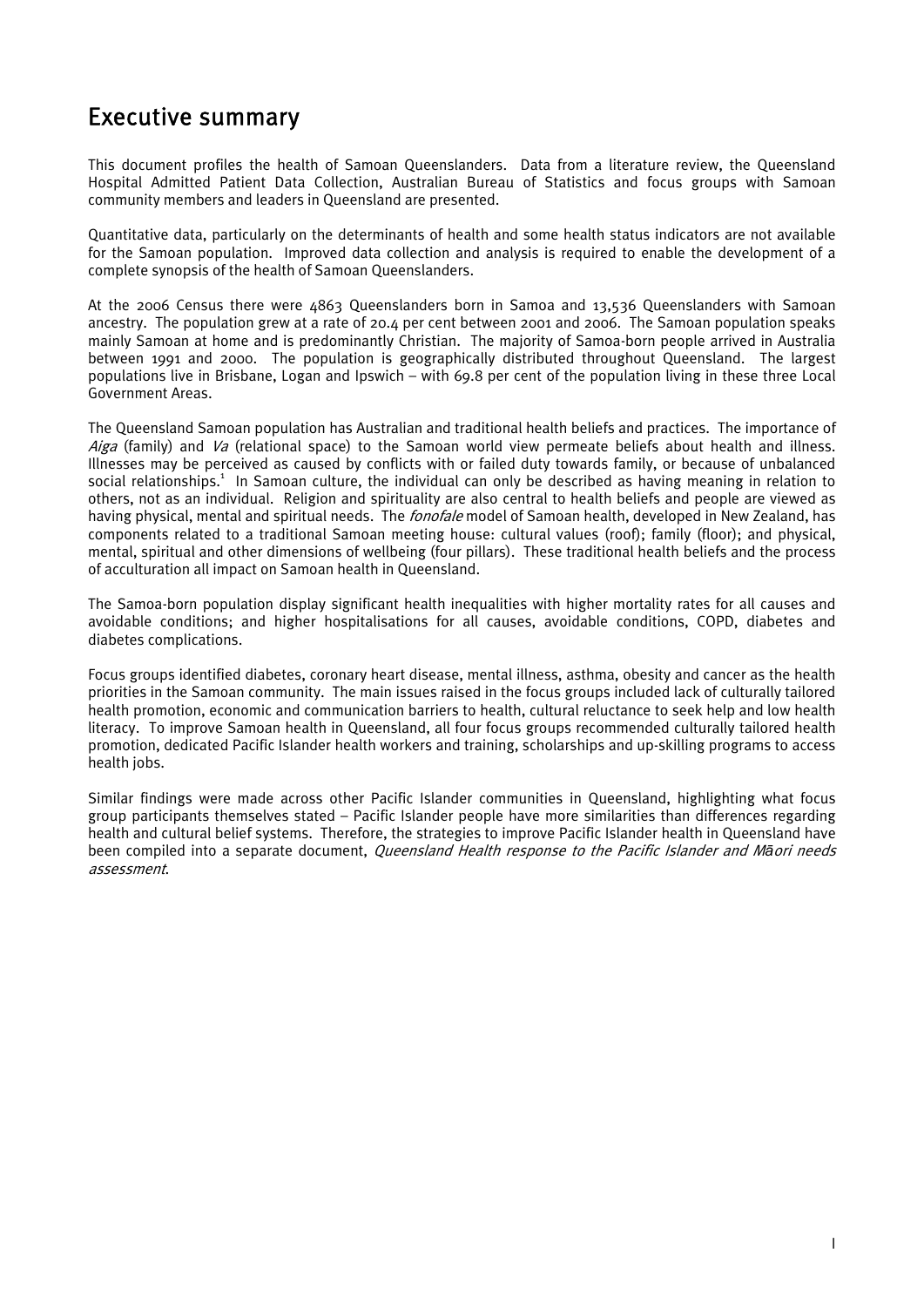# About the document

# Background

In 2008/09 the Queensland Government identified Pacific Islander<sup>1</sup> communities as a priority population. In response to this, Queensland Health undertook a health needs assessment with the largest communities – Papua New Guinean, Māori, Samoan and Fijian (Indigenous Fijian and Fiji Indian).

# Document structure

Section one, *Data sources*, describes the main data sources used in this document.

Section two, A profile of Queensland's Samoan population, includes the population size and growth, languages spoken at home, ancestry, year of arrival, participation in voluntary activities, and age, sex and geographic distribution of the population.

Section three, Samoan *health beliefs* outlines the key cultural issues and factors that relate to the Samoan construction and experience of health and illness.

Section four, *Wellness and illness, the health status of Samoa-born Queenslanders*, includes information on deaths (all causes and avoidable) and hospitalisations (all causes and avoidable).

Section five, *Determinants of Samoan health and wellbeing*, includes Samoan health behaviours, psychosocial factors, socioeconomic characteristics, and knowledge, attitudes and beliefs.

Section six, *Health outcomes for Queenslanders born in Samoa*, principally reports on the national health priority areas including: cancer, cardiovascular disease, diabetes, respiratory disease and musculoskeletal disease.

Section seven, The way forward to improve Samoan health, provides information on the approach taken to develop strategies and recommendations to improve Pacific Islander health in Queensland.

 $\overline{a}$ 

 $^{\rm 1}$  Pacific Islander people come from three main regions in the Pacific – Melanesia (including Papua New Guinea, the Indonesian provinces of Papua and West Irian Jaya, New Caledonia, Vanuatu, Fiji, and the Solomon Islands); Micronesia (the Marianas, Guam, Wake Island, Palau, the Marshall Islands, Kiribati, Nauru, and the Federated States of Micronesia); and Polynesia (New Zealand, Niue, the Hawaiian Islands, Rotuma, the Midway Islands, Samoa, American Samoa, Tokelau, Tonga, Tuvalu, the Cook Islands, French Polynesia, and Easter Island). Polynesia is the largest of the three zones.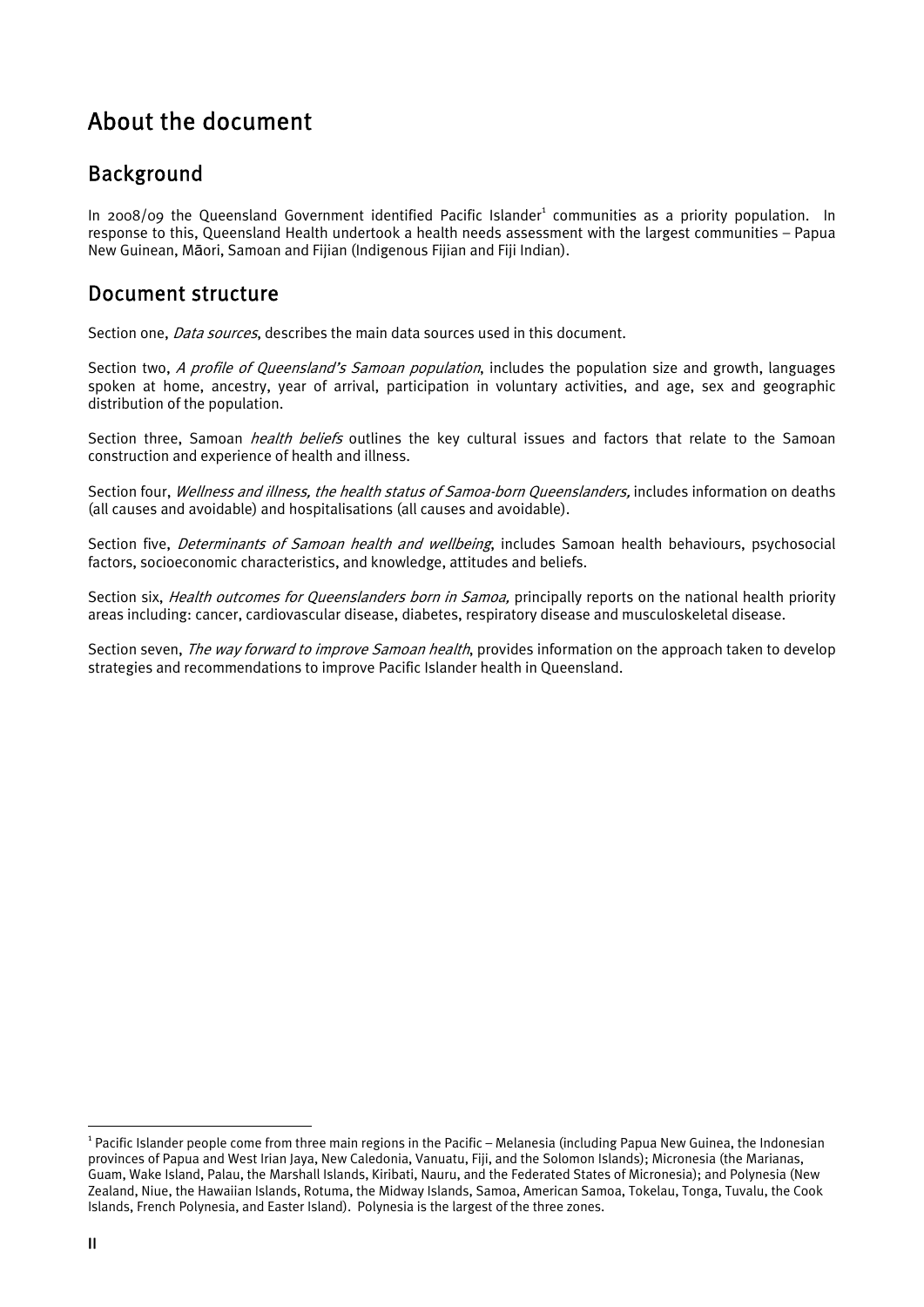# 1 Data sources

This document draws on several quantitative and qualitative data sources. Data and methodology are further described in Attachment 1.

# 1.1 Literature review

A literature review was conducted for 1998 to 2010 using the following search terms:

- Health status Samoans
- Health priorities Samoans
- Morbidity Samoans
- Risk factors Samoans
- Pacific Islander health
- Samoa health
- Samoa epidemiology
- Samoa chronic disease
- Samoa mental health
- Social determinants of health
- Health inequity Samoa
- Health disparity Samoa
- Health inequality Samoa
- Samoan health beliefs

Databases searched:

- Medline
- **Meditext**
- Austhealth

References in articles obtained were followed up. Internet searches were also conducted using these search terms.

Articles were prioritised to include studies on immigrant Samoan populations including those in Australia, New Zealand and the United States.

## 1.2 Quantitative data sources

## 1.2.1 Hospital separation data

Hospital separation data were derived from the Queensland Hospital Admitted Patient Data Collection, including private and public hospitals. All disease specific hospital separations were derived using the principal diagnosis of inpatient episodes of care. All separations were coded using the International Classification of Diseases version 10 Clinical Modification (ICD-10-CM) using standard code sets. Death and hospitalisation rates for all diseases and conditions are reported as age standardised rates. Standardisation minimises the distorting effects of age on the indicators and facilitates comparisons among populations.

With the method of direct standardisation, the proportional distribution of the standard population by age group is applied to the rates to obtain age standardised rates, which minimise or remove the distorting effects of age. Indirect standardisation uses the age distribution of the standard population to obtain expected counts, total number of expected counts and subsequently, standardised ratios (standardised mortality ratio or standardised separation ratio etc). The end product of direct standardisation is age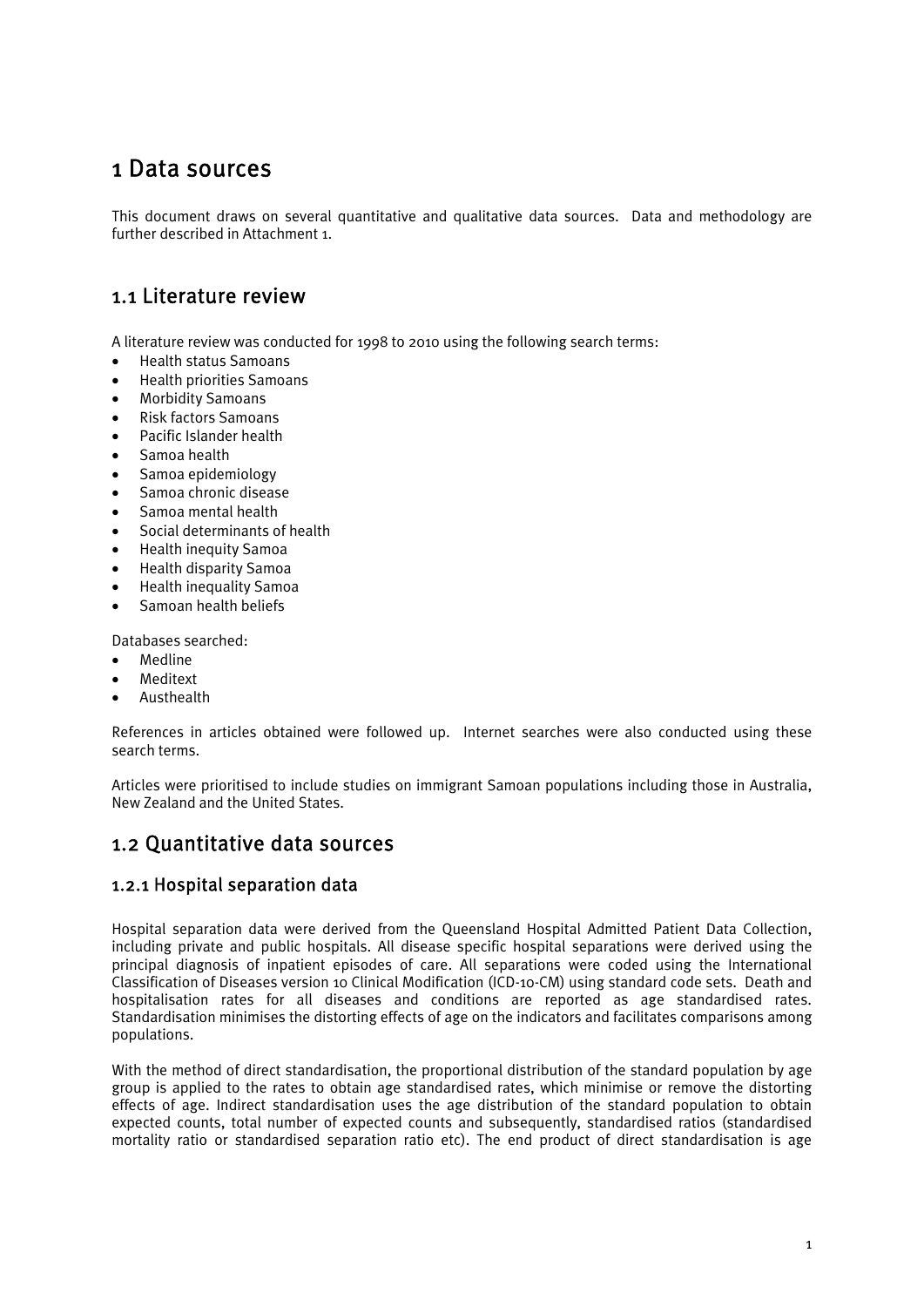adjusted rates, while the end products of indirect standardisation are expected counts and standardised ratios.

## 1.2.2 Australian Bureau of Statistics

Several data were obtained from the Australian Bureau of Statistics - National Health Survey 2007-08<sup>2</sup>, Health Literacy<sup>3</sup>, Australian Social Trends<sup>4</sup> and 2006 Census of Population and Housing.<sup>5</sup> All sources are cited and information about specific surveys including sample size can be obtained from the appropriate data custodian.

## 1.3 Focus groups with Samoan community members and leaders

Four focus groups involving 45 people were held in 2009– six Samoan leaders participated in the leaders' focus group in Brisbane, 24 community members attended two focus groups in Marsden and 15 community members attended a focus group at Deception Bay. The Marsden focus groups were held at a Catholic Church hall and the Deception Bay focus group was held at the office of Pan Pacific Oceania. The first focus group involved nine men and three women; the second nine men and three women; and the third six men and nine women.

The focus groups were co-facilitated by a Samoan facilitator and the Project Officer for this project (himself also Samoan). Focus groups were predominantly in English and also in Samoan. Standard prompting points were used (Attachment 2). The focus group data was analysed by the Project Manager and Project Officer and then checked for cultural accuracy by the Samoan co-facilitator.

## 1.4 Health service provider survey

A potential sample of health services was developed. Health services in locations where the Samoan population reside comprised the sample. Participants were randomly selected and contacted for a telephone interview. However, as most potential respondents were either not available, or not able to participate due to time constraints, additional participants were selected from the sample or from referrals from the services contacted who could not participate. In total, twelve participants completed the questionnaire (Attachment 5). Three participants had so much information to contribute, that face-to-face appointments were made. The face-to-face interviews recorded the responses of more than one health service provider at a time, as all face-to-face interviewees invited colleagues who also had a lot of information to contribute.

| Profile of health service provider interview<br>participants |   |
|--------------------------------------------------------------|---|
| Type of health service provider                              |   |
| Nurse                                                        | 6 |
| Social worker                                                | 2 |
| Community dietician                                          | 1 |
| Dietician                                                    | 1 |
| GP                                                           | 1 |
| Podiatrist                                                   | 1 |
|                                                              |   |
| Locations                                                    |   |
| Logan                                                        | 5 |
| Northlakes / Redcliffe                                       | 3 |
| region                                                       |   |
| Herston                                                      | 1 |
| Greenslopes                                                  | 1 |
| Chermside                                                    | 1 |
| Inala                                                        | 1 |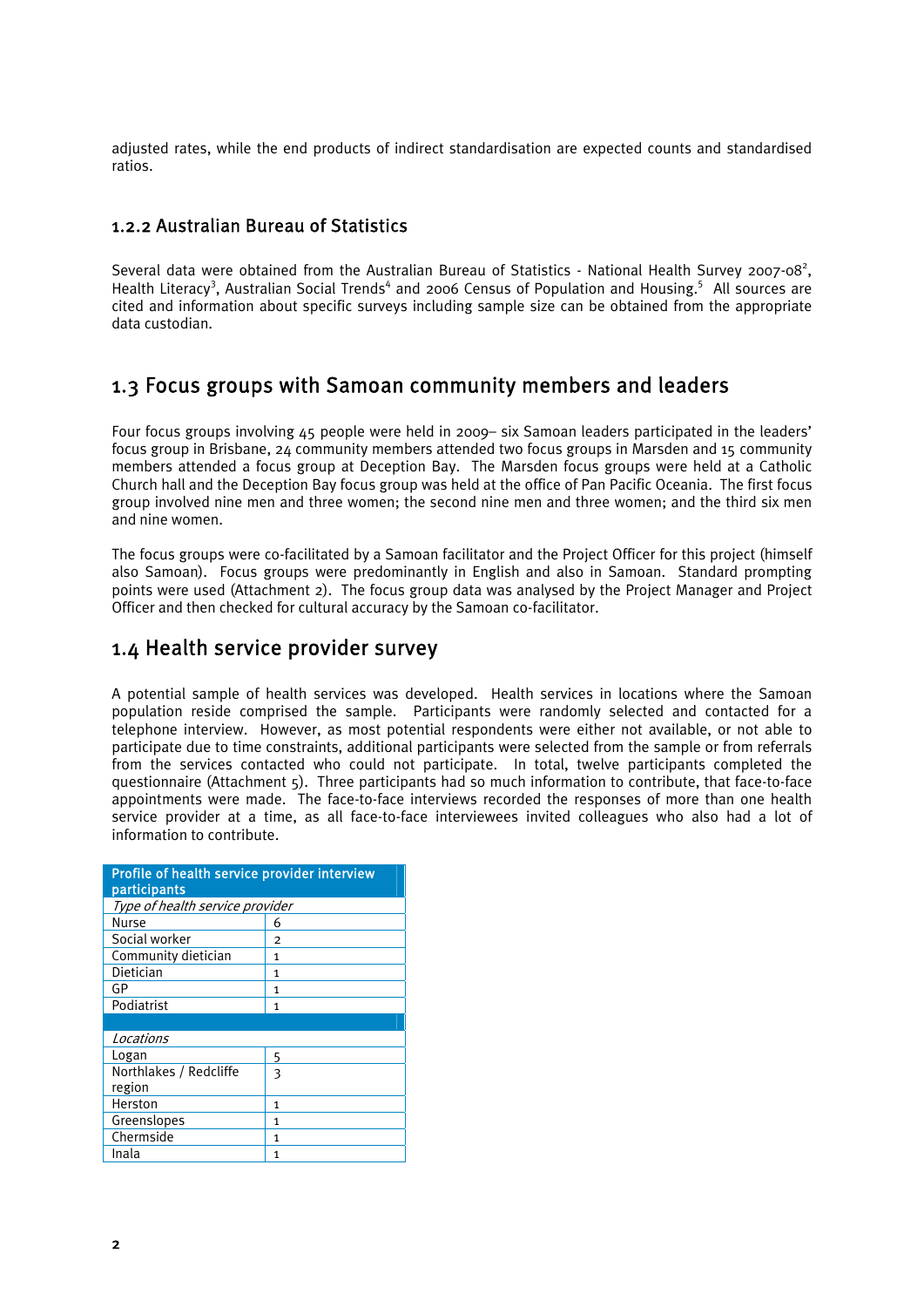# 1.5 Data quality

Data are not available for several sections of this document. Quantitative data on the determinants of health relies on overseas studies and aggregated Australian data that place all Pacific Islander people into the category 'Oceania'. Queensland data on vaccination, mental health, alcohol, tobacco and other drugs, and communicable diseases are not available for Samoa born Queenslanders, or those with Samoan ethnicity.

Improved cultural competency in research, data collection and analysis is required to enable a robust and complete analysis of the health of Queenslanders from a Samoan background.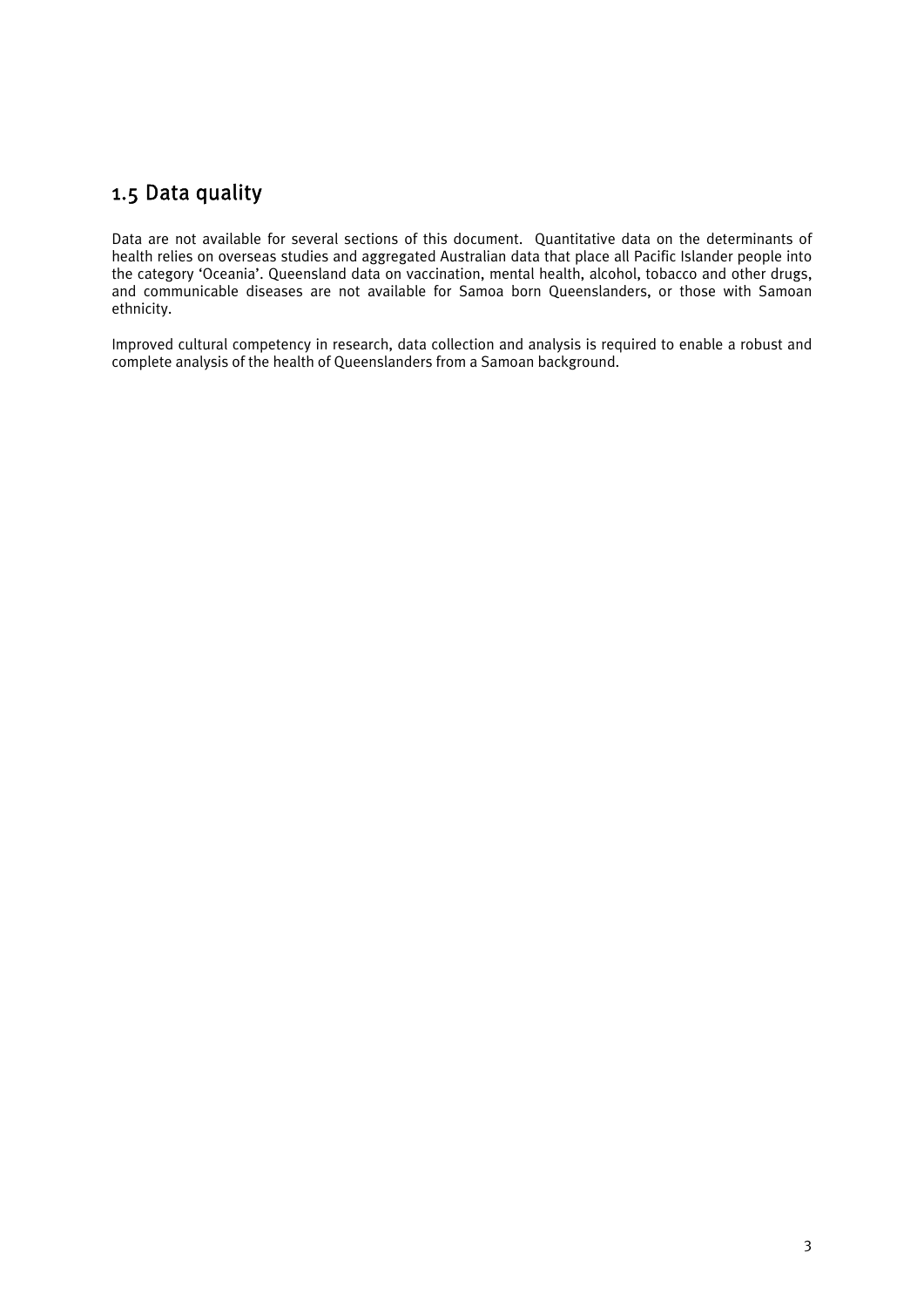# 2 A profile of Queensland's Samoan population

Samoan migration to Australia started during the early part of the 20<sup>th</sup> century when Samoans came to Australia for commerce, educational and missionary purposes.<sup>6</sup>

During the 1970s the number of Samoans in Australia increased due to Australia-sponsored educational programs. In 2001 there were 13,380 Samoa-born people in Australia and 4040 in Queensland.

# 2.1 Population size and growth

The minimum core set of indicators defining cultural and linguistic diversity (CALD) are country of birth, main language other than English spoken at home and proficiency in English. Refer to Attachment 6 for the full list of indicators.

The size of the Queensland Samoan population can be estimated from Census data on country of birth and ancestry. According to this data, there were 4863 Queenslanders born in Samoa. Samoa was ranked  $27^{\text{th}}$  of all overseas birthplace groups in Queensland. There were 13,536 Queenslanders who identified as having Samoan ancestry.

#### Table 1 Queensland Samoan population by key CALD indicators, 2006

| Queenslanders born in Samoa            | 4863   |
|----------------------------------------|--------|
| Queenslanders who speak Samoan at home | 936    |
| Queenslanders with Samoan ancestry     | 13,536 |

The Queensland Samoa-born population grew by 20.4 per cent between 2001 and 2006, while the Australiaborn population grew by 7.2 per cent.

## 2.2 Languages spoken at home

At the most recent Census in 2006, there were 9367 Queenslanders, or 0.3 per cent of the Queensland population, who spoke Samoan at home. This was a 30.1 per cent increase from the 2001 Census. Samoan was ranked ninth of all overseas languages spoken at home in Queensland.<sup>7</sup> Samoan was ranked 26<sup>th</sup> of all overseas languages spoken in Australia, with 0.1 per cent of the Australian population speaking Samoan at home.

Of those who spoke Samoan at home in Queensland, almost 10 per cent (901 people) indicated they spoke English not well or not at all.

Among those Queenslanders who spoke Samoan at home, 43.6 per cent were born in Samoa, 34.6 per cent in New Zealand and 16.8 per cent in Australia.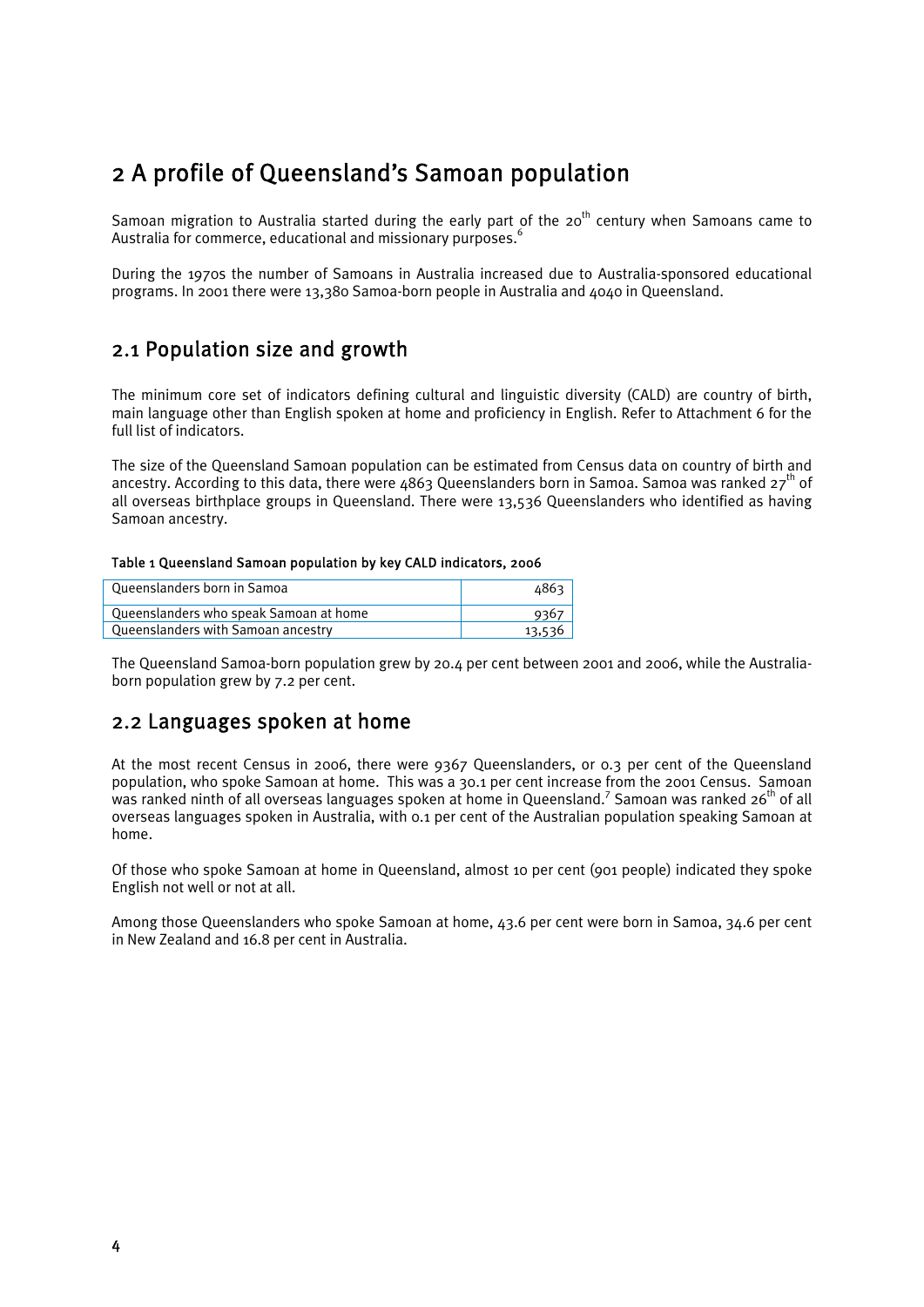

#### Table 2 Queenslanders who spoke Samoan at home by birthplace, 2006

## 2.3 Ancestry

1

At the 2006 Census, 13,536 Queenslanders identified their ancestry as Samoan<sup>2</sup>. The largest birthplace groups for Queenslanders with Samoan ancestry were New Zealand, Samoa and Australia.

| New Zealand                     | 5130      | 37.9 |
|---------------------------------|-----------|------|
| Samoa                           | 3932      | 29.1 |
| Australia                       | 3777      | 27.9 |
| Fiji                            | 60        | 0.4  |
| Samoa, American                 | 54        | 0.4  |
| <b>United States of America</b> | 27        | 0.2  |
| Papua New Guinea                | 27        | 0.2  |
| Greece                          | 26        | 0.2  |
| England                         | 10        | 0.1  |
| Other                           | 479       | 3.5  |
| Total                           | $13,522*$ | 100  |

| Table 3 Queenslanders with Samoan ancestry by birthplace, 2006 |  |  |
|----------------------------------------------------------------|--|--|
|                                                                |  |  |

Queenslanders who identified their ancestry as Samoan lived predominantly in the Brisbane, Logan, Ipswich and Redcliffe to Caboolture areas.

 $2^{2}$  For some demographic and health determinants indicators the total population number may differ by a few, depending on which source was used. This is due to the application of randomisation formulas by ABS.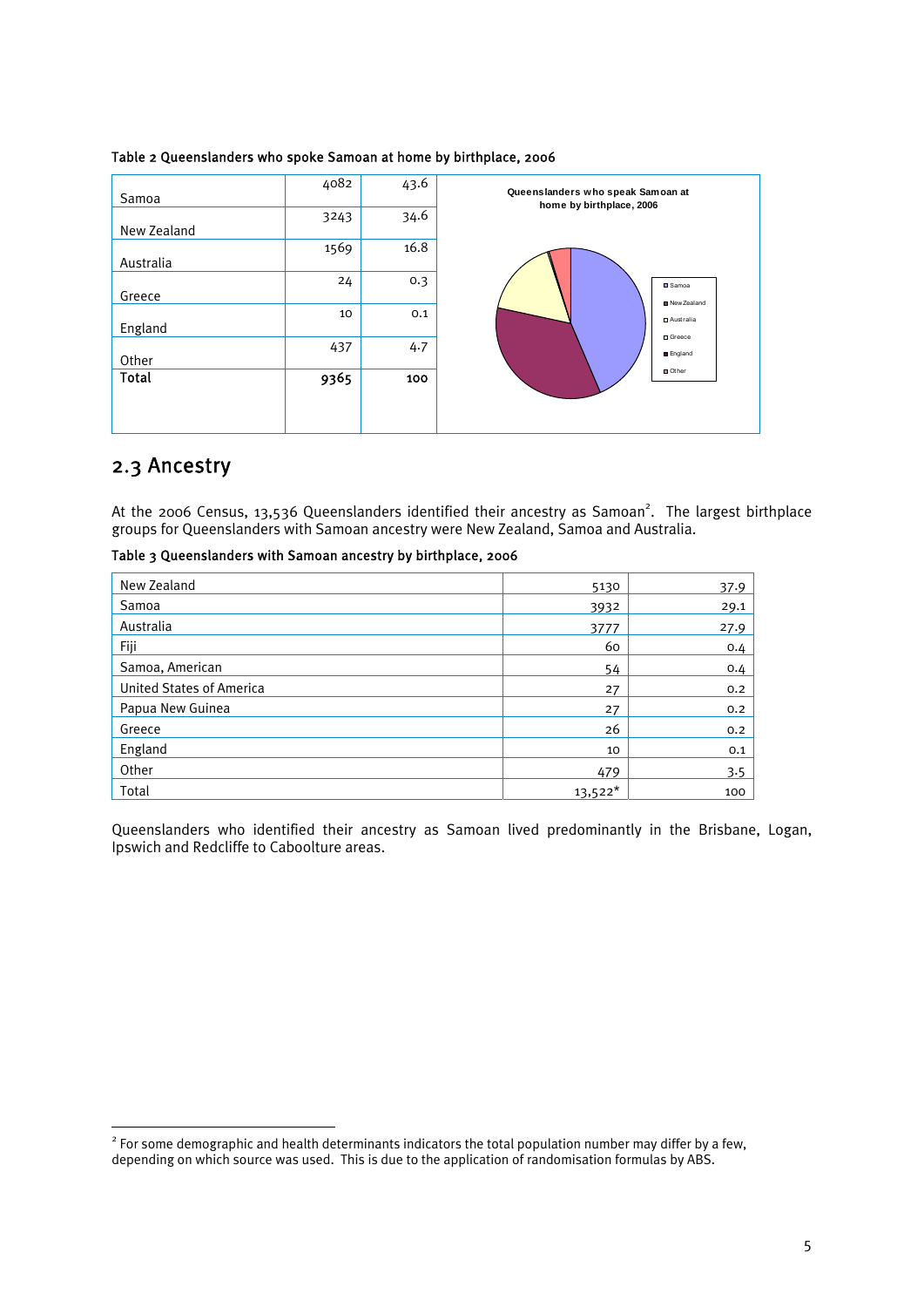|                                    |                                               |             | <b>Sex</b>    |                |
|------------------------------------|-----------------------------------------------|-------------|---------------|----------------|
| <b>Local Government Area (LGA)</b> | <b>ANC<sub>1</sub>P Ancestry 1st Response</b> | <b>Male</b> | <b>Female</b> | <b>Persons</b> |
| Brisbane (C)                       | Samoan                                        | 1329        | 1269          | 2598           |
| Logan $(C)$                        | Samoan                                        | 1137        | 1193          | 2330           |
| Ipswich (C)                        | Samoan                                        | 988         | 965           | 1953           |
| Caboolture (S)                     | Samoan                                        | 281         | 328           | 609            |
| Gold Coast (C)                     | Samoan                                        | 236         | 186           | 422            |
| Pine Rivers (S)                    | Samoan                                        | 141         | 165           | 306            |
| Redcliffe (C)                      | Samoan                                        | 115         | 106           | 221            |
| Cairns (C)                         | Samoan                                        | 79          | 92            | 171            |
| Redland (S)                        | Samoan                                        | 69          | 59            | 128            |
| Beaudesert (S)                     | Samoan                                        | 26          | 31            | 57             |

#### Table 4 Queenslanders with Samoan ancestry by top 10 LGAs, 2006

# 2.4 Religious affiliation

At the 2006 Census, Queenslanders born in Samoa identified their religious affiliation predominantly with Christian religions including Church of Christ of LDS (Mormon), Seventh Day Adventist, Assemblies of God and Wesleyan Methodist.

# 2.5 Year of arrival

The majority of Samoa-born Queenslanders arrived in Australia between 1991 and 2000.

|  |  | Table 5 Samoa-born Queenslanders by year of arrival, 2006 |  |  |  |
|--|--|-----------------------------------------------------------|--|--|--|
|--|--|-----------------------------------------------------------|--|--|--|

| <b>Before</b><br>1971 | 1971-1980 | 1981-1990 | 1991-2000 | 2001-2005 | 2006 | Not stated | <b>Total</b> |
|-----------------------|-----------|-----------|-----------|-----------|------|------------|--------------|
| 42                    | 116       | 838       | 2404      | 1027      | 132  | 279        | 4839         |

# 2.6 Participation in voluntary activities

At the time of the 2006 Census, 20 per cent of the Samoa-born population in Queensland had participated in voluntary activities in the preceding 12 months. Samoa-born Queenslanders were ranked eighth among country of birth groups with 20 per cent of people participating in voluntary activities. Australia-born people were ranked fifth with 20.3 per cent of people participating in voluntary activities in the preceding 12 months. Participation in voluntary activities is considered an important indication of social inclusion.<sup>8,9</sup>

# 2.7 Age and sex distribution

Among the total population of Samoa-born Queenslanders, there were 2628 women (53.22 per cent) and 2310 men (46.78 per cent) in 2006. The sex ratio was 87.9 males per 100 females for Queensland. The sex ratio for the whole Queensland population in 2006 was 99.7 males per 100 females.

In 2006, the median age of the Samoa-born Queensland population was 41.6 years, compared with 37.1 years for the total Australian population and 36.0 for the Queensland population. The age distribution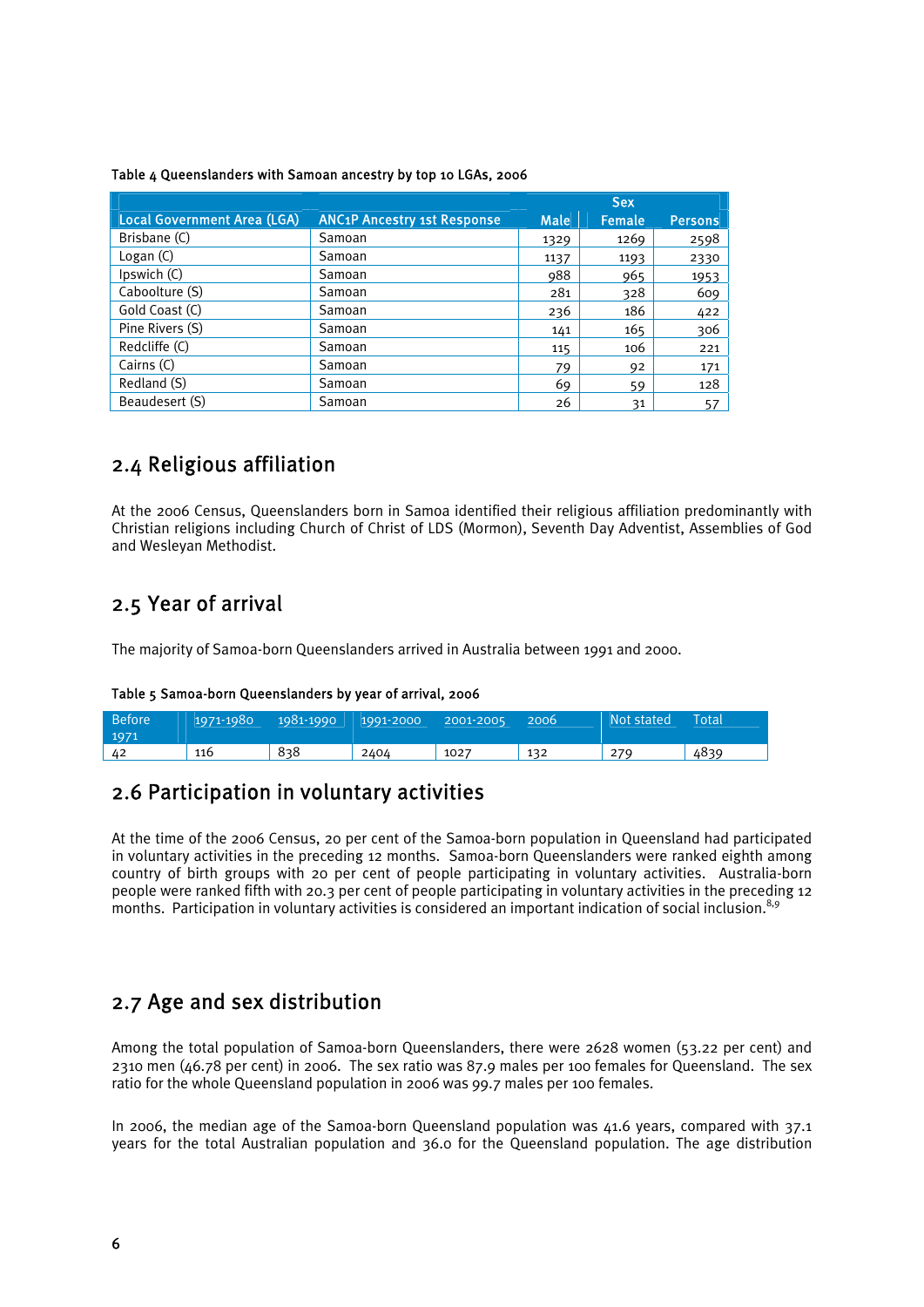showed 6 per cent were aged 0-14 years, 9.9 per cent were 15-24 years, 42 per cent were 25-44 years, 35 per cent were  $45-64$  years and 6.6 per cent were 65 and over  $^{10}$ .

# 2.8 Geographic distribution

In 2006, more than half of the Queensland Samoa-born population (69.8 per cent) lived in South-East Queensland. Samoa-born people lived predominantly in Brisbane (3783), Logan (3102) and Ipswich (2508).

In 2006, the three Health Service Districts with the largest population of Samoa-born Queenslanders were (4938), Darling Downs-West Moreton (2144) and Metro North (1794).

# 2.9 Summary of the Samoan population profile

The size of the Samoan population in Queensland can be measured from 2006 Census ancestry data  $(13,536$  people) and country of birth data  $(4863)$ . It is more likely to reflect the bigger figure since 9367 Queenslanders indicated they spoke Samoan at home in the 2006 Census. The Samoan population is largely proficient in English since 10 per cent (or 901 people) indicated they spoke English not well or not at all.

New Zealand is a source country of significant Samoan immigrants to Queensland. It was the largest birthplace group for those who identified Samoan ancestry and the second largest for those who speak Samoan at home.

The majority of Samoa-born people arrived in Australia between 1991 and 2000. However, this figure does not reflect Samoans who were born in New Zealand, a large source country. It therefore may not provide an accurate picture of the length of establishment of the Samoan population in Queensland.

The Samoa-born population is geographically distributed to Metro South, Darling Downs-West Moreton and Metro North Health Service Districts.

The Samoan population had a relatively high participation rate in voluntary activities, similar to the Australia-born population.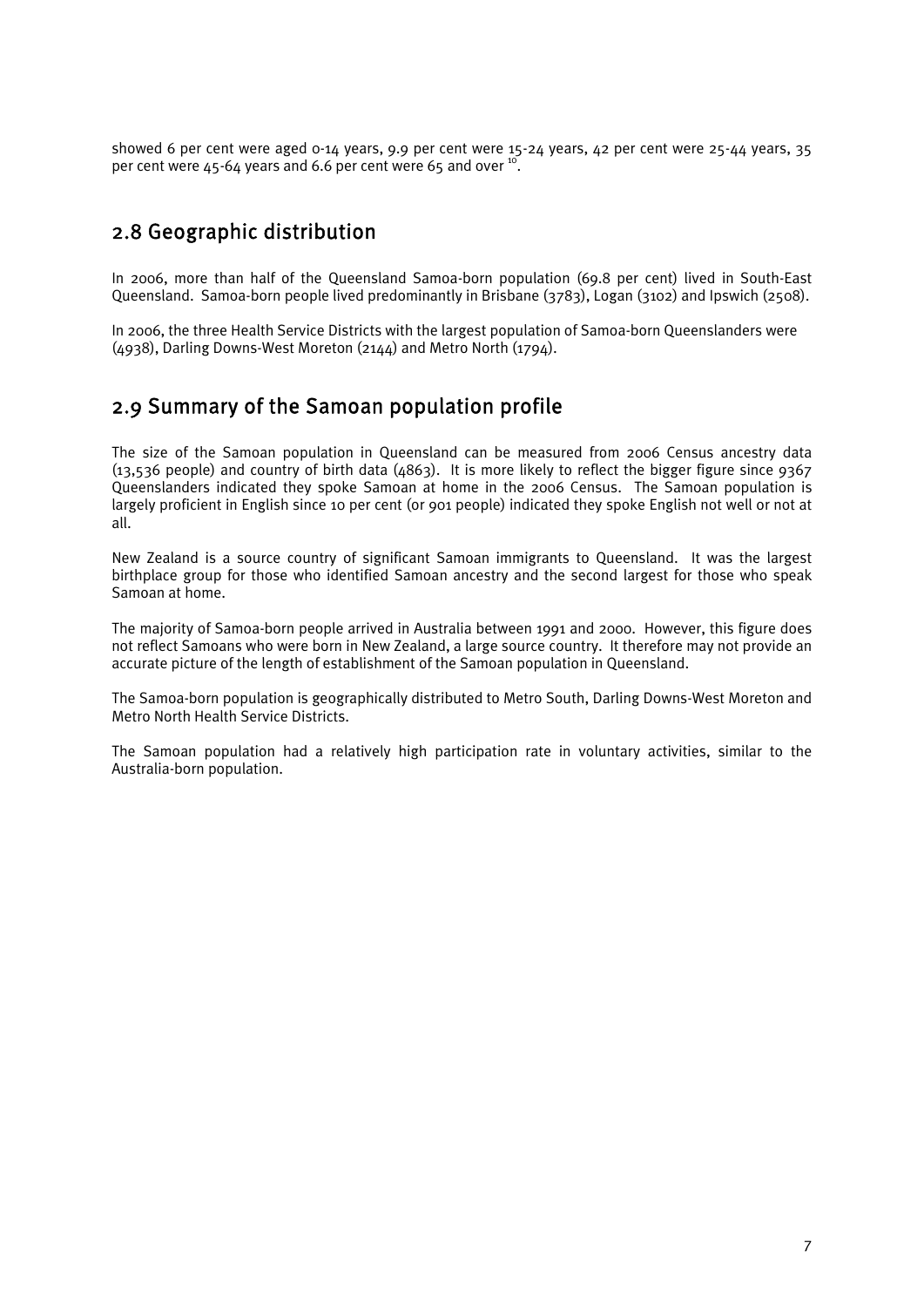# 3 Samoan health beliefs

"issues of health and well-being without regard for a Samoan view of the self, have little meaning." <sup>(p.</sup><br>1343)

Health and illness are constructs that differ across cultures. Culture significantly shapes perceptions of health and health-related behaviour. The failure to adequately take into account a population's cultural and social constructs can result in barriers to effective health care.<sup>1</sup> This section will briefly outline the fundamental concepts that are integral to the Samoan construction of health and illness.

The Samoan community has a strong tendency to hold on to traditional beliefs and language. The bestowal of chiefly titles on the younger generation born in New Zealand or Australia maintains strong links to cultural traditions and language to honour the title.

The concepts presented in this chapter are generalisations, and health beliefs will vary according to level of acculturation, level of education, religious beliefs and other particulars. Individuals may not fit in a predetermined cultural box and will be in different stages of acculturation.

## Aiga and V<sup>a</sup>

In the West, the experience of health and illness is largely individualised. In Samoan culture, the individual can only be described as having meaning in relationship with other people, not as an individual. This individual cannot be separated from  $v_a$  (relational space) that occurs between parents, siblings, grandparents, aunts, uncles and other extended family and community members.<sup>1,11</sup> Aiga (family) can mean the nuclear family or the extended family, crossing several generations and all living together in one household.<sup>12</sup> For the Samoan family, the extended family is important, and the larger the *aiga*, the more powerful it is.

Illnesses may be perceived as coming about because of conflicts with or failed duty towards family members, or because of unbalanced or unsettled social relations.<sup>1</sup> There is also the perception that illness is the result of irreverence to ancestors or the dead, either while they were alive or dead. There is therefore a strong relationship between a person's relationships with other people and his or her health.

Aiga influences health decision making and treatments given without regard for communities and communal practices, deny the most important source of meaning and life support.<sup>11,12</sup>

#### Tapu and Sa

Tapu means 'that which is forbidden to the ordinary', as expressed in cultural protocols and etiquette. Sa has its nearest English equivalent in the word 'sacred'.<sup>11</sup> These concepts underlie Samoan relationships, community structures, language and behaviour.

Language, Samoan etiquette and protocol in protecting the sacred nature of relationships are important to maintaining wellbeing in Samoan society. Mental illness in particular can be understood to be the result of breaches of forbidden or sacred relationships.<sup>11</sup>

Illness may also be perceived to arise from the violation of a community's traditional and natural lifestyle, or by transgression of social, moral or religious rules. In one study, Samoan participants purported that the neglect of *fa'aSamoa* (traditional way of life) could cause cancer (particularly in relation to the consumption of imported foods) and that adherence to *fa'aSamoa* could prevent it (Hubbell, Luce and McMullin, 2005  $\text{cited in.}^1$ )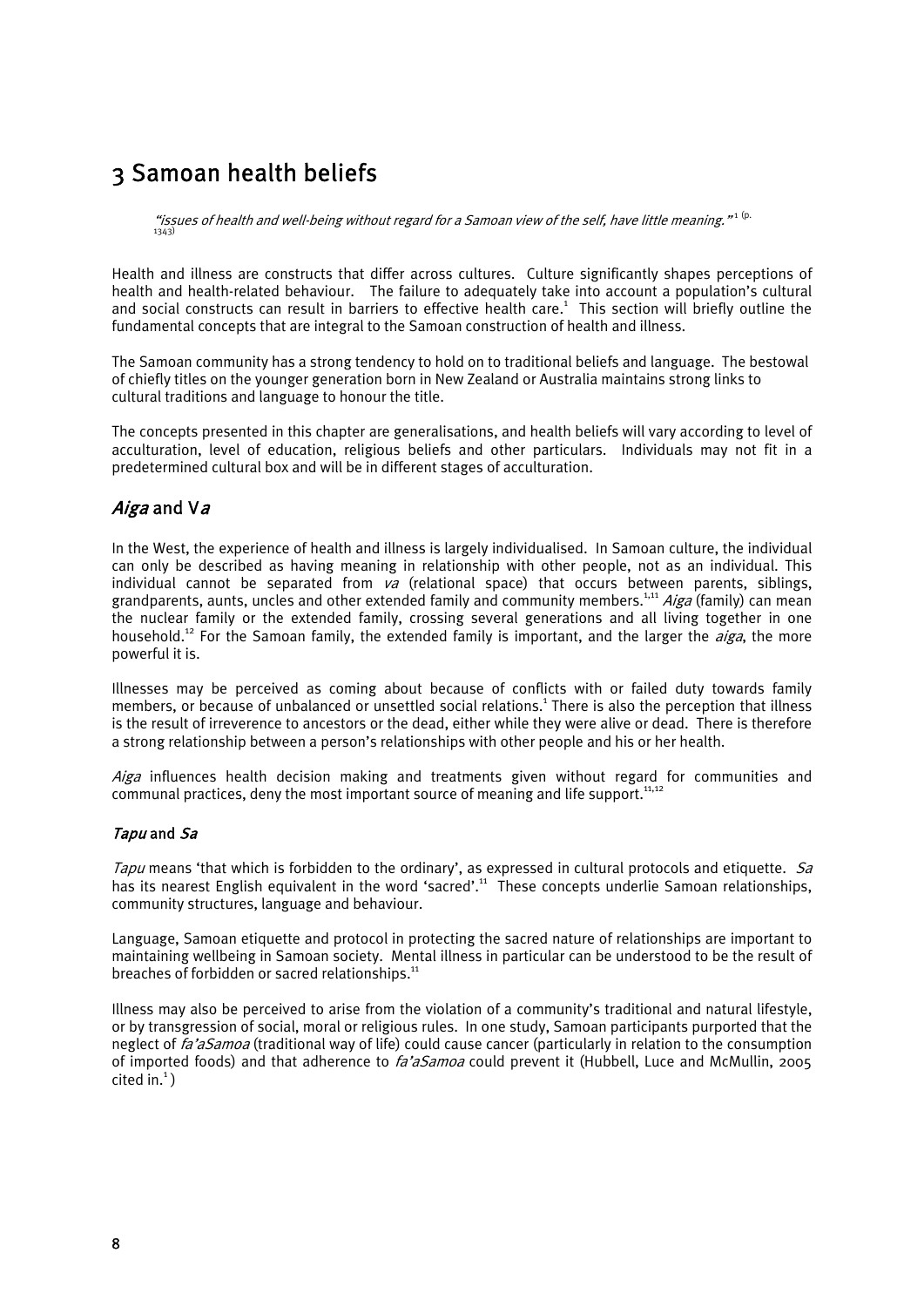## Spirituality and holism

Religion and spirituality are central to Samoan culture and the Samoan understanding of health.<sup>11-13</sup> Religion is an important part of daily life and prayer may be especially important to health and healing. Christianity was introduced in the early 1800s; hence religious beliefs are often a blend of Christian and Indigenous religious beliefs. Despite the change of emphasis from traditional Gods who were embodied in the natural environment, a person's relationship to land, sea, ancestors, their home village and God remain central to the Samoan sense of self.

People are viewed as having physical, mental and spiritual aspects. These elements can not be separated. Samoan people may view sickness and the physical symptoms of a sick body as a sign, not of a physiological problem, but of a sickness of spirit. The appropriate treatment could involve the re- $\epsilon$  establishment of spiritual wholeness of both the individual and the family.<sup>1</sup> Australian medical treatments may also be sought.

## Body image

Traditionally, Samoans believed that having a very large body was a sign of beauty, wealth, royalty, status and prestige.12,13 Although this is changing, particularly in countries such as Australia, Samoans still do not subscribe entirely to the Western notion of beauty and thinness.<sup>14</sup>

## Fonofale model of health

The *fonofale* model of Samoan health was developed in New Zealand and attempts to present cultural beliefs in a in a holistic health model. The model is named after the traditional Samoan meeting house (thus a communal resource): the roof represents cultural values and beliefs that constitute shelter for life; the floor or foundation represents the family; the four pillars or pou connect the culture and the family and represent physical wellbeing, spiritual wellbeing, mental wellbeing and 'other' (which includes gender, social class, age and sexual orientation). The house is encapsulated in time, context and environment.



Figure 1 Fonofale model of Samoan health (Source: 2009 Pasifika Health Action Plan New Zealand)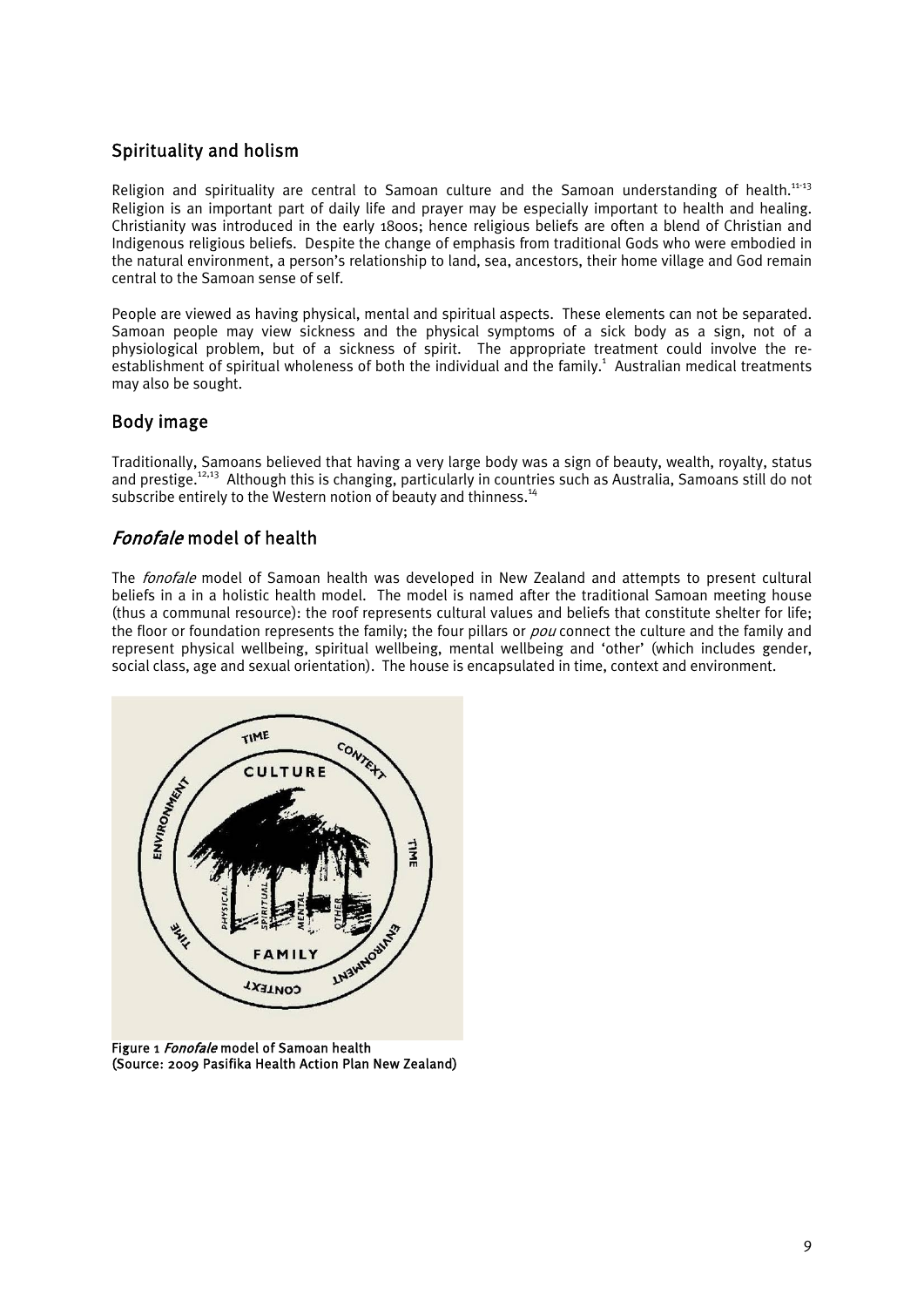## Health beliefs and acculturative stress

The preceding summary of health beliefs should be considered in the context of a population in the process of acculturation. As for any immigrant population, the Samoan population is adjusting to a host culture and a range of experiences referred to as acculturative stressors. These include  $^{15}$ :

- Physical stressors changes in weather, housing, new settings, safety
- Social stressors loneliness, homesickness, missing family and friends, difficulty relating to others, making new friends
- Cultural stressors differences in cultural values and attitudes, racial discrimination, cultural marginalisation and exclusion
- Functional stressors change in mode of transportation, languages used daily, work and study conditions, financial situations
- Biological stressors different foods, illnesses or disease.

Both traditional health beliefs and the process of acculturation play an integral role in the health and wellbeing of Samoan people in Queensland.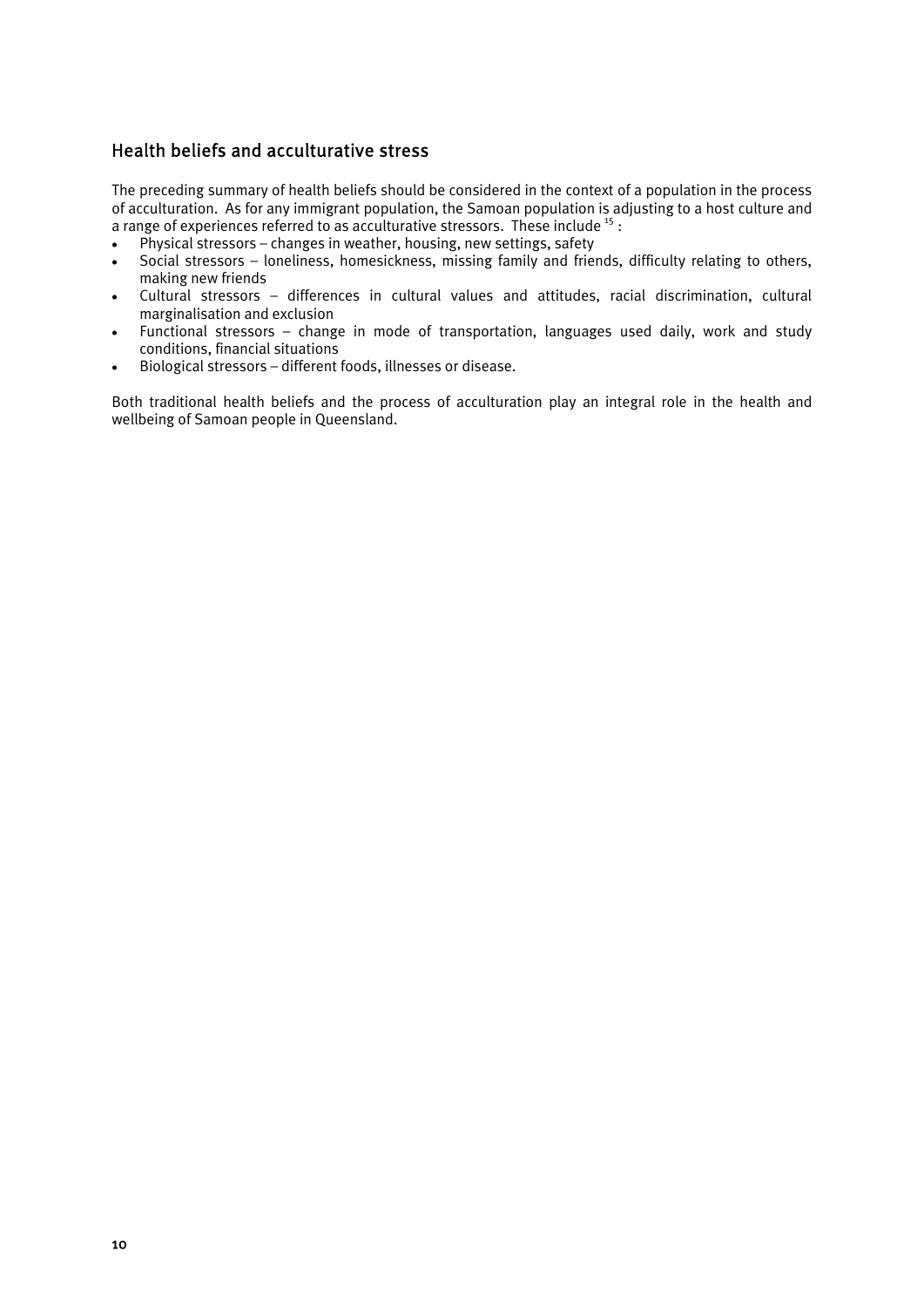# 4 Wellness and illness, the health status of Samoan **Oueenslanders**

# 4.1 Self-reported health status and quality of life

The 2007 National Health Survey presented data relating to self-reported health status and quality of life at a national level. Data are not routinely available by country of birth as analysis is limited by small numbers of overseas born participants.

# 4.2 Life expectancy

The life expectancy of the Queensland population 2004-06 (including Australian and overseas-born) is 78.5 years for males and 83.4 years for females.<sup>4</sup> The relatively small number of Samoa-born Queenslanders prevents meaningful country of birth specific life expectancy calculations from being made.

In New Zealand, where Samoans comprise almost 50 per cent of Pacific Islander people, Pacific Islander males can expect to live for 71.5 years and Pacific Islander females for 76.7 years, a gender gap of 5.2 years. Pacific males and females have life expectancy at birth lower than the average for New Zealand: 4.8 years lower for males, and 4.4 years lower for females.<sup>1</sup>

# 4.3 Infant mortality and health

The most recent available Queensland data reporting infant health and infant mortality are for the period 2006-07. During this period, there were 403 infants born to women who recorded Samoa as their country of birth. The number of perinatal deaths (stillbirths and deaths to infants in the first 28 days of life) was seven.<sup>17</sup> There was no difference in the perinatal mortality rate for infants born to Samoa–born mothers (17.4 per 1,000 total births) compared to all Queensland mothers (10.5).

For the same period, of the 403 births recorded to Samoa-born mothers, 20 occurred before 37 weeks gestation and were therefore classified as pre-term births. The rate of pre-term birth was significantly lower for Samoa-born mothers (49.6 per 1000 total births) when compared to all Queensland mothers (88.7 per 1000 births) $<sup>17</sup>$ </sup>

# **4.4 Deaths – avoidable and all causes**

Under nationally agreed criteria, almost two-thirds of all deaths of Queenslanders aged less than 75 years in 2004 were considered to have been potentially avoidable<sup>18</sup>. Of the 9598 deaths of people aged less than 75 years in 2004, 6805 (64 per cent) were considered avoidable and 3092 or 36 per cent were considered non avoidable.

Avoidable deaths include those caused by preventable conditions (for example lung cancer, hepatitis or chronic obstructive pulmonary disease), treatable or health care amenable conditions (for example most cancers) and preventable and treatable conditions (for example diabetes).

In 2005 to 2006, Samoa-born Queenslanders recorded a very high standardised mortality rate (SMR) for total avoidable conditions which was double the rate for all Queensland (Figure 2).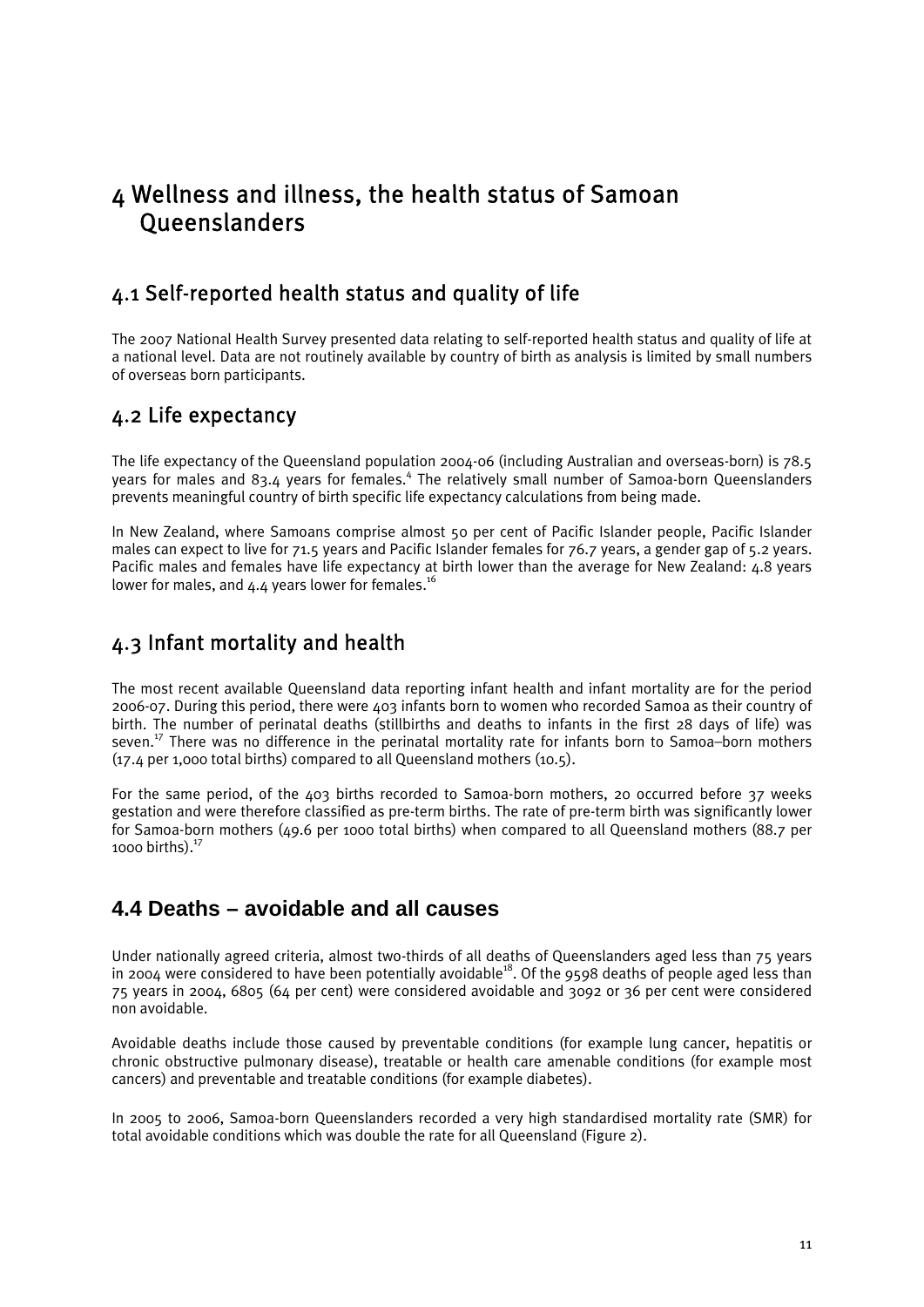

Figure 2 Total avoidable standardised mortality rate, all Queensland and Samoa-born persons 2005 to 2006 (aged up to 74 years)

Similarly, in 2005 to 2006, Samoa-born Queenslanders had a higher SMR for 'all causes' of death (147.8) compared to all Queenslanders(100).



Figure 3 All causes standardised mortality rate, all Queensland and Samoa-born persons 2005 to 2006

# 4.5 Hospital separations – all causes and avoidable

Hospital separations are a measure of hospital activity, representing episodes of hospital care from admission to discharge, transfer or death. In this document, hospital separations are presented as comparative ratios between the total Queensland population and Samoa-born Queenslanders. In each case, hospital separation ratios have been age standardised using the 2006 Queensland population as standard. 'All Queensland' is the reference group for this comparison and therefore in each instance has a standardised hospital separation ratio of 100. The source for these hospital separation data is the Queensland Hospital Admitted Patient Data Collection.

Hospital separation rates and ratios, adjusted for the age of the population, are often used to compare levels of illness in communities. However, they need to be interpreted with caution. Hospital separations also reflect access to hospitals, the need for repeated admission, and current medical practice of treating an illness or injury in hospital, all of which can vary over time and in some cases between geographic areas.19

Figure 4 presents the standardised hospital separation ratio for 'all causes' (July 2006 to June 2008) for Samoa-born Queenslanders compared to all Queenslanders. The ratio was double for Samoa-born Queenslanders.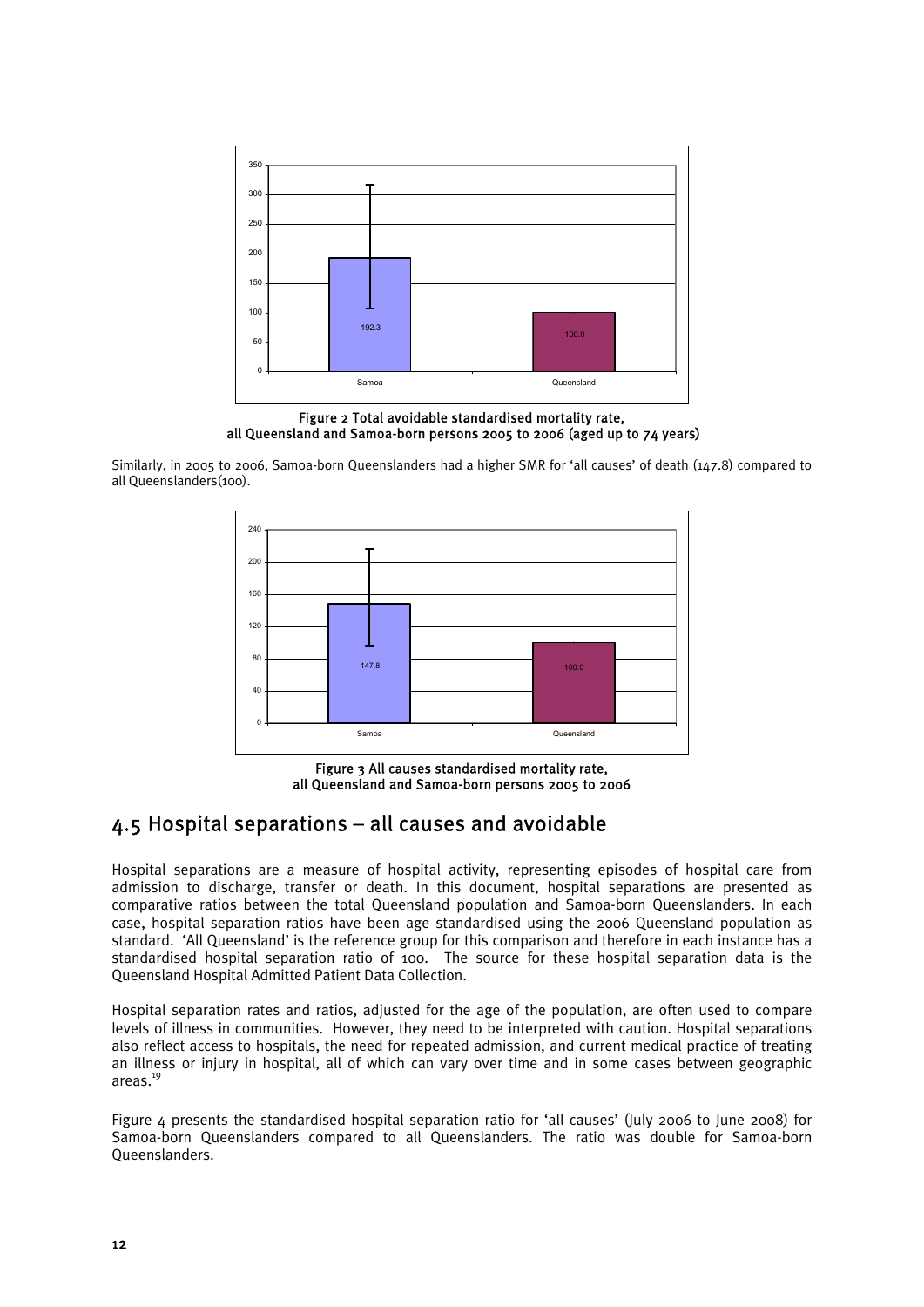

Figure 4 All causes standardised hospital separation ratio all Queensland and Samoa-born persons July 2006 to June 2008

The standardised hospital separation ratio for the same period, for 'total avoidable' separations is presented in Figure 5. Samoa-born Queenslanders had a ratio four and a half times higher than all Queenslanders.



Figure 5 Total avoidable standardised hospital separation ratio all Queensland and Samoa-born persons July 2006 to June 2008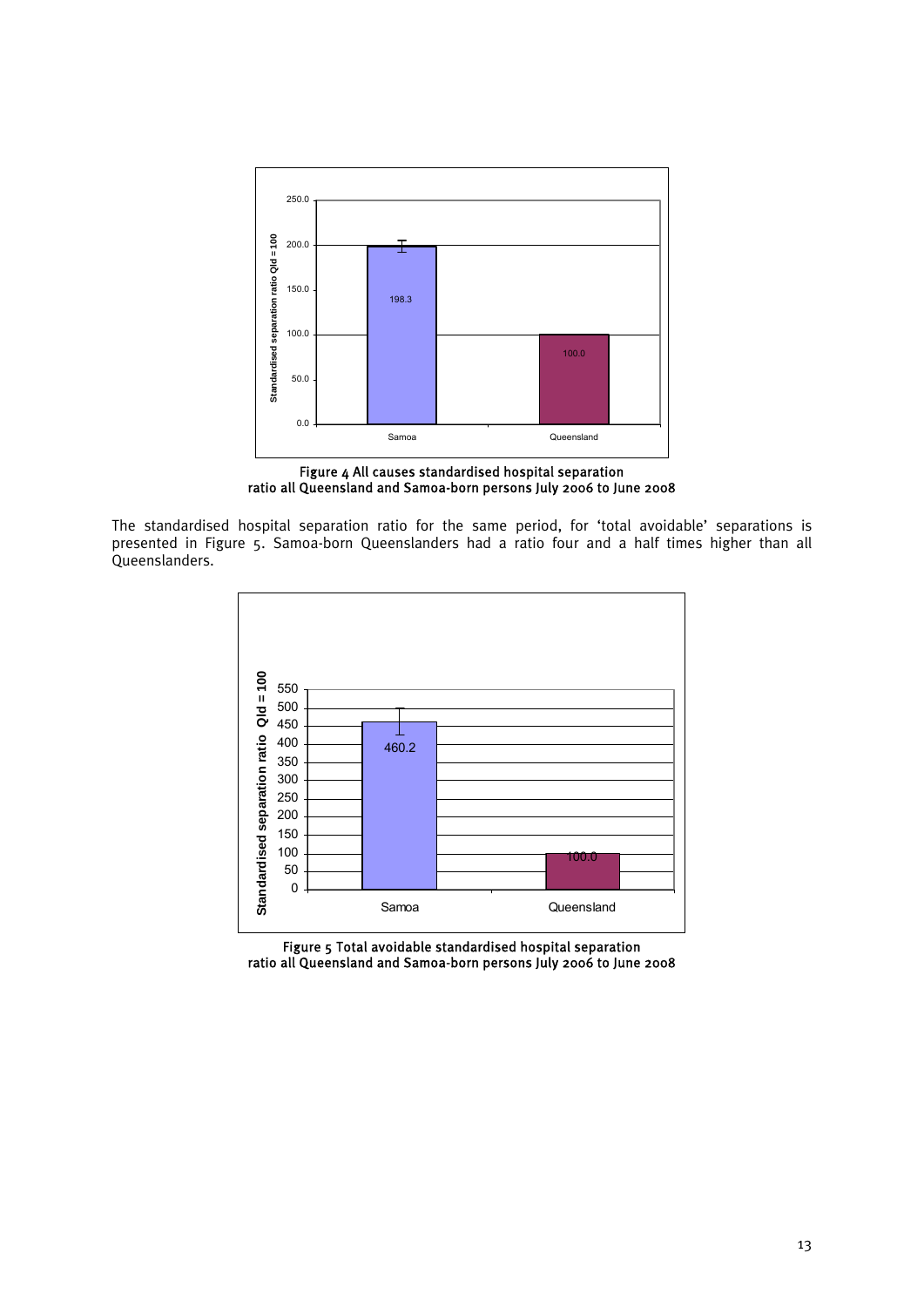# 5 Determinants of Samoan health and wellbeing

# 5.1 About this chapter's data sources

This chapter presents the key determinants of Samoan population health. The chapter presents findings of a literature review, focus groups with the Samoan community and a survey of health service providers.

Each section is reported in the following structure:

- 1. Background information about the health factor summarised from The Health of Queenslanders report (where available)
- 2. Literature review findings about each health factor in relation to the Samoan population
- 3. National and Queensland data on the prevalence of each health factor among the Samoa-born population
- 4. Focus group findings on each health factor
- 5. Health service provider survey findings on each health factor

A summary of findings from focus groups with the Samoan community is presented in Attachment  $\Delta$ . The major points of discussion will be documented in this chapter.

A summary of findings from the health service provider survey is presented in Attachment 5. Relevant findings will also be documented in full in this chapter.

# 5.2 Determinants of health

Determinants of health refer to the factors that influence the health status of populations and individuals.<sup>20</sup> These factors act in various combinations; that is, health is multi-causal.<sup>21</sup> These determinants or factors include societal factors such as culture, resources and systems; socioeconomic factors such as education, employment and income; health behaviours such as tobacco use, physical activity and alcohol consumptions; and biomedical factors such as blood pressure, blood cholesterol and body weight. These factors are often categorised as either risk factors or protective factors.

The determinants of health are particularly important for explaining and predicting trends in health, and can provide explanations as to why some populations have better or worse health than others. They are at the heart of disease prevention and health promotion.<sup>21</sup>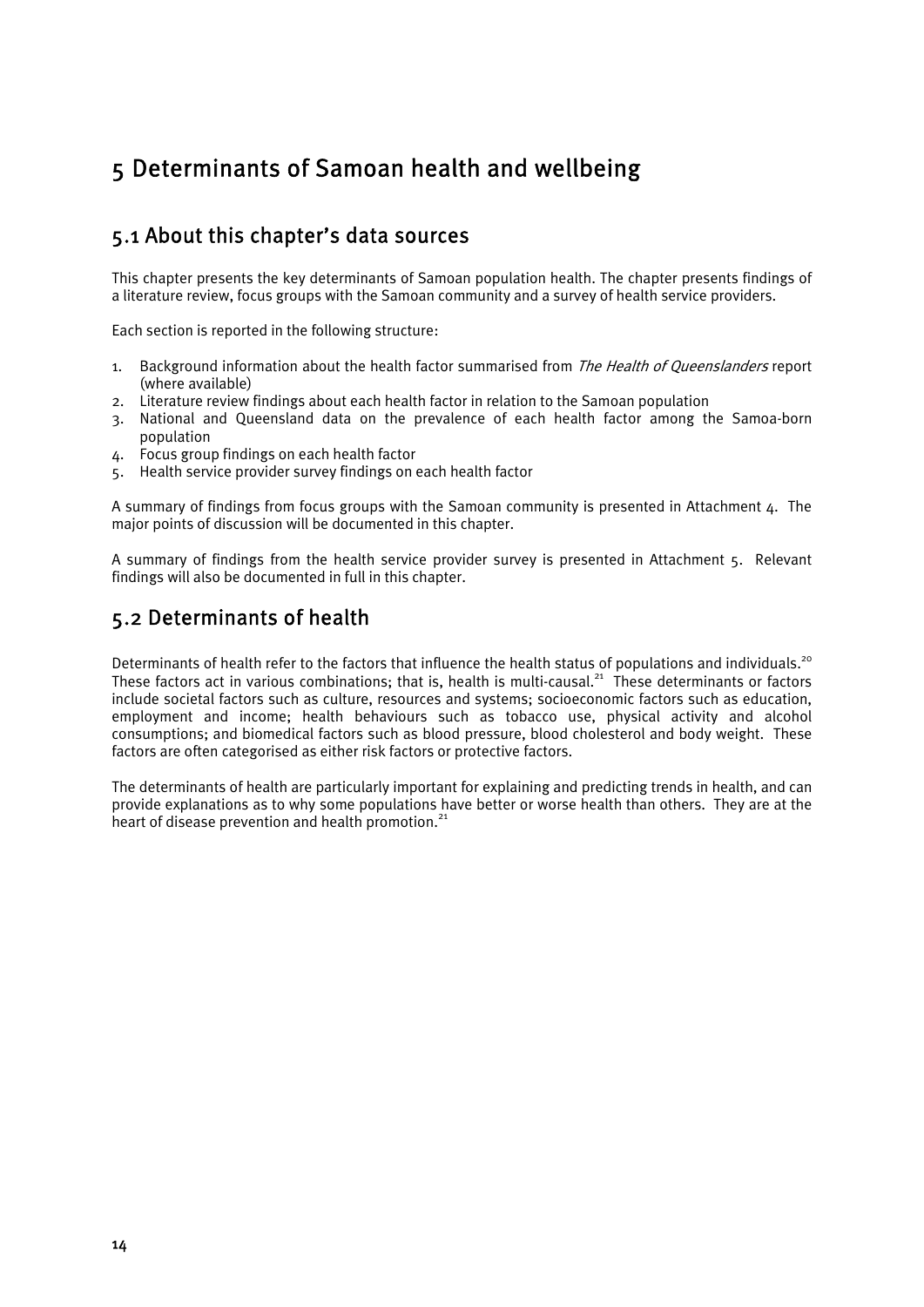

Figure 6 Conceptual framework for the determinants of health (Source: Australian Institute of Health and Welfare  $^{21}$ )

This chapter documents the determinants of health and wellbeing.

# 5.3 Broad features of society

The Samoan population in Queensland, like other Pacific Islander populations, is in cultural transition. People from Samoa are immigrants from a country where, as the Indigenous peoples, they had cultural, social and spiritual ties to their land. Like many other Pacific Islander communities, Samoan people do not identify themselves as 'ethnic migrants', and rather see themselves as Indigenous people of the Pacific region.

# **5.4 Health behaviours**

## **5.4.1 Tobacco use**

Tobacco smoking is a leading risk factor in Queensland. It is known to contribute strongly to lung and related cancers, cardiovascular disease and diabetes regardless of country of birth.<sup>19</sup>

International literature reports high prevalence of smoking among Samoan men in particular, in Samoa and in countries where Samoans have migrated. The World Health Organisation reports high prevalence of smoking in Samoa – 40 per cent of the total population are smokers (56.3 per cent of males and 21.8 per cent of females). $22$ 

In a study of 650 Pacific Islander New Zealanders, Samoan men had a smoking prevalence of 46 per cent while women had 24 per cent.<sup>23</sup> Similarly, the most recent New Zealand National Health Survey found that 34.8 per cent of Pacific men reported daily smoking compared to 21.3 per cent of European/other men and 24 per cent of all men. For women the figures were 31.6 per cent of Pacific women; 19.9 per cent of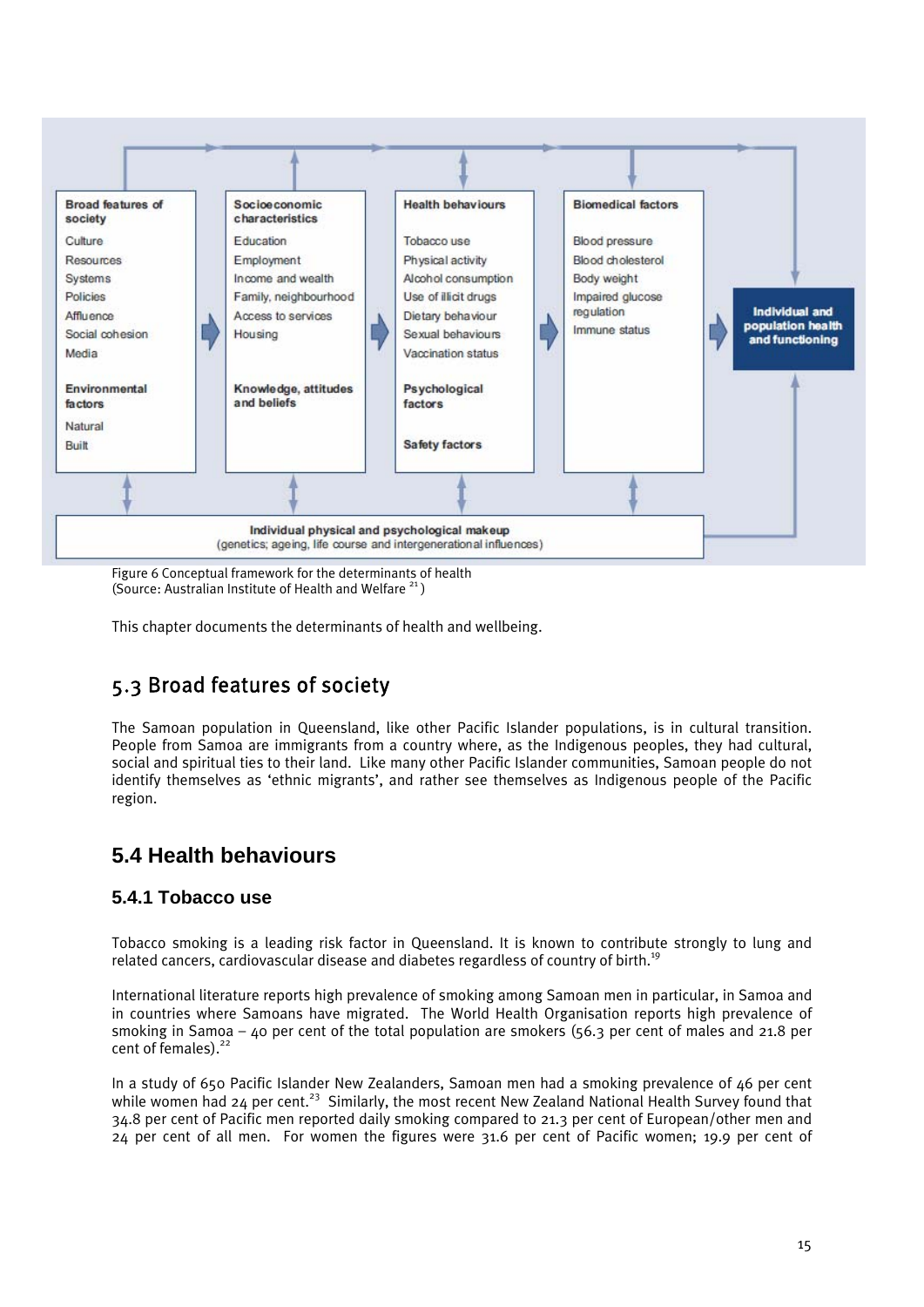European/other women; and 22.9 per cent of all women reported daily smoking<sup>24</sup>. (Samoans comprise more than 50 per cent of those in the 'Pacific' category.)

In a prevalence study in the US involving 1834 Samoans, 31.4 per cent of men and 22.5 per cent of women were current daily smokers. The predictors of smoking included being younger, male, married, less educated, with lower income and more acculturated<sup>25</sup>. This US study concluded that if Samoans were to reach tobacco and health goals and targets, there was a need to: develop tailored tobacco awareness and cessation programs; understand the complex interactions between social, cultural and psychological determinants of smoking and cessation behaviours; and develop policies to limit availability of tobacco, environmental exposure from tobacco, and increase cessation efforts.

In Australia, the National Drug Strategy Household Survey (NDSHS) collects information relating to tobacco, alcohol and illicit drug use across Australia. In 2007, 23,356 participants completed the survey. Overall, 16.6 per cent of participants reported being daily smokers. Data on Samoa-born participants are not available. However, 23.3 per cent of those born in 'other Pacific countries' reported being a daily smoker. This category excludes Fiji and Papua New Guinea. This is significantly higher than the total population rate, and is consistent with New Zealand data.

The National Health Survey 2007-08 asked participants about a number of risk factors including smoking. Of those people born in Australia, 19.9 per cent reported being a daily smoker. Of those people born in Oceania, 22.2 per cent reported being a daily smoker<sup>2</sup>.

Smoking was identified as a concern by Samoan community members in only one out of four focus groups with community members. It was not identified as a concern by health service providers in the survey.

## 5.4.2 Alcohol consumption

Alcohol is the most commonly used drug in Australian society. There is evidence that, from middle-age onwards, relatively low levels of alcohol have some health benefits.<sup>26</sup> However, drinking regularly and drinking at levels higher than the recommended National Health and Medical Research Council (NHMRC) guidelines increases the risk of acute and chronic health and social impacts, and premature death.

The World Health Organisation reported that from a national health survey, alcohol consumption placed 37.6 per cent of Samoan males and 19.6 per cent of Samoan females at moderate to high risk of developing a non-communicable disease.<sup>22</sup> In the New Zealand National Health Survey, 27.1 per cent of all New Zealander males reported hazardous alcohol consumption, while 30.8 per cent of Pacific males reported hazardous drinking. For females the prevalence was 11.4 per cent for all females and 7.6 per cent for Pacific females.<sup>24</sup>

In the National Health Survey 2007-08, participants were asked about a number of risk factors including high risk alcohol consumption. Of those people born in Australia, 14 per cent reported consuming alcohol considered high risk. Of those people born in Oceania, 16 per cent reported consuming alcohol considered high risk.<sup>2</sup>

Four focus groups were run with leaders and community members. Hazardous alcohol consumption was discussed in two focus groups. The major theme related to alcohol was the need for community education on the consequences of alcohol and problem gambling.

Of the twelve health service providers interviewed, nine had observed drug and alcohol issues 'sometimes' among Samoan clients; two observed it 'often'; and one had never observed it. Two respondents expressed considerable concern about extensive hazardous alcohol consumption among young Samoan people, particularly girls. Interpersonal violence among Samoan girls (high school students) was also a serious concern, which was linked to hazardous alcohol consumption.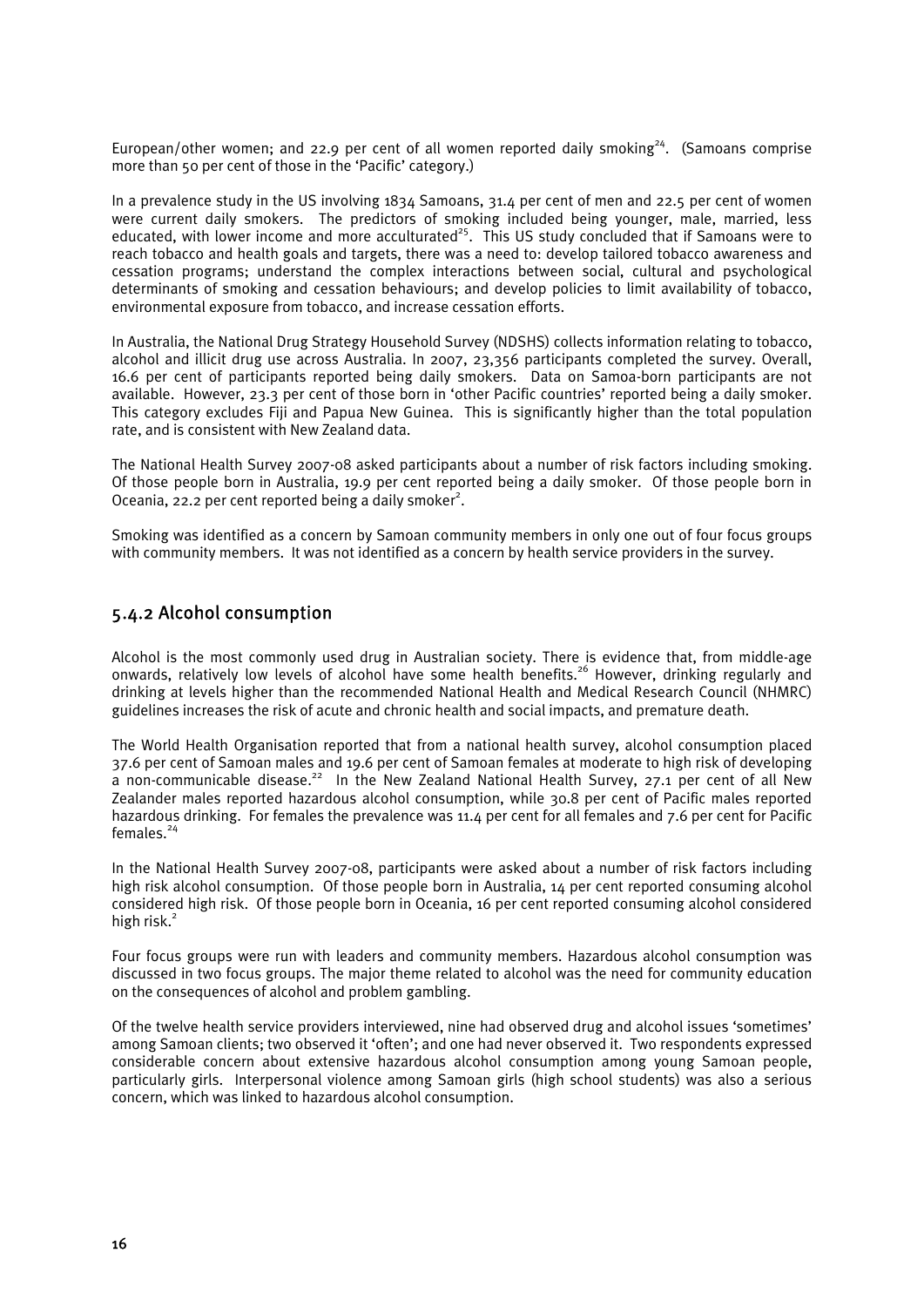## **5.4.3 Dietary behaviour**

Nutrition is an important determinant of health and wellbeing. Good nutrition is essential for the normal growth and the physical and cognitive development of infants and children, healthy weight, enhanced resilience and quality of life, good physical and mental health throughout life, resistance to infection, and protection against chronic disease and premature death.<sup>27</sup>

Nutrition data are limited in Queensland and Australia and country of birth data is not available for Queensland. The National Health Survey 2007-08 reported 93.4 per cent of Australia-born people had inadequate fruit and vegetable consumption and 93.0 per cent of Oceania-born people had inadequate intakes.

The National Health Survey 2007-08 also found that adults born in Oceania were more likely to be overweight/obese (63.1 per cent) compared to adults born in Australia (55 per cent).<sup>28</sup> The second-highest proportion of overweight/ obesity was recorded for men born in Oceania (68 per cent). The largest proportion of overweight and obese women were those born in the Oceania region and Southern and Eastern Europe (both with 56 per cent).The National Preventative Health Taskforce identified school boys of Middle Eastern and European background and boys and girls from Pacific Islander backgrounds to be more likely to be obese.<sup>20</sup>

The World Health Organisation reported that 35.6 per cent of the population in Samoa ate no fruit or less than one serving of fruit per day.<sup>22</sup> In the New Zealand National Health Survey, 63.3 per cent of all New Zealander men and 71.1 per cent of women reported adequate vegetable consumption, compared to 42.9 per cent of Pacific New Zealand men and 39.4 per cent of women. The same survey reported 43.3 per cent of all New Zealand men and 63.6 per cent of women as having adequate fruit intake, compared to 53.5 per cent of Pacific New Zealand men and  $57.5$  of women.<sup>24</sup>

Poor nutrition was discussed as a major health problem in the Samoan community in all of the focus groups with community members and leaders. There was consensus in all focus groups that poor nutrition and lack of physical activity are the most prevalent health behaviours in the Samoan community. The importance of food in Samoan culture was discussed and people described the importance of food to Samoan people's social life. Eating large portions, not eating nutritious food, reliance on fast foods and lack of physical activity were seen to contribute to the widespread obesity in the Samoan community. At the leaders' focus group one Samoan leader said:

"… we have a big dinner at night. Breakfast is the left overs from the night before. That food covers dinner and breakfast. We don't eat cereals and those things"

One participant at a community focus group summed up a sharing feeling across all focus groups:

"We are stuck with our way of eating, we eat the same food. If we can understand a better version of our food without compromising quality and taste.. We need this training, improved recipes…"- Samoan female

The need for culturally tailored health promotion, using a variety of methods, was called for by all focus group participants. Some of the topics for community education included healthy lifestyles, adaptation of Samoan food, the prevention of illnesses and understanding the health system.

Some of the methods suggested:

- health workshops
- ongoing sessions
- information dissemination through churches, radio, schools, sporting clubs
- education of the pastors and ministers and engagement with churches as vehicles for community education
- seminars
- sessions in Samoan 'our language, our issues'.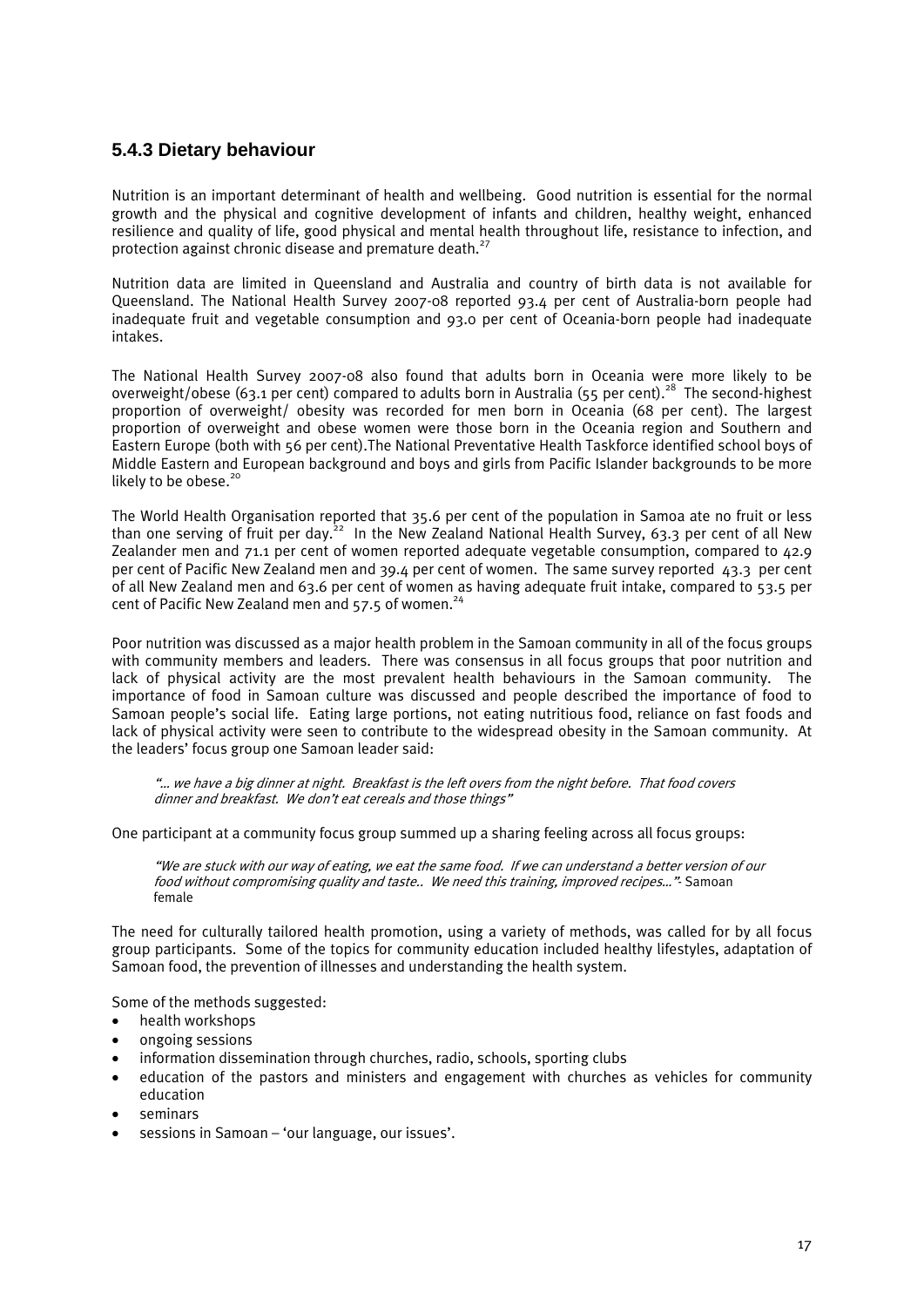Focus group participants discussed many educational and promotional needs and believed the best way to deliver this was through culturally tailored programs by Pacific workers. The following comment was typical:

"There should be a lot of education. We need to be taught…Need forums, community education… Community organisations can do that, delivered in our own language. Need a Samoan or Pacific Islander worker to do this... Need a Samoan worker to link." – Samoan female

The health worker survey indicated that 10 workers had observed obesity 'often' among Samoan clients; 1 observed it 'sometimes'; and 1 had never observed it. Two respondents who work with young people had observed that young people frequently have not been provided with breakfast or lunch and that the main meal of the day is in the evening and this meal is large. A reliance on fast foods was also observed. One dietician interviewed mentioned the importance of culturally tailoring interventions and the importance of engaging leaders and working in the community, rather than the community coming in to Queensland Health services. Another respondent, a nurse, discussed the importance of health promotion conducted by professionals from a Samoan background. Some health service providers expressed frustration at not being able to effectively engage and work with their Samoan clients on dietary and lifestyle factors.

## Breastfeeding

Infants and children depend on good nutrition for normal growth and development. Breastfeeding is associated with a reduction in the incidence and impact of childhood infections, allergic disease, diabetes, obesity, some childhood cancers and Sudden Infant Death Syndrome. Breastfeeding is also associated with reduced risk of cardiovascular disease in adulthood.27

During 2006, 193 infants were born to Samoa-born mothers in Queensland hospitals and of these, 150 infants (78 per cent) were being exclusively breastfed at discharge following birth. This is lower than exclusive breastfeeding rates by Australian-born mothers (83.3 per cent). No breastfeeding data are available at six months of age by mothers' country of birth; however, all Queensland rates at 2006 were known to be 57 per cent, which fell well below the national objective of 80 per cent.

## **5.4.4 Physical activity**

Physical activity is essential for maintaining good physical and mental health and general wellbeing of adults and children. Regular physical activity reduces the risks of many chronic diseases, particularly cardiovascular disease and Type 2 diabetes. Half the adult population in Queensland is not sufficiently active and there is great potential to improve physical activity. $\mathbf{2}$ 

Data relating to levels of physical activity for Queenslanders by country of birth is not available. The National Health Survey 2007-08 found that adults born in Oceania had slightly lower sedentary levels compared to adults born in Australia.<sup>28</sup>

The World Health Organisation reported that 21 per cent of the population in Samoa do very little or no physical activity and that people in the capital city, Apia, are more likely to be inactive (28 per cent) than people in rural areas (15 per cent) and women (27.3 per cent) are more likely to be inactive than men (14.8 per cent). It was also reported that the national prevalence of obesity in Samoa is 57.0 per cent (48.4 per cent in males and 67.4 per cent in females) and increasing with age. Obesity is more common in urban areas in Samoa.<sup>22</sup>

In the New Zealand National Health Survey the following data was collected on physical activity and body size:

Table 6New Zealand prevalence (per cent) risk and protective factors in adult males and females by ethnic group (age-standardised) 2006/07

| Factor            | Pacific males   | All males       | Pacific females | <b>All females</b> |
|-------------------|-----------------|-----------------|-----------------|--------------------|
| Physically active | 74.8            | 78.4            | 61.2            | 69.9               |
|                   | $(66.9 - 82.7)$ | $(76.6 - 80.2)$ | $(53.5 - 68.8)$ | $(67.9-71.9)$      |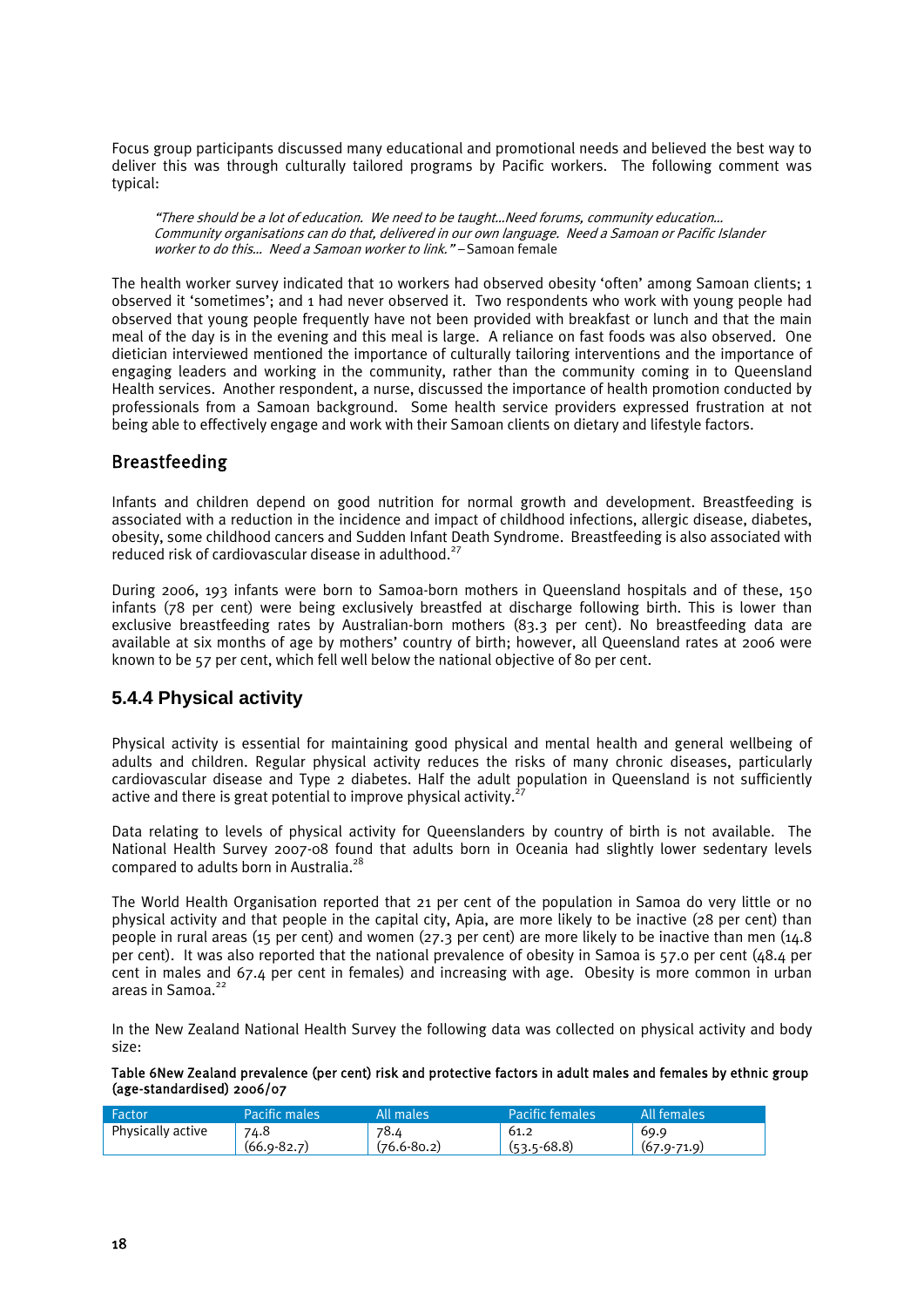| Regularly         | 51.7            | 56.7            | 44.0            | 48.6            |
|-------------------|-----------------|-----------------|-----------------|-----------------|
| physically active | $(43.6 - 59.8)$ | $(54.5 - 58.9)$ | $(35.9 - 52.1)$ | $(46.5 - 50.6)$ |
| Sedentary         | 10.9            | 10.9            | 23.9            | 13.6            |
|                   | $(5.4 - 16.5)$  | $(9.5 - 12.3)$  | $(17.1-30.6)$   | $(12.2 - 15.1)$ |
| Overweight        | 43.9            | 40.5            | 34.8            | 27.5            |
|                   | $(37.2 - 50.6)$ | $(38.3 - 42.8)$ | $(27.1 - 42.6)$ | $(25.8 - 29.2)$ |
| Obese             | 38.0            | 19.2            | 47.8            | 21.0            |
|                   | $(31.1 - 44.8)$ | $(17.7 - 20.6)$ | $(39.8-55.9)$   | $(19.5 - 22.5)$ |
| Overweight or     | 81.8            | 59.7            | 82.6            | 48.5            |
| obese             | $(75.8 - 87.8)$ | $(57.5-61.9)$   | $(76.6 - 88.6)$ | $(46.4 - 50.5)$ |
| Abdominal obesity | 52.2            | 26.2            | 76.6            | 34.6            |
|                   | (44.8-59.6)     | $(24.5 - 27.9)$ | $(68.6 - 84.6)$ | $(32.7-36.4)$   |

An international literature review found a connection between Westernisation and obesity in Asian migrant populations and Pacific Islanders. It was found that the body mass index (BMI) of immigrants from Polynesia are generally higher in Westernised countries than those of their counterparts in their countries of origin  $^{29}$ .

All of the focus groups with community members and leaders discussed the lack of physical activity among Samoans. Lack of physical activity was frequently discussed in tandem with poor nutrition and large portion size. The following comment was typical:

"We eat good food but we don't exercise!" – Samoan female

It was also recommended by community members and leaders that culturally tailored programs that promote a balance between physical activity and food consumption be implemented.

The health service provider survey did not specifically ask about physical activity. However, one health service provider had successfully implemented a culturally tailored physical activity program in a school setting through the establishment of a Pacific Islands community garden. The project had a high level of support from Pacific Islander students and achieved a high level of engagement.

#### **5.4.5 Sexual behaviours**

Safe sexual behaviour is another factor affecting health and wellbeing  $30$ . Unsafe sex, unplanned pregnancies, sexually transmitted infections, HIV infection and unwanted sex are some of the issues related to sexual behaviour.

There are no Queensland or national data on the prevalence of these sexual health behaviours and health outcomes among the PNG-born community specifically.

New Zealand reports national data on sexual health<sup>16</sup>:

- the incidence of Chlamydia at sexual clinics among Pacific young people (15-24 years) was 18.5 per cent for males and 10.2 per cent for females; and 10.4 per cent for all New Zealand males and 5.5 per cent females 1999-2002
- the incidence of gonorrhoea at sexual clinics among Pacific young people (15-24 years) was 6.5 per cent for males and 2.7 per cent for females; and 1.7 per cent for all New Zealand males and 0.7 per cent for females 1999-2002
- Pacific teenagers had higher pregnancy (65 per 1000 compared to 37 per 1000) and birth rates (41 per 1000 compared to 19 per 1000) than the all New Zealand average but a similar abortion rate (15 per 1000 compared to 13 per 1000)

A health needs assessment by Counties Manukau District Health Board in New Zealand also found that the rate per 1,000 for teenage deliveries (aged 15-19 years) was 37.9 for Samoan teenagers compared to 30.3 per 1,000 for the rest of New Zealand (2003-2005)  $31$ .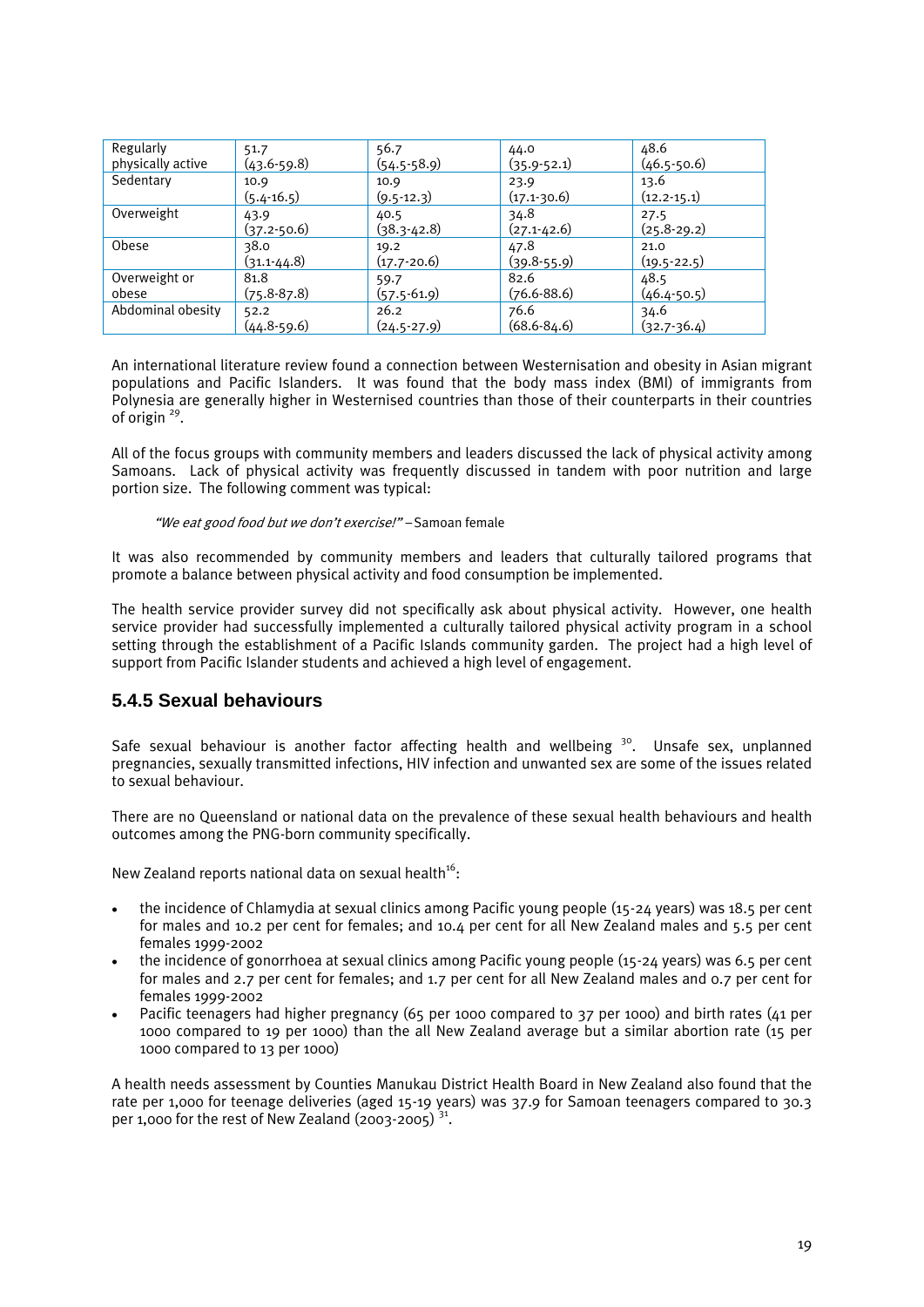In a World Health Organisation survey of sexually transmitted infections and HIV prevalence in Samoa, it was found that the prevalence of low- to moderate-risk pregnant women was high. In particular, the prevalence rates of chlamydial and trichomonal infections were of concern  $32$ .

Sexual health issues were discussed at some length in two focus groups, despite sexual health issues being considered relatively taboo topics for public discussion. Unplanned pregnancy, teenage pregnancy, the 'shame factor', abortion and sexually transmitted infections were all mentioned. Participants generally discussed the pressure to conform to the community's behavioural codes and that bringing shame to the family was highly undesirable. One participant described that even if the immediate family was supportive of an unplanned pregnancy, pressure could even come from outside the family:

"…should add abortion to the list. People don't like to discuss – the shame factor. There's family pride – you don't want other families to know about this. Shame is a very big issue – the fear of bringing shame to your family … Even outside the family – they cause the trouble – even if your family accepts your pregnancy" – Samoan female

Participants in one focus group particularly discussed the shame and secrecy prevalent in the Samoan community around sexual issues.

The survey with health service providers found that 1 had encountered sexually transmitted infections among Samoan consumers 'often', 2 'sometimes' and 9 'never'. This could largely reflect the type of services these workers are employed in. Two health service providers who specifically worked with high numbers of Samoan young people observed many sexual health issues including unwanted sex, unwanted pregnancies, sexual abuse and sexually transmitted infections. One health service provider stressed her concern at the increasing number of Polynesian girls reaching puberty as early as eight years old. This health service provider wished to highlight the link between obesity and early puberty.

#### **5.4.6 Vaccination status**

Queensland data is not available to provide vaccination rates by specific country of birth. A Logan study<sup>33</sup> on immunisation for children from Samoan, Tongan, Cook Islands and Māori backgrounds reported lower immunisation coverage (77 per cent) in four Logan suburbs and an overrepresentation of children from these backgrounds among those in prep/year one who were overdue for immunisation. Barriers to immunisation were identified as previous immunisation experiences, cultural norms, family structure, language barriers, low health literacy and enablers were having knowledge of immunisation and the health system, the ability to read and speak English, an understanding of incentive programs, having support family networks and maintaining a record of past immunisations.

# **5.5 Psychosocial factors**

## **5.5.1 Psychological and mental health**

There are no data available on the prevalence of mental illness in the Samoan population in Queensland. Mental health service use by members of the Samoan community is reported in section 6.4.

International literature on mental illness among Samoans is dominated by suicide data. Samoa had one of the highest rates of suicide in the world during the 1990s which has since declined (article requested).<sup>34</sup> In 2008 the World Health Organisation reported that the number of suicide attempts was again increasing in Samoa, however the proportion resulting in death was only 47.6 per cent in 2003/04 compared with 60.5 per cent in 1999/2000<sup>22</sup>. There is no data available on suicide among Samoans in Australia.

Mental illness prevalence data is available from New Zealand. The most recent New Zealand Mental Health Survey found<sup>35</sup>: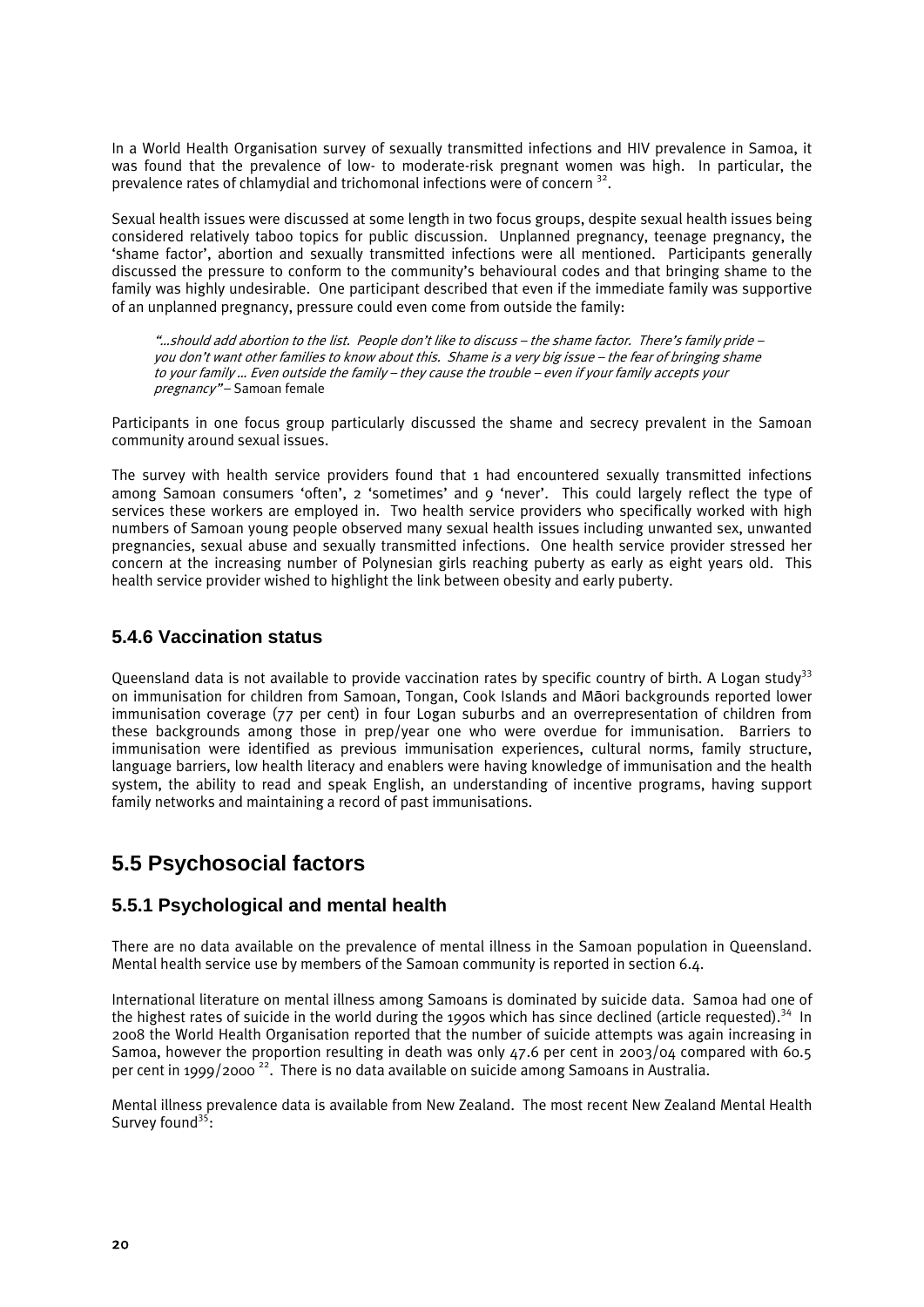- 46.5 per cent of Pacific people had experienced a DSM-IV CIDI 3.0 mental disorder at some stage during their lifetime compared with 39.5 per cent of the overall New Zealand population
- during the preceding 12 months 25.0 per cent of Pacific people experienced a disorder compared with 20.7 per cent of the total New Zealand population
- the most commonly reported lifetime disorders were anxiety disorders (27.7 per cent),followed by mood disorders (19.0 per cent) and substance use disorders (17.7 per cent). Eating disorders among Pacific people were much less common over the lifetime (4.4 per cent).

Samoan people comprised 50 per cent of the Pacific respondents in this survey and therefore the results should be interpreted with caution.

Mental illness, social and personal wellbeing, and violence were discussed in all of the focus groups. In particular, participants spoke openly about depression, stress and violence. Psychological and mental health issues were of serious concern to most participants in the focus groups, including the Samoan community leaders. Depression and stress were the most common issues discussed. One participant discussed the common perception that mental health issues only affect Western people:

"Depression – people that deal with stress, it can happen with anyone, part of self esteem. I didn't think island people were affected by depression, thought it was a 'palangi' disease. But I've learned more and it affects everyone at any age. Some people die of that, it can lead to suicide. Stress is also part of that."-Samoan male

Suicide was not mentioned as a common occurrence in the Samoan community. All of the focus groups did however discuss the high levels of stress in Samoan families. In particular, intergenerational conflict was widely discussed. Four health service providers had observed mental illness 'often' among their Samoan clients; five 'sometimes'; and three 'never'.

#### 5.5.2 Interpersonal violence

Abuse and steep power hierarchy within a community are recognised as risk factors to health and wellbeing.<sup>21,30</sup> Queensland and Australian data on the prevalence of interpersonal and domestic violence in the Samoan population are not available. National surveys such as the Personal Safety Survey (2005) are not reported by country of birth.

As many people in the Samoan population are reluctant to use services or report incidents of violence to the police, service data is also not an accurate reflection of the extent of the problem.

International data on interpersonal violence in Samoa are available from the World Health Organisation. The WHO Multi-country Study on Women's Health and Domestic Violence Against Women <sup>36</sup> interviewed a nationwide representative sample of 1640 women aged between 15 and 49 years. The main findings were:

- 41 per cent of ever-partnered women had experienced physical violence from an intimate partner
- 20 per cent had experienced sexual violence in their lifetime
- the combined prevalence for physical or sexual violence by a partner was 54 per cent. Violence was less common for women living in urban areas and with higher income levels.

Studies in New Zealand indicate that violence occurs at higher rates in the Pacific communities living there. A 2002 report by the New Zealand Police identified that Pacific peoples are over represented in violent offending statistics, are at a higher risk of being victims of violent offending than any other ethnic group, including Māori, and are more likely to experience repeat victimisation  $37$ .

A Queensland report on a Samoan family violence project <sup>38</sup> reported multiple and complex cultural and societal issues related to interpersonal and family violence in the Queensland Samoan population. The key issues found were:

• Samoan perspective of domestic violence – domestic/family violence was perceived as mainly physical abuse while psychological, emotional, financial, social and sexual abuse were accepted as normal practices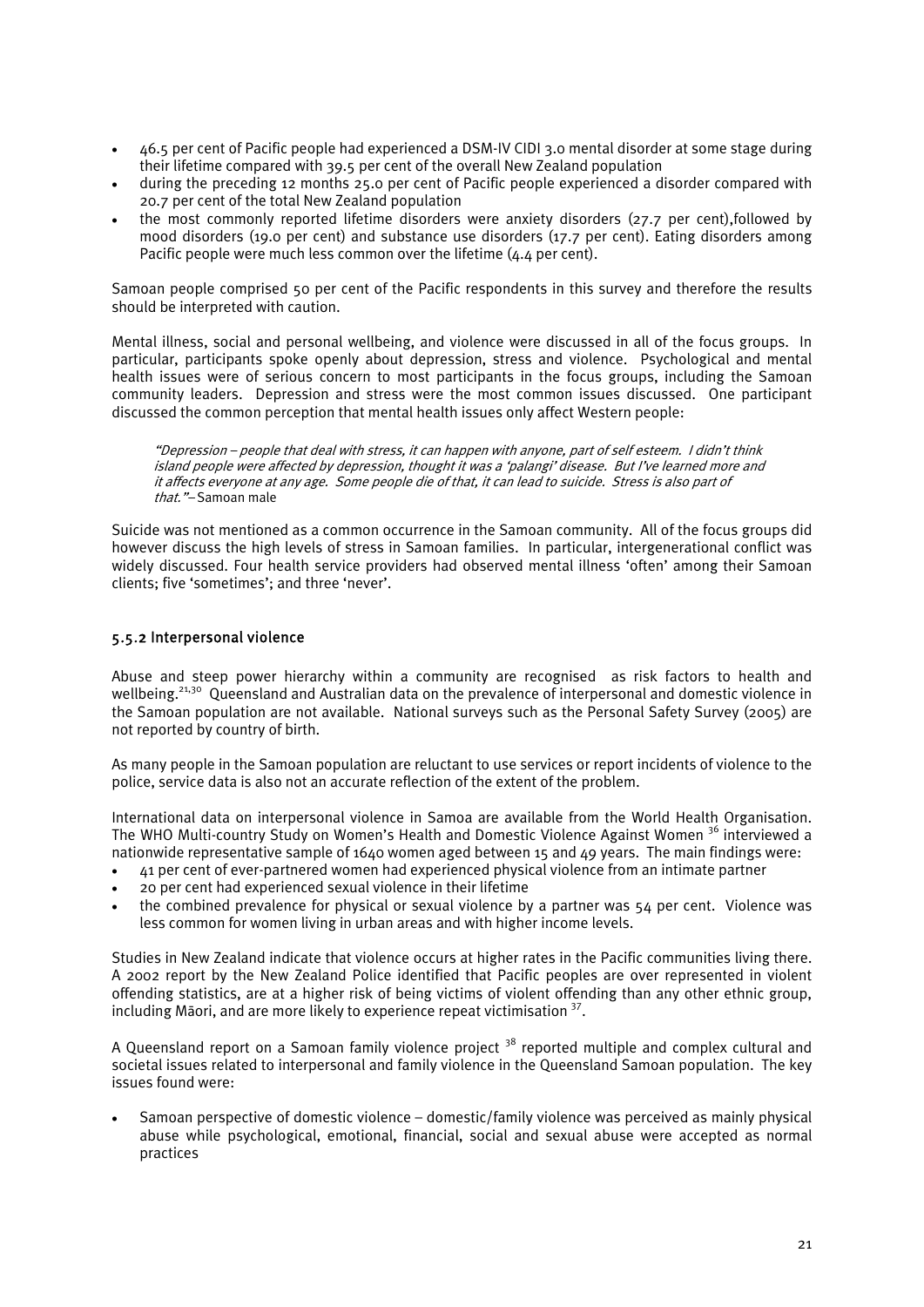- Samoan perspective of the law the law was considered 'palagi' (Western) by many whereas the Samoan spiritual and cultural values were considered the true laws to keep unity and peace in the community
- Migration and acculturation the stressors and unrealistic expectations following migration were contributing to instability and uncertainty within families. Changes in family roles, financial pressures, lifestyle changes and other acculturative stress was a factor in arguments, fights and violence
- Help seeking in the Samoan community the Samoan reluctance and fear to seek help was reported to be exacerbated by the fear to not lose face when needing help from a service provider. The main fear is rumours that may bring shame on an individual, family and community
- Background of harsh discipline in families and the community there was a tradition of harsh discipline and punishment administered by chiefs, elders, teaches and parents. This background has influenced current practices and behaviours in the community.

Interpersonal violence was identified by three out of four focus groups with Samoan community members and leaders. Family violence, abuse and breakdown were openly discussed in the focus groups. The occurrence of sexual and physical abuse appeared to be known to participants, with women and children as the victims of this violence. One participant at a community focus group made the following comment, which the group agreed with:

"Sexual and physical abuse – should be added to the list. It is very common…mainly children and women. Samoans can take it for granted that this abuse is normal. It is neither normal nor acceptable. We don't talk about it...." – Samoan female

These focus group findings are consistent with findings and observations in the earlier Queensland Health report on family violence in the community <sup>38</sup>. Three health service providers had observed violence 'often', six 'sometimes' and three 'never'.

# **5.6 Socioeconomic characteristics**

## **5.6.1 Access to health services**

The health system itself is a fundamental determinant of health.<sup>39</sup> The World Health Organisation has identified that in most countries the health care system is inequitably distributed. This is pronounced in low- and middle-income countries, but inequity is also prevalent in high income countries such as Australia. There is evidence that people from ethnic minorities and Indigenous peoples are less likely to receive recommended health services and treatments that the wider population can expect to receive<sup>39</sup>. Access to culturally appropriate health services is an important protective factor.<sup>30</sup>

#### Lack of culturally tailored health promotion

In focus groups with Samoan leaders and community members, many issues arose about access to the health system in Queensland. A strong theme throughout all of the focus groups was the lack of culturally tailored health promotion targeting the Samoan community. This was described as a lack of 'community education', lack of 'translated health resources' and lack of 'community awareness' of health campaigns.

Many further suggestions were provided for health promotion programs that the Samoan community has a need for:

- healthy eating
- interpersonal violence and sexual abuse
- consequences of alcohol and gambling
- mental health
- caring for sick relatives
- communication and importance of keeping appointments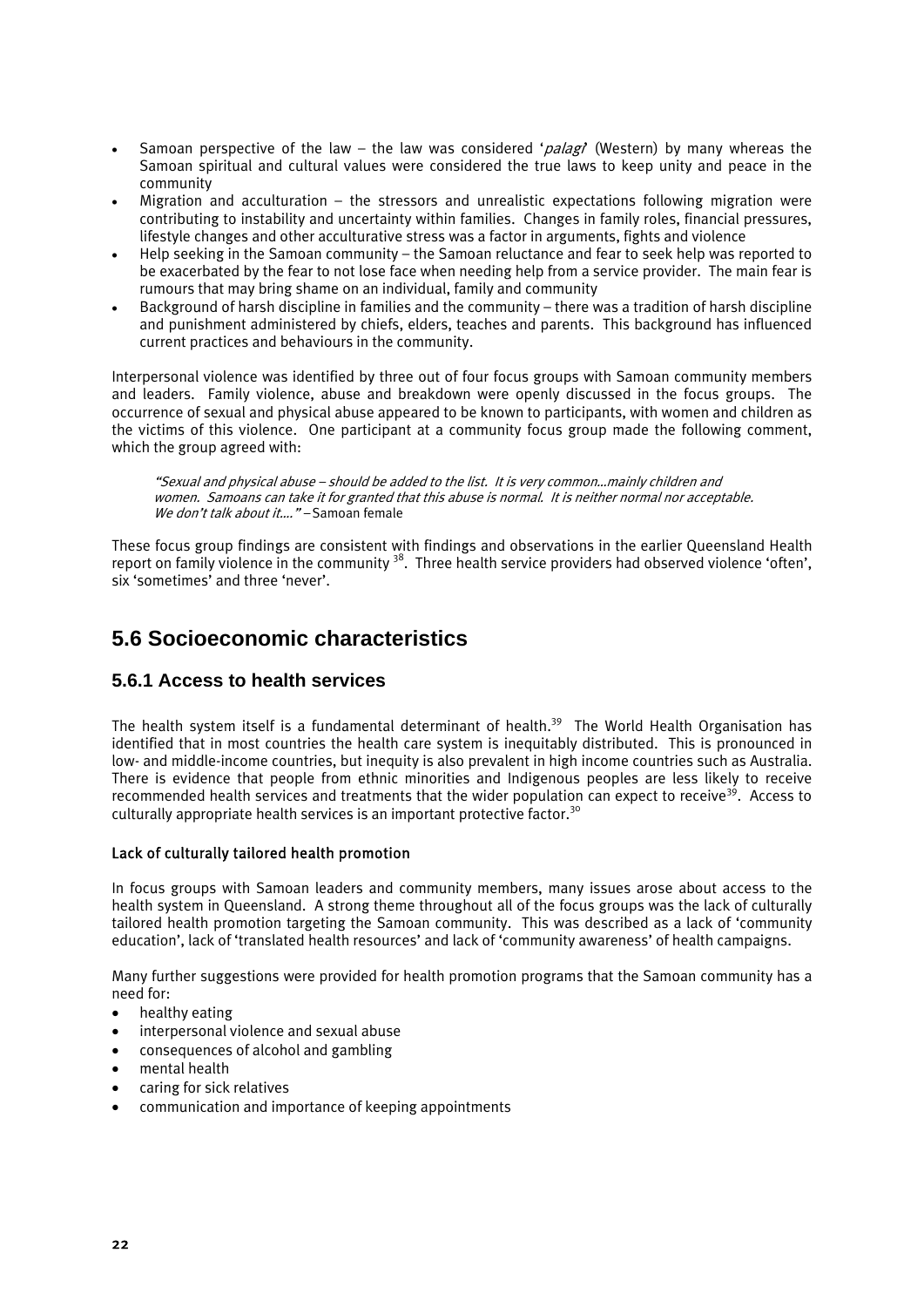Participants discussed the importance of incorporating cultural issues within community education programs, for example, food and its role in Samoan culture would have to be incorporated into a healthy eating program. This reflects people's personal experiences with programs that are not culturally competent and therefore experienced as inaccessible. This is congruent with the National Health and Medical Research Council's recommendations for more culturally competent health promotion.<sup>40</sup>

#### Lack of communication and engagement

The need for communication and engagement from Queensland Health was expressed particularly in relation to nutrition and interpersonal violence. There was also a strong sentiment that Queensland Health should promote services available to the Samoan community as many people were not aware of the services available. One participant at a community focus group who is a community leader discussed the language barriers many older Samoan Australians face:

"There's a free program for a hearing check and hearing aid. Does the Samoan community know about this? No, probably not. You meet a lot of older people and they shout because they can't hear you. They may not know about it…Three weeks ago there was a brochure in the mail box saying I could have a hearing check. I went today. Other elderly won't understand because the brochure was in English." – Samoan male

The reluctance by the community to engage with health was also discussed by the community focus groups. Participants discussed many people's strong reliance on their church and the need to develop skills and confidence within families to take action on a wide range of health issues. It was perceived that engagement with health services, in addition to the church would be important for the Samoan community.

Communication barriers were also discussed in the focus groups. The need for more Samoan interpreters and the availability of on-site interpreters in particular were discussed.

#### Lack of dedicated Pacific Islander programs, services and staff

The unavailability of dedicated Pacific Islander services and programs featured in all the community focus groups. The need for dedicated services was particularly highlighted for issues related to social and personal wellbeing. Intergenerational conflict, violence, sexual abuse, family breakdown, polygamy, child safety and suicide were discussed in this context. It was felt that counselling would not work in the Samoan cultural context, but that community education, community engagement, culturally appropriate emotional support and a public dialogue in the community to 'air' and 'expose' these issues would all improve the current situation that people were concerned about. These would have to be conducted in the Samoan language and within a Samoan cultural setting.

Another strong theme was the lack of culturally appropriate health services and lack of dedicated Pacific health workers. The importance of being able to relate to a health or support worker was discussed, as well as the service being culturally relevant and appropriate. One focus group discussed the lack of a community controlled health service while another the lack of a connection point, a linking point, where Samoans could go for help, information and referral. All of the focus groups expressed the notion of 'for Samoan by Samoan'.

There was widespread agreement across the focus groups that a culturally specific service was required. One participant summed it up:

"Need a connection point – a linking point – where you can go to get some help. Doesn't matter what it is – education or some other help. Just a place to go for help. One place is not sufficient for a whole community. There should be a lot of education. We need to be taught. We need that knowledge what mental health is for example. Need forums, community education. Community organisations can do that - delivered in our own language. Need a Samoan or PI worker to do this. Need a Samoan worker to link." – Samoan female

However, in one community focus group there was also a debate about the Samoan strong preference for services from other Samoans. One participant challenged the group by stating: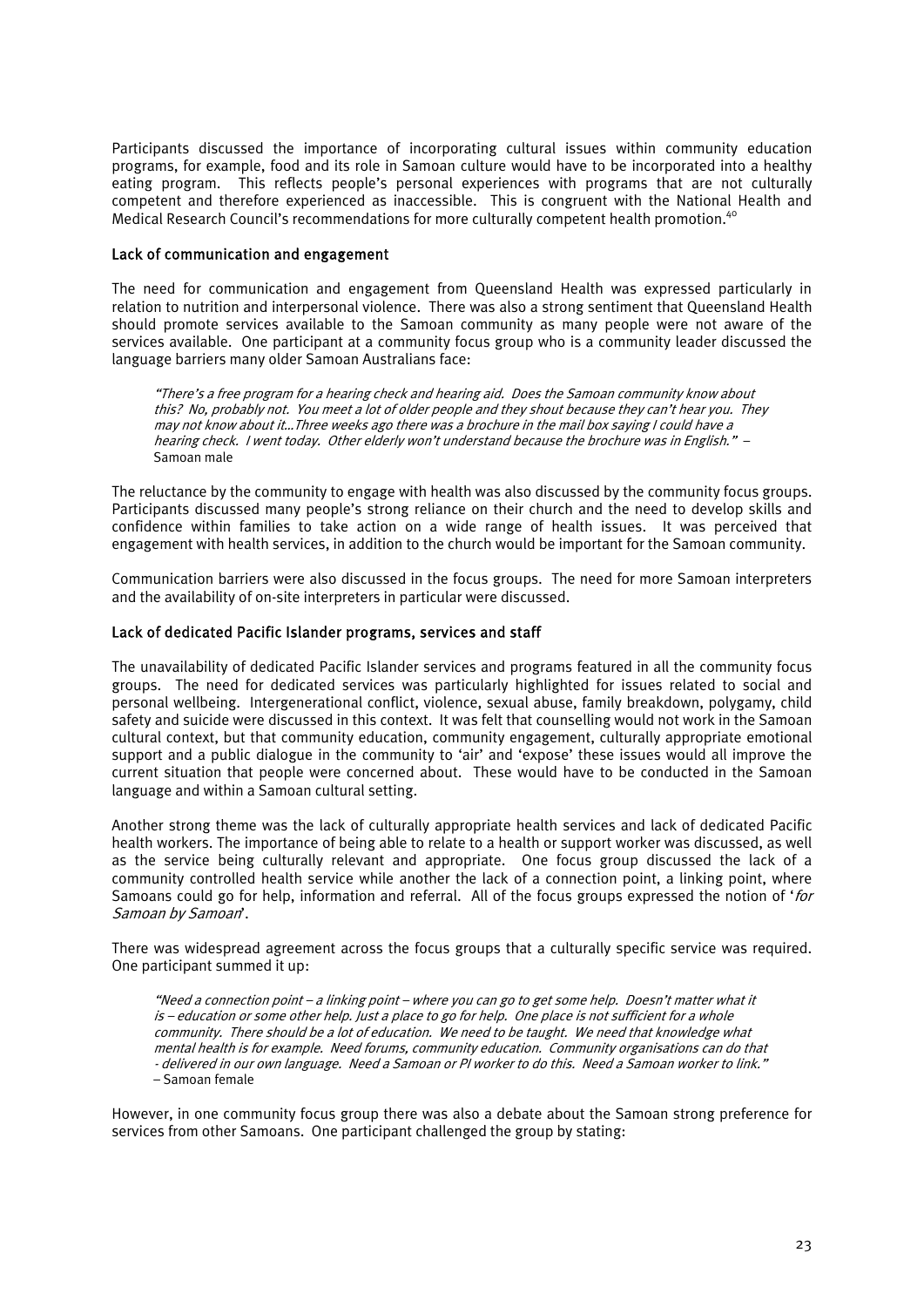"For some people their worse barrier is themselves, because they refuse to change. We came here to be educated and have a better life, but should we be asking for Samoan workers here, Samoan workers there. How would that be received by government?"- Samoan female

## Lack of cultural competency in health services

Three focus groups discussed the lack of cultural competency in health services they had experienced. This ranged from the need to develop a policy on having visitors, training staff on Samoan health and cultural issues and training for front office staff. One focus group discussed the need for front counter/reception staff to have this training to reduce the amount of racial discrimination experienced by Samoans. The experience of racial discrimination is another risk to health and wellbeing  $30$ . The main effect of front end social discrimination is that Samoans may become reluctant to access services and thereby put their health at risk. Other effects include the lack of trust and confidence in the system and its workers.

The survey with health service providers also identified a range of barriers to access – most are congruent with the community and leader focus group results. Health service providers identified, in descending order, lack of engagement between health services and the Samoan community, the marginalisation and isolation of the community, the lack of Samoan health workers, lack of cultural competency, lack of dedicated Samoan services, economic barriers and reliance on the church. More than three-quarters of health service providers also observed language barriers, literacy barriers and non-attendance or drop-out within their respective services.

There is overall consistency in the barriers to access identified by the Samoan community members and leaders, and health service providers.

#### **5.6.2 Income, employment and education**

Poverty and low social status are risk factors to health and wellbeing while supportive economic and social conditions, income, wealth, employment and education are protective factors  $2^{1,30}$ .

At the time of the 2006 Census, the median individual weekly income for the Samoa-born in Australia aged 15 years and over was \$450, compared with \$431 for all overseas-born and \$488 for all Australia-born  $^6$ . Although the weekly income difference did not appear to be considerable, it should be noted that Samoan family composition is more likely to comprise of a couple with children or a single adult with children than the wider population. For example, in Victoria 18.7 per cent of the population lives in a family with no children, while only 10.2 per cent of Samoa-born live in such a family. Similarly, 64.1 per cent of Samoaborn lived in a family with children compared to 47.9 per cent of the total Victorian population.

Samoa-born people in Queensland were highly represented in the middle to lower income brackets, and poorly represented in the high income brackets in the 2006 Census.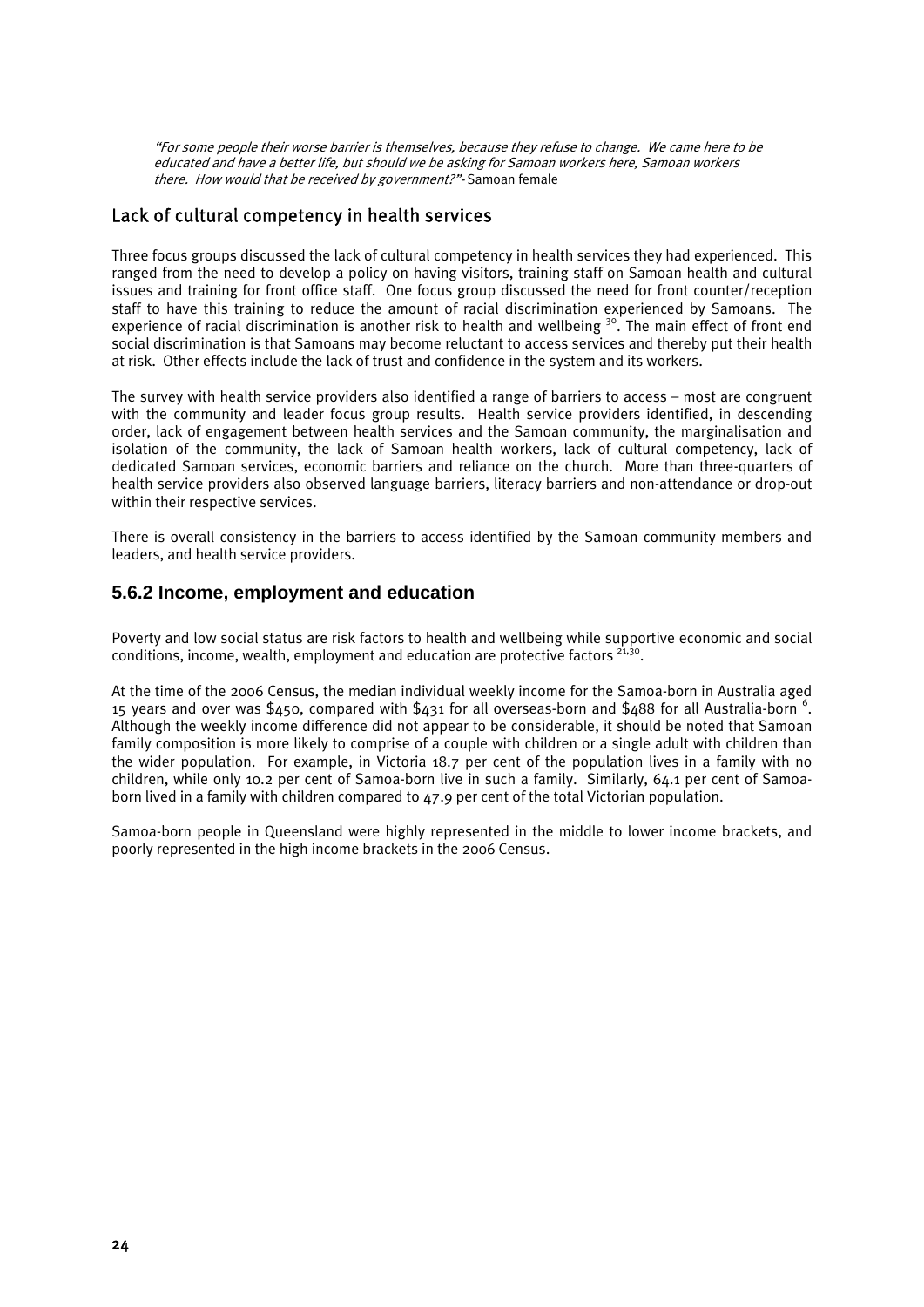

Figure 7 Individual weekly income all Queensland and Samoa-born persons, 2006

The 2006 Census also found that Samoa-born in Australia had a lower level of educational qualifications than the whole population. For example, 35.2 per cent of the Samoa-born aged 15 years and over had some form of higher non school qualifications compared to 52.5 per cent of the Australian population. Among the Samoa-born, 7.7 per cent had Diploma level or higher qualifications and 11.1 per cent had Certificate level qualifications. From the Samoa-born, 9020 had no higher non school qualification, of which 6.4 per cent were still attending an educational institution.



Figure 8 Level of qualification all Australia and Samoa-born, 2006<sup>6</sup>

Among Samoa-born people in Australia aged 15 years and over, the participation rate in the labour force was 63.6 per cent and the unemployment rate was 9.4 per cent. The corresponding rates in the total Australian population were 64.6 and 5.2 per cent respectively.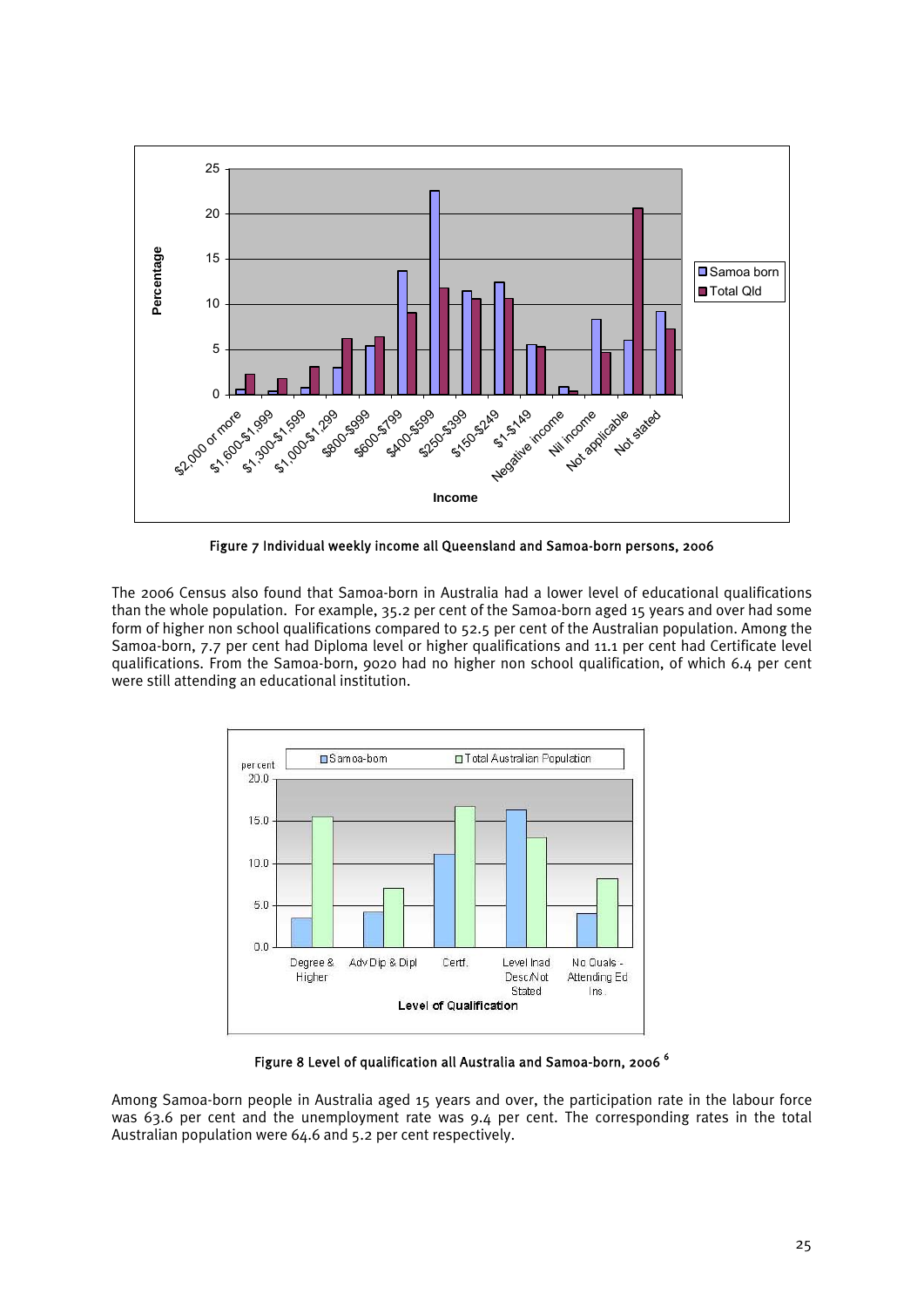An examination of the Samoa-born and total Queensland occupational categories in the 2006 Census indicates that Samoa-born hold less skilled occupations than total Queensland. There is a congregation of Samoa-born in the 'labourers' and 'operators and drivers' categories and an under representation in 'managers' and 'professionals'.



Figure 9 Occupation all Queensland and Samoa-born persons, 2006 Note: the 'not applicable' category has not been included in this figure

All of the focus groups discussed Samoan people's economic barriers to lead healthy lives, work in healthy environments, and access the medications and services they require. Unemployment and underemployment have placed financial hardship on families. It was discussed that young people are often encouraged to enter employment rather than university or higher studies, in order to bring money into the family budget. It is clear from the focus groups that the Samoan community does not have access to large amounts of financial resources. Families often send money to relatives in Samoa and spend money on attending family and community events. These are important cultural practices that promote connection and support.

The economic and educational situation of the Samoan community is exacerbated by ineligibility for the Higher Education Loan Program (HELP) and other forms of income support to those who entered Australia after 2001 from New Zealand. This ineligibility affects the majority of the Samoan community in Queensland.

At two community focus groups it was also discussed that sometimes people feel obliged to donate to their church, beyond their capacity. This brought additional stress and burden. The complex cultural issues related to belonging and support appeared to be related to this over-extension of financial capacity. For example, one participant said:

"Sometimes the support system is what is weighing down on you – our various churches. We feel that we have to give – we give beyond our means – it puts financial strains…Church doesn't force us to give – but parents and family tell them to give. Need to educate the people, don't feel forced but give from your heart." -Samoan female

The finding is validated by a similar finding reported by the Samoan violence prevention project that remittance back to Samoa (or New Zealand),church donations and the cultural obligation to help others has an impact on families and health.<sup>38</sup> Similarly, the health service provider telephone survey revealed that clinicians working with Samoan children in school settings frequently observed children living in poverty without resources for school equipment, shoes, lunch and excursions.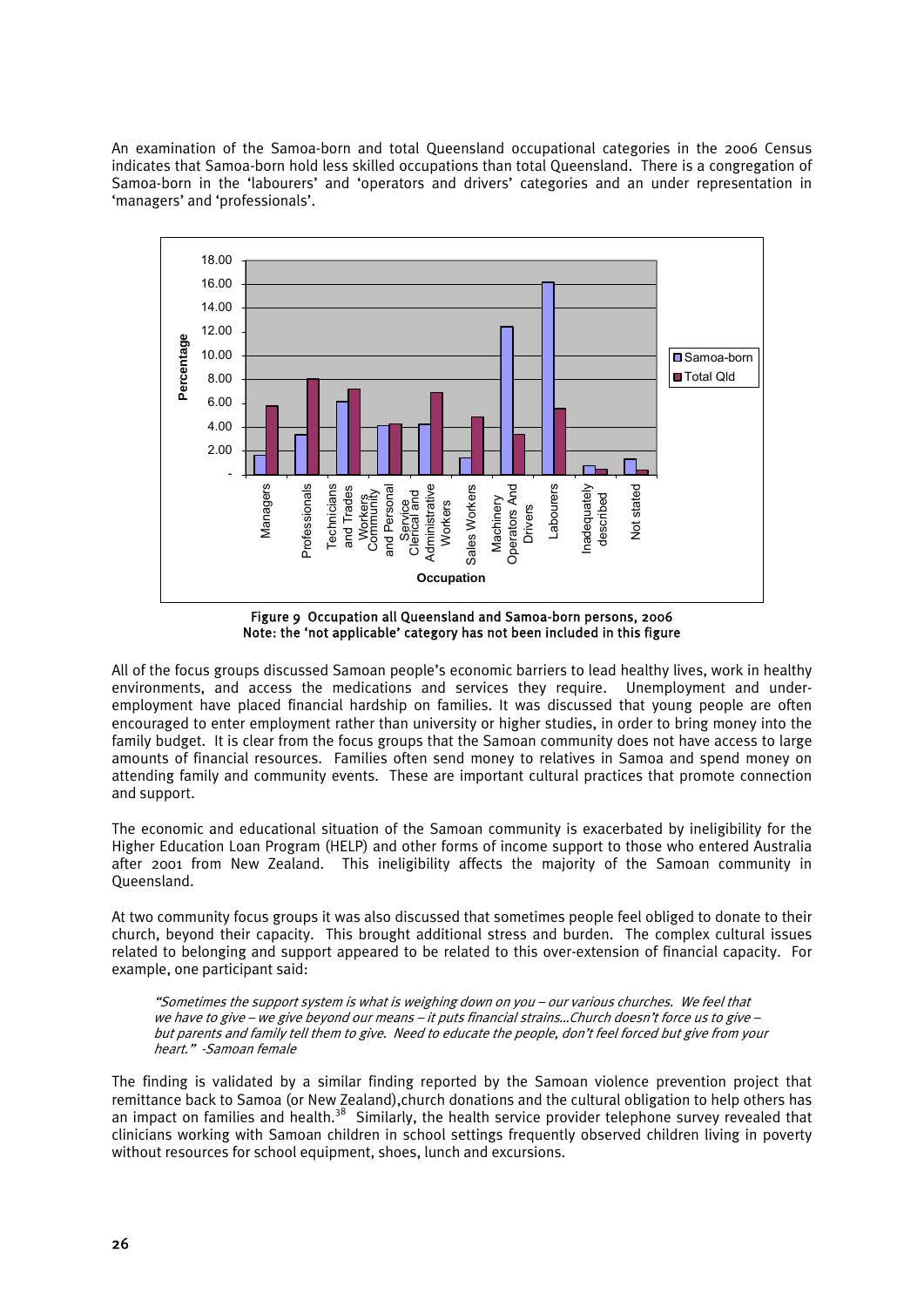#### **5.6.3 Family and neighbourhood**

Family and in particular, marital status is an important protective factor. Married people tend to be healthier and live longer than those who are unmarried. Research also shows that children and young people in lone-parent households have poor health status than those in two-parent households. This appears to be due to material disadvantage, rather than the family structure itself<sup>21</sup>.

Queensland Census data indicate that 7.93 per cent of Samoa-born people identified as being a lone parent, compared to 4.21 per cent of the total Queensland population. Similarly, 2006 Victorian data indicates that 17.6 per cent of Samoa-born lived in a one parent family compared to 10.5 per cent of the total population.

Qualitative data indicate that *aiga* or family, community and church are the foundation of Samoan culture in Australia  $3^8$ . The church in particular has replaced the village support structure in host countries such as Australia and New Zealand.

In the focus groups many family issues emerged. Young people spoke of growing up with unreasonable expectations, being pressured to perform well, being burdened with too much responsibility at a young age, and having inadequate supports available. They also discussed the paradox of being burdened by their support system – the church and the family. A young woman at a community focus group said:

"Sometimes it's the comparison between the kids – why aren't you successful like them? There's pressure and expectations. Even the good things should be acknowledged. We are pushed too hard by parents…pushed beyond capacity. Sometimes you blame yourself, and want to protect the family from shame… Suicide is very complex; we cannot find the correct words to explain it. Within a family we really need to know each other and each other's needs."

Participants also discussed the intergenerational gap within families, with children and parents having poor communication and understanding of each other's needs. The difficulty of raising children in a different cultural environment with different values dominated discussions among parents and the challenges of living a bicultural life was discussed by young participants. A young participant at a community focus group said:

"You grow up in a Samoan family where what dad says is it. Your opinion doesn't matter, you are not asked. It's easy to say you understand but hard to achieve. We need to discuss these things in an open forum like this. Some families can't sit down and talk. There is awkwardness between the parents and kids." – young Samoan female

Older participants also agreed that the intergenerational gap within most families was a cause for concern. One older participant said:

"There's a lack of family connectedness – when children reach out for help it isn't always there, particularly because of selfishness by the fathers..." - Samoan male

Participants at one community focus group debated the effectiveness of sending 'problem children' back to Samoa to be 'sorted out' by relatives and friends. Some felt this was a successful strategy that provided a cultural and village connection and a break from damaging influences such as drugs, while others felt this was running away from the problem and that parents should take greater responsibility.

Family and community matters were not specifically discussed in the survey with health service providers. However, a number of health service providers had observed young children taking on responsibility for their parents' and other relatives' health issues, such as injecting insulin and organising health appointments. Health service providers working with young people had observed young people's powerlessness and inability to communicate their issues to their parents/carers. They also observed young people needing to hide Western approaches to health care from their parents, who subscribed to traditional methods only. The results from the community focus groups and health service provider survey are congruent indicating an intergenerational and cultural divide between adults and children, high reliance on churches and high levels of familial stress.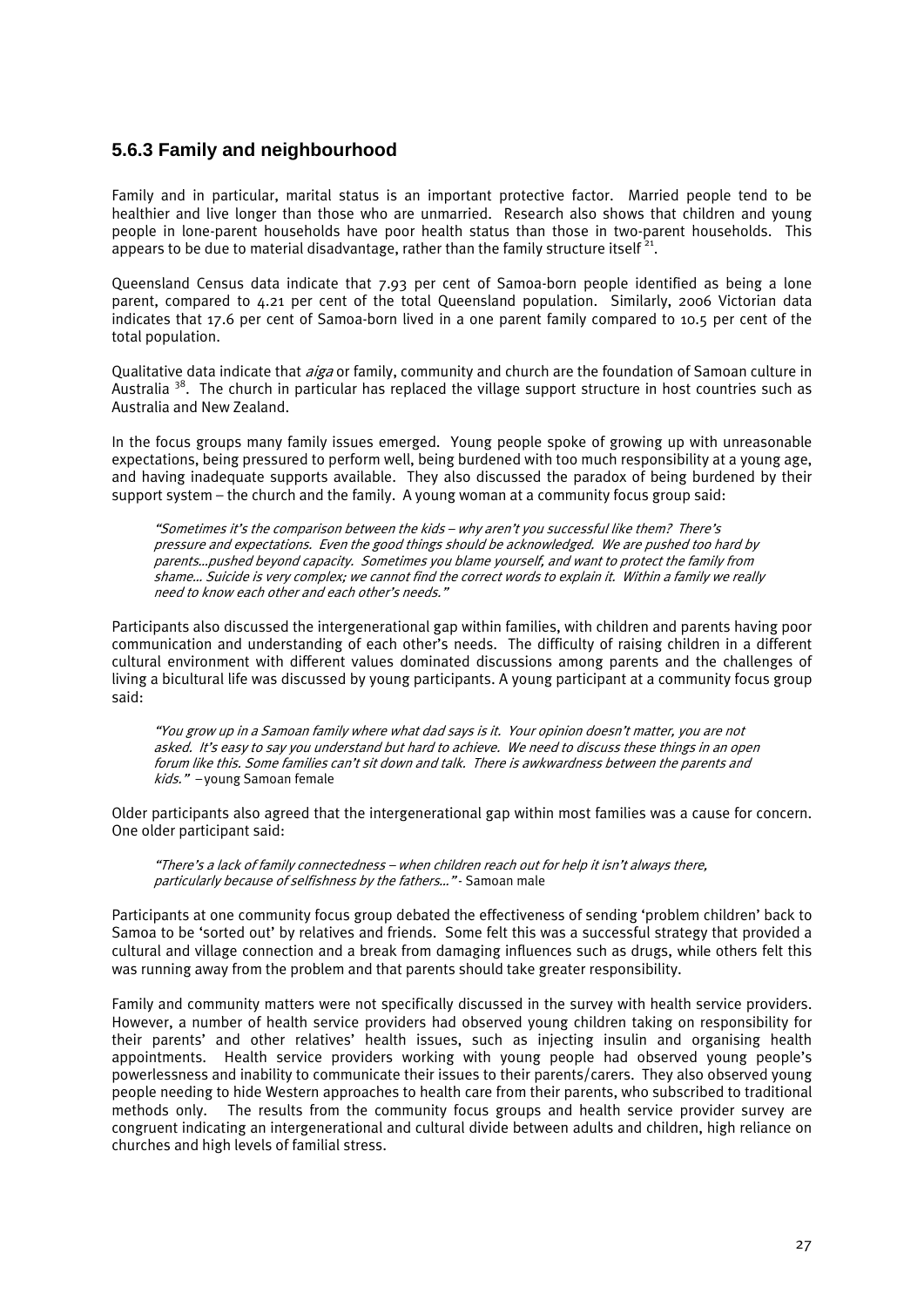There is increasing evidence that neighbourhoods affect health, particularly children's health  $^{20,41}$ . As a result of lower socioeconomic resources children from ethnic minority populations in particular have limited access to neighbourhoods with opportunities such as good schools and after-school programs, safe streets and play-grounds and positive role models. After taking into account individual-level factors, disadvantaged neighbourhoods are associated with detrimental health outcomes, negative health behaviour, developmental delays, low birth weight, teen parenthood and academic failure for young people and higher rates of mortality, depression, cancer and cardiovascular disease for whole populations  $^{\frac{1}{4}}$ 

In the community and leader focus groups, the neighbourhood environment was not specifically discussed. However, in the health service provider survey, the neighbourhood environment was mentioned. In particular, health service providers working in deprived areas such as Inala-Goodna region and Woodridge discussed their lack of referral options, the lack of community infrastructure and resources, overcrowded housing conditions and the high level of police presence necessary in the neighbourhood and high schools in the area. Three health service providers identified a lack of family support as a major problem to working with Samoan patients.

Transport barriers were only discussed in one focus group and it was recommended that a community transport service be provided to help with access to health services. Australian literature linking social exclusion and transport disadvantage is growing and focussed on socially excluded communities living in the outer urban fringes of cities and in regional and rural areas 43-46. This is therefore a pertinent issue for the Samoan population, which is concentrated in the outer urban fringes.

A recent Melbourne study<sup>43</sup> found that socially excluded populations living in the outer fringes of Melbourne were more likely to be 'forced car ownership' users rather than 'zero car ownership'. There was evidence of financial stress associated with owning and running cars in 'forced car ownership' households. These households also operated smaller and older cars than other households. There are no Australian data on transport disadvantage in the Samoan population. However, the Samoan population is socially excluded and lives in the outer city areas and therefore may experience the stressors outlined in the Melbourne study.

## 5.6.4 Housing

Housing conditions are recognised as a factor affecting health and wellbeing.<sup>21</sup> Poor housing and ill health are linked.<sup>47</sup> In particular, there is an increasing body of evidence associating housing quality with infectious diseases, chronic illnesses, injuries, poor nutrition and mental disorders.<sup>48</sup> There is also a relationship between health and whether a family lives in owner-occupied housing, privately rented housing or public housing.<sup>49</sup>

| Table 7 Housing tenure all victoria and Samoa-born persons (Vic), 2006 11 |                                  |                                     |  |  |  |
|---------------------------------------------------------------------------|----------------------------------|-------------------------------------|--|--|--|
| <b>Tenure type</b>                                                        | Per cent of all Samoa-born (Vic) | Per cent of all Victoria population |  |  |  |
| Fully owned                                                               | 4.3                              | 30.1                                |  |  |  |
| Being purchased                                                           | 33.2                             | 39.8                                |  |  |  |
| Rented & rent free                                                        | 53.5                             | 21.1                                |  |  |  |
| Other                                                                     | 0.6                              | 0.5                                 |  |  |  |
| Not stated                                                                | 7.4                              | 5.8                                 |  |  |  |
| Not applicable                                                            | 1.0                              | 2.7                                 |  |  |  |

In Victoria, Samoa-born people have lower rates of home ownership and higher rates of renting

|  | In Victoria, Samoa-born people have lower rates of home ownership and higher rates of rentin |  |  |  |  |  |  |
|--|----------------------------------------------------------------------------------------------|--|--|--|--|--|--|
|  | accommodation than the wider population:                                                     |  |  |  |  |  |  |

| Table 7 Housing tenure all Victoria and Samoa-born persons (Vic), 2006 <sup>50</sup> |
|--------------------------------------------------------------------------------------|
|--------------------------------------------------------------------------------------|

New Zealand housing data indicate that the Pacific populations have the most crowded housing conditions.47 Pacific populations are also most likely to live in multi-family households and have the largest household sizes.<sup>51</sup>

Housing issues did not arise in the community focus groups. Only in one community focus group did participants discuss the limitations to being able to set up Samoan gardens due to the majority of Samoans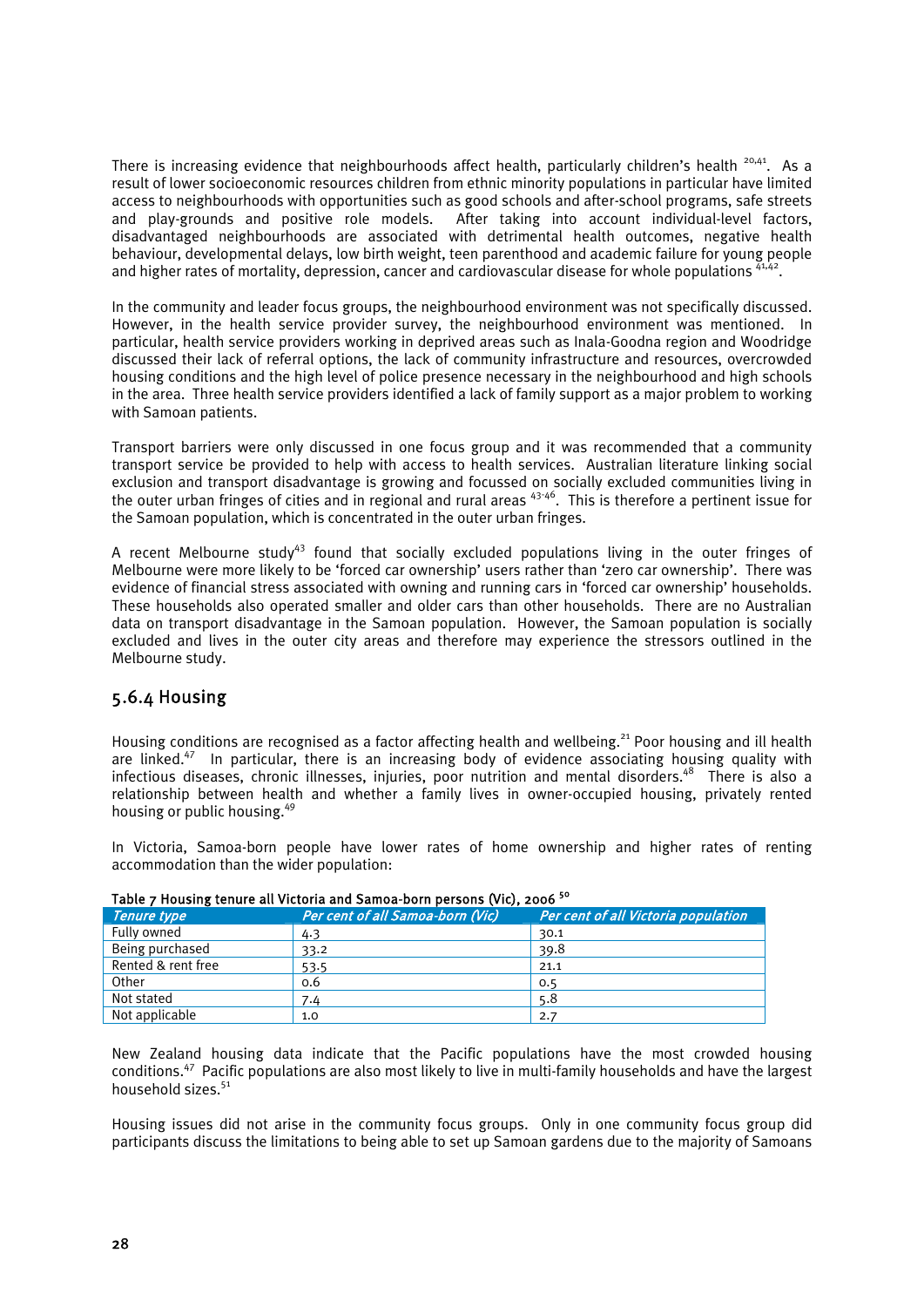renting their homes. A community garden was recommended. Housing issues arose as secondary issues in the health service provider survey. It was observed that some Samoan families live in overcrowded housing conditions, sometimes with several families living in one house. This is consistent with New Zealand data. These health service providers had observed skin infections in Samoan children and young people that are commonly seen in developing countries among those who live in overcrowded conditions with poor sanitation and hygiene.

# 5.7 Knowledge, attitudes and beliefs

## 5.7.1 Health literacy

The National Preventative Health Taskforce recognises that knowledge, attitudes and beliefs are important factors in the health of individuals and populations.<sup>20</sup> Health literacy refers to the knowledge and skills required to understand and use information relating to health issues such as drugs and alcohol, disease prevention and treatment, safety and accident prevention, first aid, emergencies, and staying healthy <sup>3</sup>. Health literacy is particularly important to understanding the health of immigrant populations, as education and health literacy have an integral relationship with the overall health of a society's population, as well as inequalities within the population. $3$ 

The 2006 Adult Literacy and Life Skills Survey (ALLS) contained 191 health-related items across four domains (health promotion, health protection, disease prevention and systems navigation). For each of these domains, proficiency was measured on a scale. Scores were grouped into five skill levels with level one the lowest and level five the highest.

The ALLS found particular factors influenced people's health literacy. These included education, occupation, parental characteristics, and English as a second language. Only 26 per cent of those born in a mainly non-English speaking country achieved Level three or above.

Focus groups with Samoan community members and leaders found very poor health literacy among the Samoan community in Queensland. Leaders and community members provided many anecdotes that described people's low knowledge of health issues and services. One participant at a community focus group despaired about people's lack of knowledge about health and health services and the unnecessary suffering she had observed in her community:

"Epilepsy – we are so used to not having any medication for this that people don't necessarily go out to look for medical advice. Because people are cared for by their family and that's all they know." - Samoan female

Participants at one community focus groups discussed people's lack of understanding of basic mental health issues and denial that such issues affect people in the Samoan community. One participant summed it up in this way:

"Mental health – it is a problem but we don't take it seriously. We don't think we are affected by it. We don't understand what it is. The high rate of suicide and depression is being recognised in Samoa. But traditionally we ignore it. We need some form of education. Need qualified people to deal with it. We need some sort of educational program." – Samoan male

The low levels of knowledge about health and services were related to poor system navigation skills in the community. Many examples were provided of people not knowing how to access services, or even knowing the existence of services. It is clear from these focus groups that the Samoan community is disengaged from the mainstream service sector. Many people are closely engaged with their church and there is a strong reliance on the church for assistance and support. One participant at a community focus group expressed her distress at the level of isolation and suffering that could be prevented:

"I recently heard of two Samoan mothers keeping their daughters at home with schizophrenia with no help at all. Only recently it has come out through the GP that there's help available. We need a worker right there to help and connect. We are too shy to ask, we don't ask for help, or know what to ask for. It is hard enough to walk into Centrelink. Our people don't ask. Sometimes it's shyness and sometimes its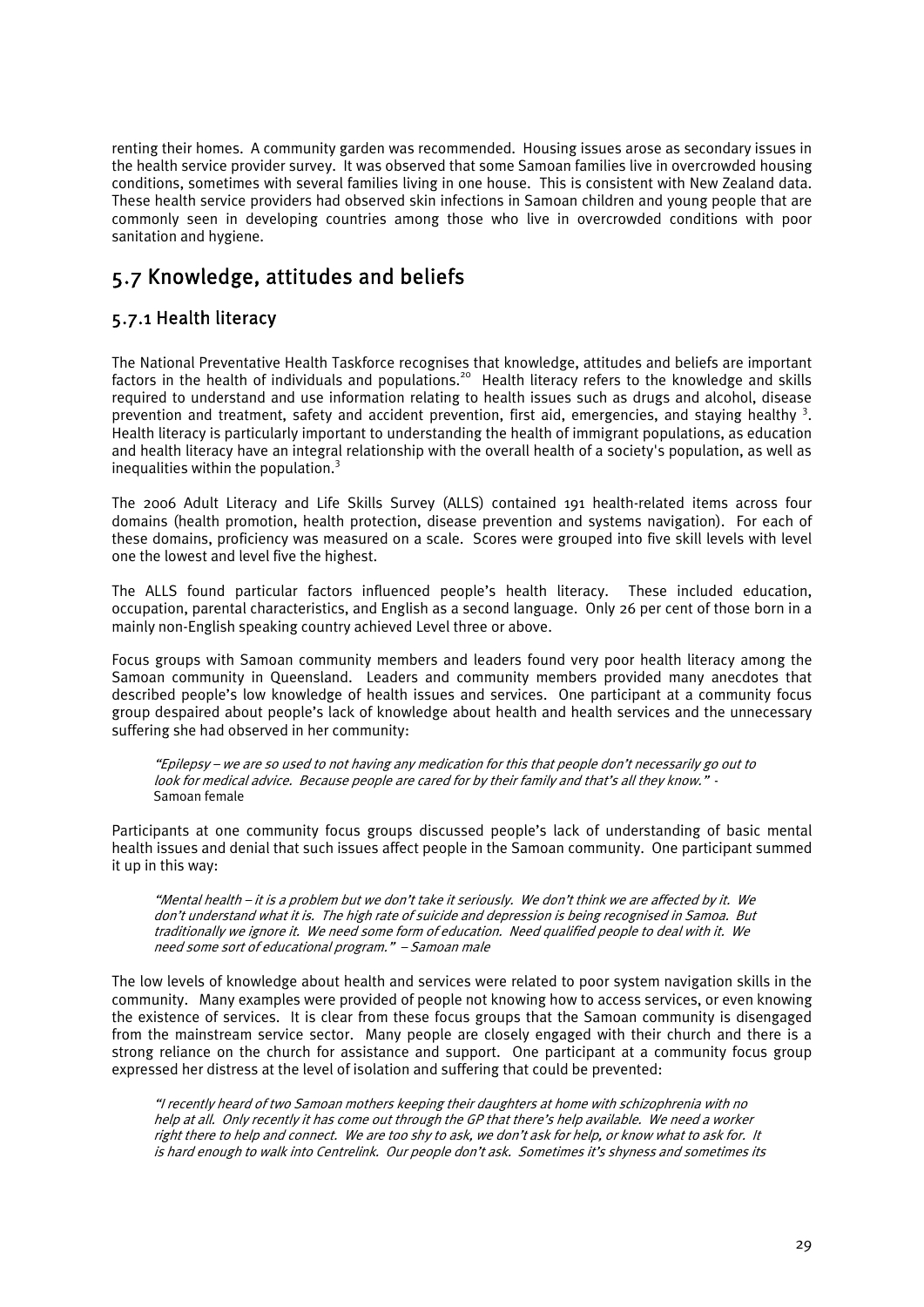pride too. We need to encourage them to come out. The mother said to me – if only they knew who to turn to for help, or where to go. It is very sad. They didn't know where to go." – Samoan female

The findings of the focus groups are consistent with the findings of 2006 ALLS and the survey with health service providers.

The survey with health service providers specifically asked clinicians if they had observed barriers for Samoan clients in using their health services such as language barriers, literacy or understanding of handouts, pamphlets or instructions. Of the 12 interviewed, 9 had observed both language barriers and barriers in Samoan clients understanding hand-outs, pamphlets or instructions. Only three health service providers had not observed this among Samoan clients. Of the three health service providers who had not observed this, one always used interpreters and observed this reduced the barriers; one had seen such few Samoan clients that these observations were not possible; and the third had not observed this among Samoan clients.

Among those who had observed barriers related to health literacy for their Samoan clients, some of the most pertinent factors were:

- 75 per cent of Samoan clients have literacy problems
- Samoan community is very marginalised
- Lack of dedicated Samoan staff and programs to reduce the barriers
- Low level of understanding, even if resources are translated. Difficult to transfer information as it is difficult to relate to the person (cultural differences)
- Lack of appropriate system navigation  $-$  only come in when crisis has occurred
- Lack of insight into importance of health, attending appointments, undergoing tests, importance of catching problems early and not waiting for health crisis.

These findings are consistent with those of the community and leader focus groups.

#### 5.7.2 Help seeking behaviour

Attitudes and belief systems affect health and health choices. Cultural values and world views also influence health and health choices. $52,53$ 

Internationally it has been observed that collectivist cultures such as the Pacific Islander cultures have a high reliance on their own social group for care and support and may delay their use of Western medicine, especially preventive health services <sup>53</sup>. Minor health issues are often expected to be cared for within the family or social unit and Western medicine only if emergency care if required. Once in the health system though, the health care provider is seen as wise and authoritative. There are differing perspectives of the use of the health care system:

Western health care workers, with their emphasis on prevention, often have difficulty coping effectively with Samoans in a health care setting because of what they may perceive as a lack of regard for preventive health care. However, Samoans tend to regard the authority of a doctor with great respect and do not want their doctor to waiver on treatment decisions. <sup>53</sup>

Internationally it is observed that Samoan people have problematic access to Western medical care, except for emergency care and that there is a general mistrust of the medical system.<sup>53</sup>

The leader and community focus groups also discussed the community's apparent cultural reluctance to seek help, with people waiting until their health situation was very bad before seeking help. It was discussed that Samoans were generally reserved, shy and ashamed to seek assistance and services and this was one of the primary factors in the communication barrier. This avoidance behaviour was perceived to be linked to a number of factors. Firstly, there is a cultural tendency to down-play the seriousness of situations and problems and to have a casual attitude to most things. Secondly, the cost of medical care and treatment is prohibitive and exacerbates people's reluctance to seek help. Finally, there is a lack of support to seek help. In Samoa for example, relatives, friends or even neighbours were available to attend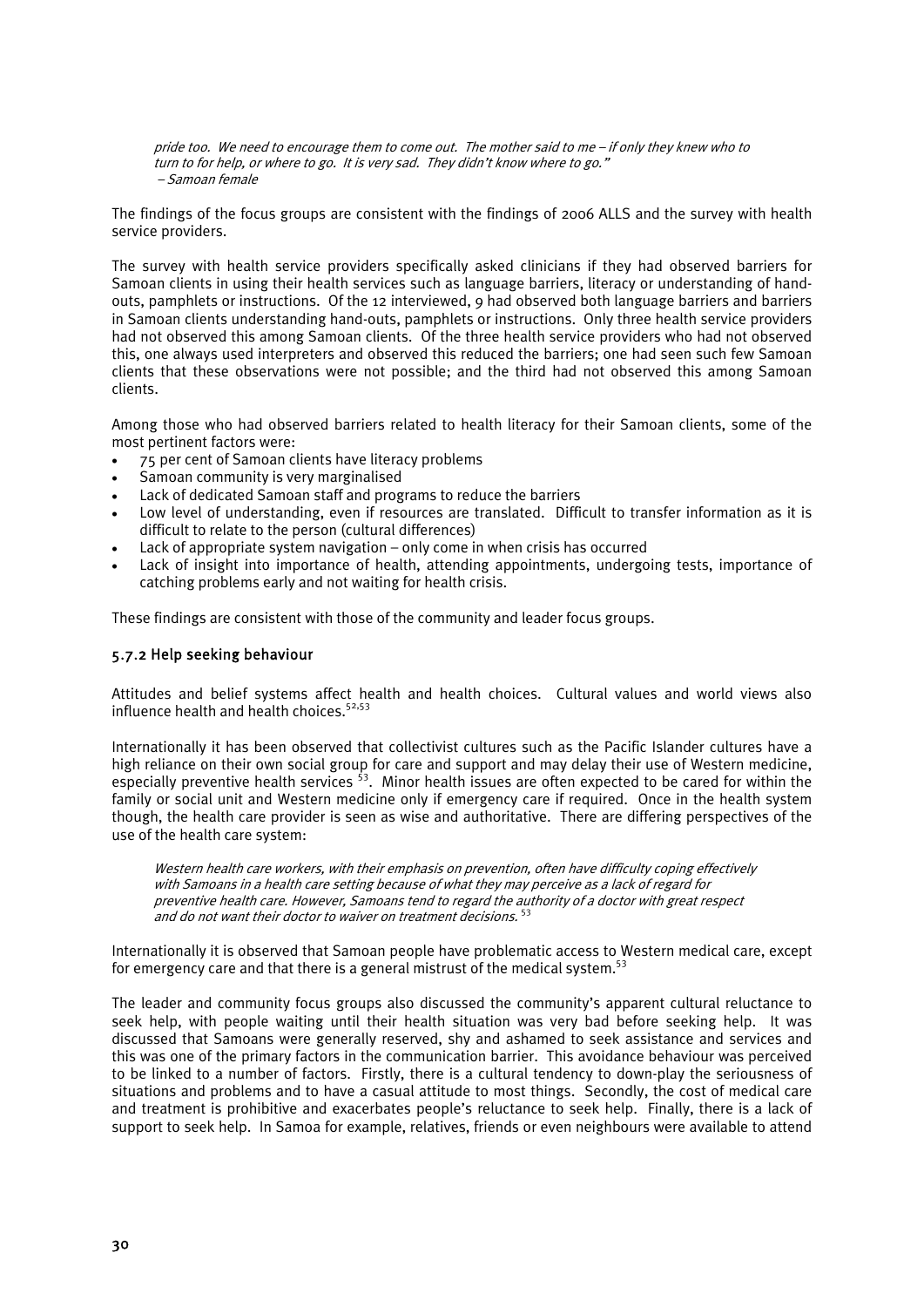appointments or provide transport to appointments. In Australia, people have to deal with appointments alone, once again exacerbating their reluctance to go. One Samoan leader explained the problem:

"Our island people procrastinate and procrastinate. Then the child for example gets worse and then they rush to the doctors. They are shy and can't express what the problem is. We need to educate mothers and young people that life is important- so express yourself."- Samoan male leader

This experience is consistent with overseas experiences indicating that minority ethnic communities require health system navigators to facilitate equal access to the health care system. The health system navigators perform a range of tasks including appointment making, support to attend appointments, follow up and coordination of care, family involvement and communication, arranging paperwork and interpreters and conducting community outreach. These duties help patients overcome numerous structural and cultural barriers, thereby promoting timely and comprehensive screening, diagnosis and treatment.<sup>53</sup>

The health service provider survey also identified people's tendency to come in only during a crisis. It was also observed by half of the health service providers that there is a lack of trust between the community and health services and five had observed the community as very marginalised. This impacts on help seeking behaviour.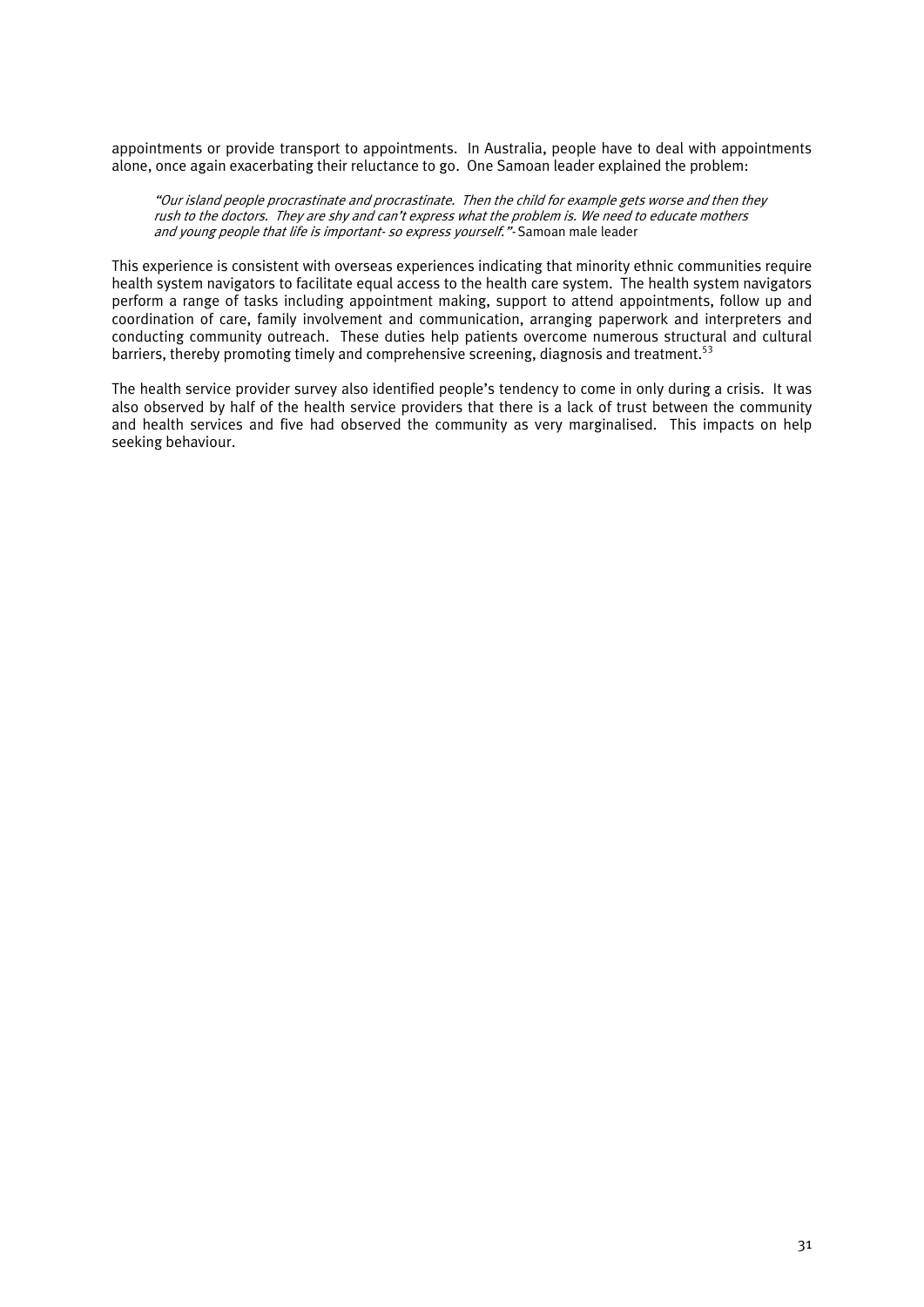# 6 Health outcomes

# 6.1 Cancer

Cancer is not just one disease, but a diverse group of diseases. Although there are many types of cancer, they all start because abnormal cells grow out of control. Cancers were the leading cause of the burden of disease and injury in Queensland in 2006, causing 18.9 per cent of the total burden of premature death and disability. Lung, colorectal, breast and prostate cancers caused half the cancer burden (49.2 per cent).<sup>27</sup>

The standardised hospital separation ratio for all cancers excluding non-melanocytic skin cancers (July 2006 to June 2008) for Samoa-born Queenslanders was lower than that of all Queenslanders (Figure 10).



Figure 10 All cancers (excluding non-melanocytic skin cancers) standardised hospital separation ratio all Queensland and Samoa-born persons July 2006 to June 2008

Prevalence and trends in all types of cancer by Australia and Samoa-born Queenslanders are found in Table 9. In the six years from 2000 to 2006, there was an increase in cancer incidence for Australian-born Queenslanders of 22.4 per cent compared to 100 per cent for Samoa-born Queenslanders. However, it should be noted that cancer incidence (the number of new cases in a given period) are very small for Samoa-born Queenslanders and therefore any change in the number of cases has the potential to cause large increases or decreases in 'percentage change' figures. Also, due to the very small number of cases, no conclusions can be made.

|  | Table 8 Cancer incidence by Australia and Samoa country of birth 2000-2006 |
|--|----------------------------------------------------------------------------|
|  |                                                                            |

| Country of birth |       |       | Year  |       |                              |
|------------------|-------|-------|-------|-------|------------------------------|
|                  | 2000  | 2002  | 2004  | 2006  | Percentage<br>change 2000-06 |
| Australia        | 11850 | 12799 | 13471 | 14507 | 22.4                         |
| Samoa            | 10    | 19    | 13    | 20    | 100                          |

(Source: Cancer Registry, Queensland)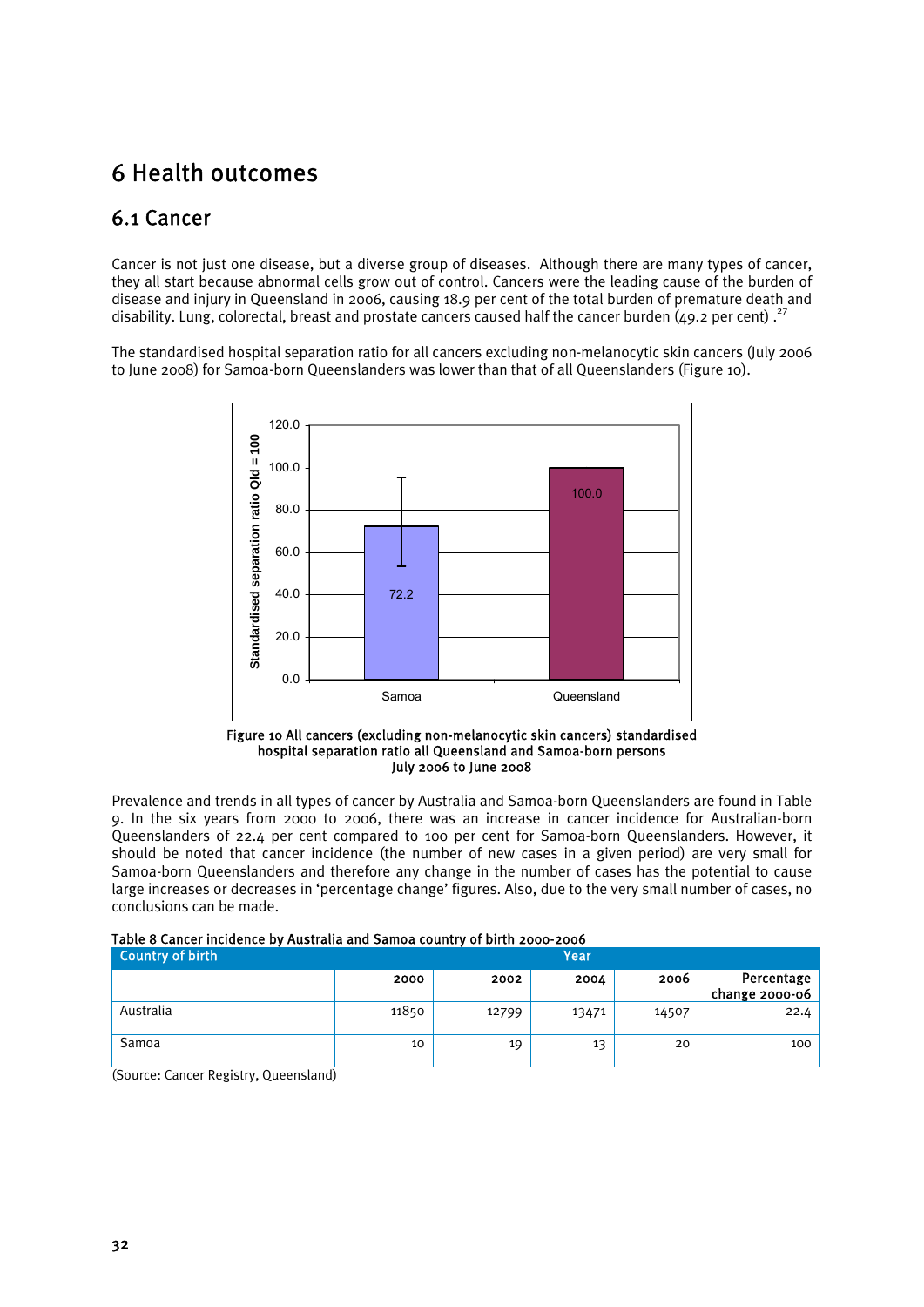# 6.2 Cardiovascular disease

Cardiovascular health refers to any disease of the heart and blood vessels and is the leading cause of death in Australia. Cardiovascular disease (CVD) is also a major source of burden of disease in Queensland, where, in 2006, it accounted for 16.3 per cent of the total burden of disease. It is important to note that coronary heart disease accounts for a substantial proportion of morbidity and mortality associated with CVD. CVD, diabetes and chronic kidney disease account for about a quarter of the burden of disease in Australia.

## Coronary heart disease (heart attack and angina)

There was no difference in the standardised hospital separation ratio for coronary heart disease (July 2006 to June 2008) for Samoa-born Queenslanders (121.5) and total Queenslanders.

This result should however be noted in the context of the significantly higher ratios for diabetes (three times higher) and diabetes complications (seven times higher). As diabetes increases the risk for CHD, this similar ratio for CHD should not be discounted due to statistical insignificance. It is likely to indicate a health inequality.

## Stroke

There was no difference in the standardised hospital separation ratio for stroke (150.8) for Samoa-born Queenslanders compared to all Queenslanders (100) for the period July 2006 to June 2008.

## **6.3 Diabetes**

Diabetes mellitus (diabetes) is a chronic metabolic condition in which the body produces inadequate insulin or is unable to properly use the insulin it produces, resulting in improper control of blood glucose.

Diabetes was the sixth leading broad cause of premature death and disability in Queensland in 2006, and was responsible for 5.7 per cent of the total burden of disease and injury. Type 2 diabetes caused 92 per cent of the total diabetes burden. Type 2 diabetes was the third largest specific cause of burden of disease (5.2 per cent), after coronary heart disease, and anxiety and depression. Diabetes is one of the few conditions for which death rates and prevalence are increasing.

The standardised hospital separation ratio for diabetes, for Queensland's Samoa-born population compared to all Queenslanders (July 2006 to June 2008), is presented in Figure 11. Samoa-born Queenslanders had a ratio three times higher than the corresponding ratio for all Queenslanders.

The standardised hospital separation ratio for diabetes complications for the same period is presented in Figure 12. Samoa-born Queenslanders had a ratio more than seven times higher than the Queensland ratio (100). This ratio was not the result of frequent hospital visits by a small number of renal dialysis patients.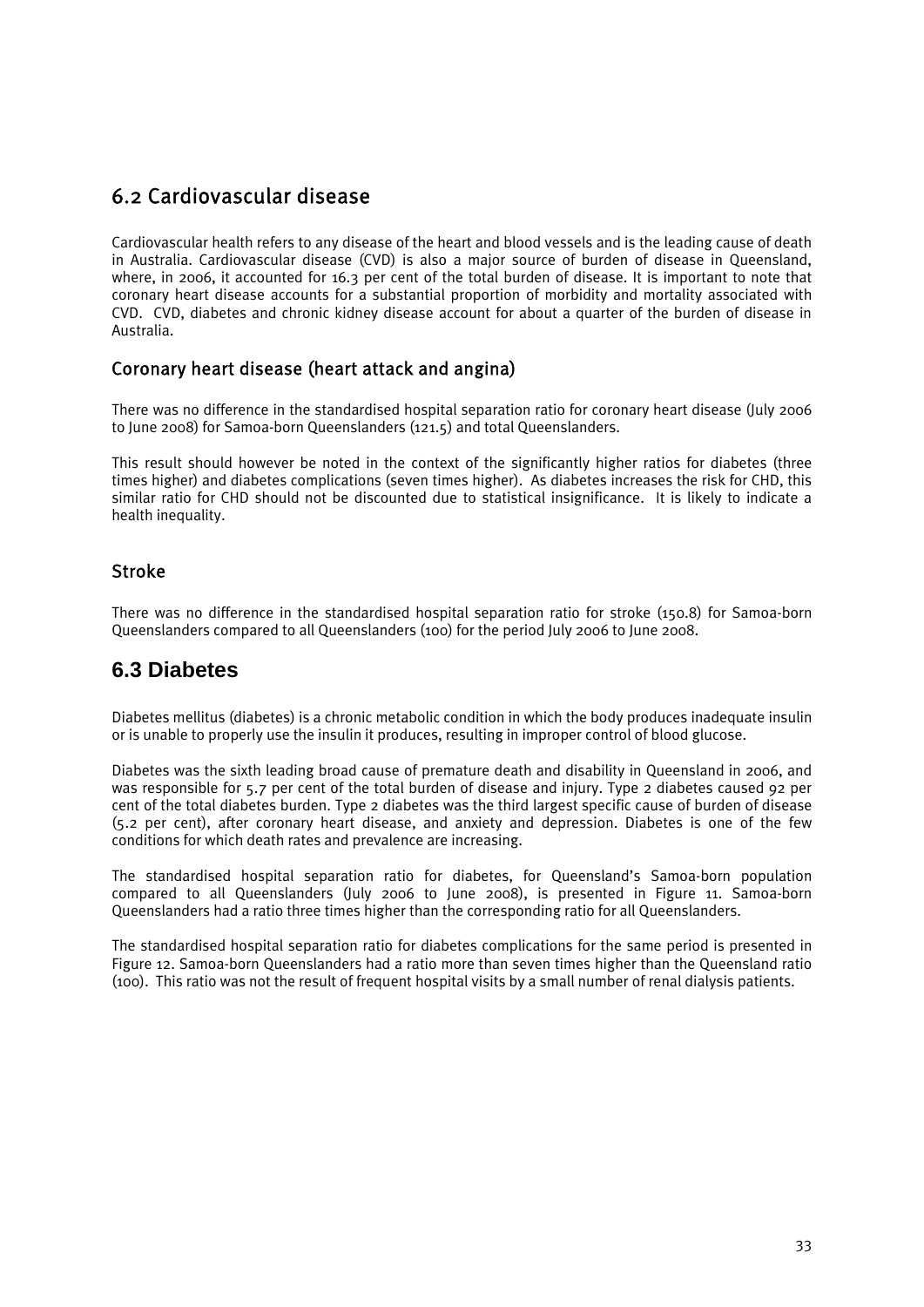

Figure 11 Diabetes standardised hospital separation ratio all Queensland and Samoa-born persons July 2006 to June 2008



Figure 12 Diabetes standardised hospital separation ratio all Queensland and Samoa-born persons July 2006 to June 2008

# 6.4 Mental health

Mental health is the ability for people to interact with one another and the environment, in ways that promote subjective wellbeing, optimal development and the use of cognitive, affective and relational abilities. An individual's mental health is derived from their genetic makeup and general life circumstances, including their social, economic and environmental situation. Mental health problems and mental disorders refer to the spectrum of cognitive, emotional and behavioural disorders that interfere with the lives and productivity of people 54.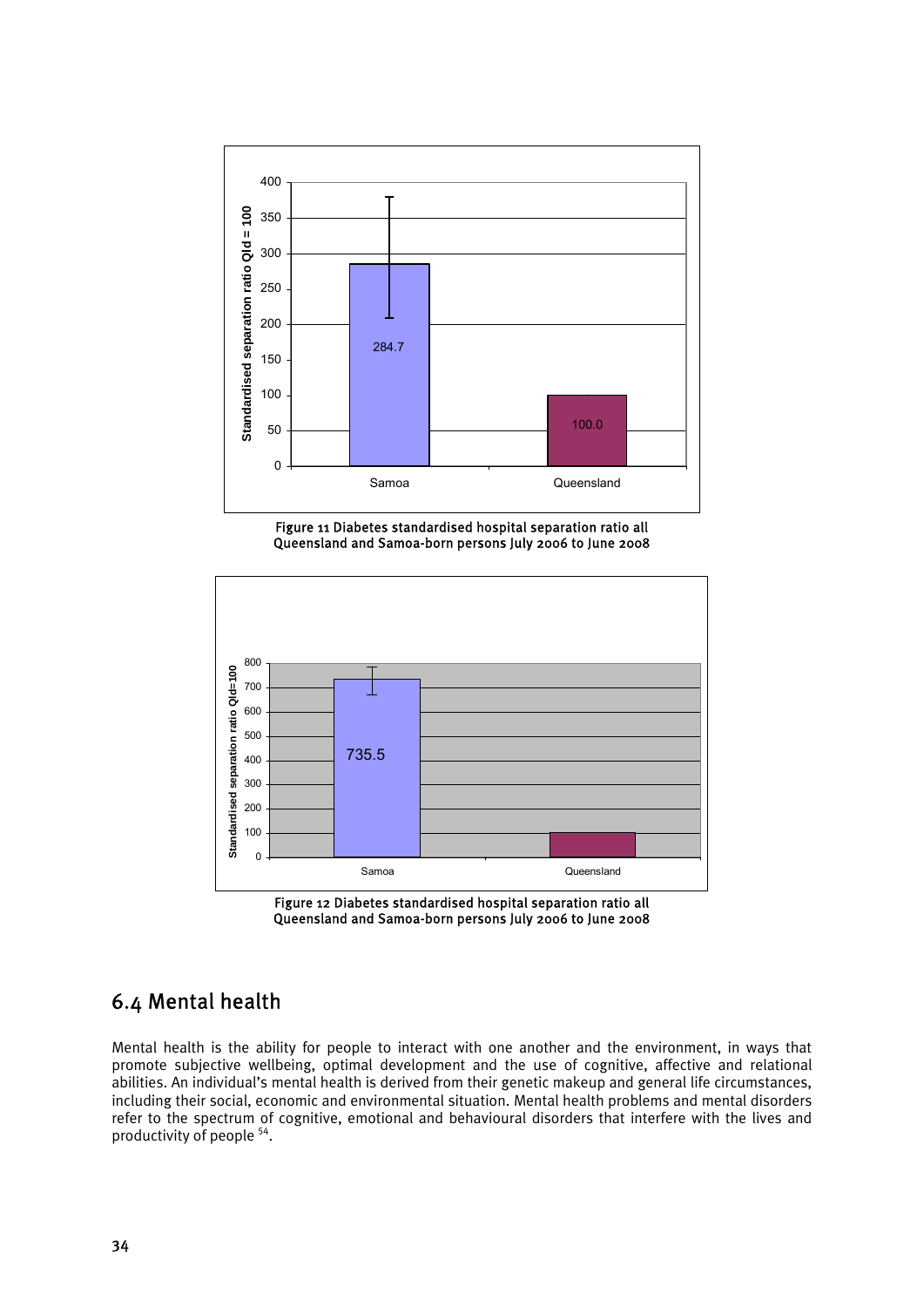Queensland Health mental health service data by country of birth were unavailable at the time of the needs assessment. However, by examining the country of birth of all consumers of Queensland mental health service on a given date, it is possible to gain a 'snap-shot' of the level of service usage by country of birth, although caution should be exercised with interpreting this data in isolation. In July 2008 Samoa-born consumers were ranked 19<sup>th</sup> out of birthplace groups using mental health services in Queensland. Samoa was ranked 27<sup>th</sup> out of all birthplace groups in Queensland in the 2006 Census. This could indicate a higher use of mental health services than what would be expected, based on population size.

The Australian National Survey of Mental Health and Wellbeing does not report the prevalence of mental disorders by country of birth. Australian data is therefore not available.

The New Zealand Mental Health Survey reports ethnic groups classified as Māori, Pacific and other. Of all Pacific people who took part in the latest survey, 49.2 per cent were Samoan. It was found that Pacific people experienced mental disorders at higher levels than the general population. The prevalence of disorder in any period was found to be higher for Māori and Pacific people than for the 'other' composite ethnic group. For disorder in the past 12 months, prevalence was 29.5 per cent for Māori, 24.4 per cent for Pacific people and 19.3 per cent for others, which indicates that Māori and Pacific people have a greater mental health burden. It was concluded that much of this burden appears to be due to the youthfulness of the Māori and Pacific populations and their relative socioeconomic disadvantage  $35$ . Although no conclusions can be drawn from a survey in which 50 per cent of respondents were Samoan, in the absence of a Samoan population health survey, it is the best available data.

Higher prevalence of suicide, suicide plans and suicide attempts were also reported for Pacific people compared to 'other'. This is congruent with data from Samoa which indicates Samoa has one of the highest youth suicide rates in the world.<sup>22,34</sup> Australian suicide data by ethnicity are not available.

# 6.5 Respiratory disease

## Asthma

Asthma is a chronic disease characterised by recurrent attacks of breathlessness and wheezing, which vary in severity and frequency from person to person. While the cause of asthma is unknown, there are factors that may increase the risk of developing the condition, including environmental exposures such as tobacco smoke, specific allergens, lack of physical activity and stressful life events<sup>19</sup>.

For the period July 2006 to June 2008, there was no difference in the standardised hospital separation ratio for asthma for Samoa-born Queenslanders (117.5) compared to all Queenslanders.

## Chronic obstructive pulmonary disease

Chronic obstructive pulmonary disease (COPD) is a specific health condition which affects the lungs. It is characterised by a persistent blockage of airflow from the lung and can be life threatening. The condition cannot be reversed. The main form of COPD is emphysema. The main cause of COPD is tobacco smoking<sup>19</sup>.

Figure 14 presents the standardised hospital separation ratio for COPD, for Samoa-born Queenslanders compared to all Queenslanders, during the period July 2006 to June 2008. Samoa-born Queenslanders had a ratio of 229.4 per cent which was more than double the ratio for all Queenslanders.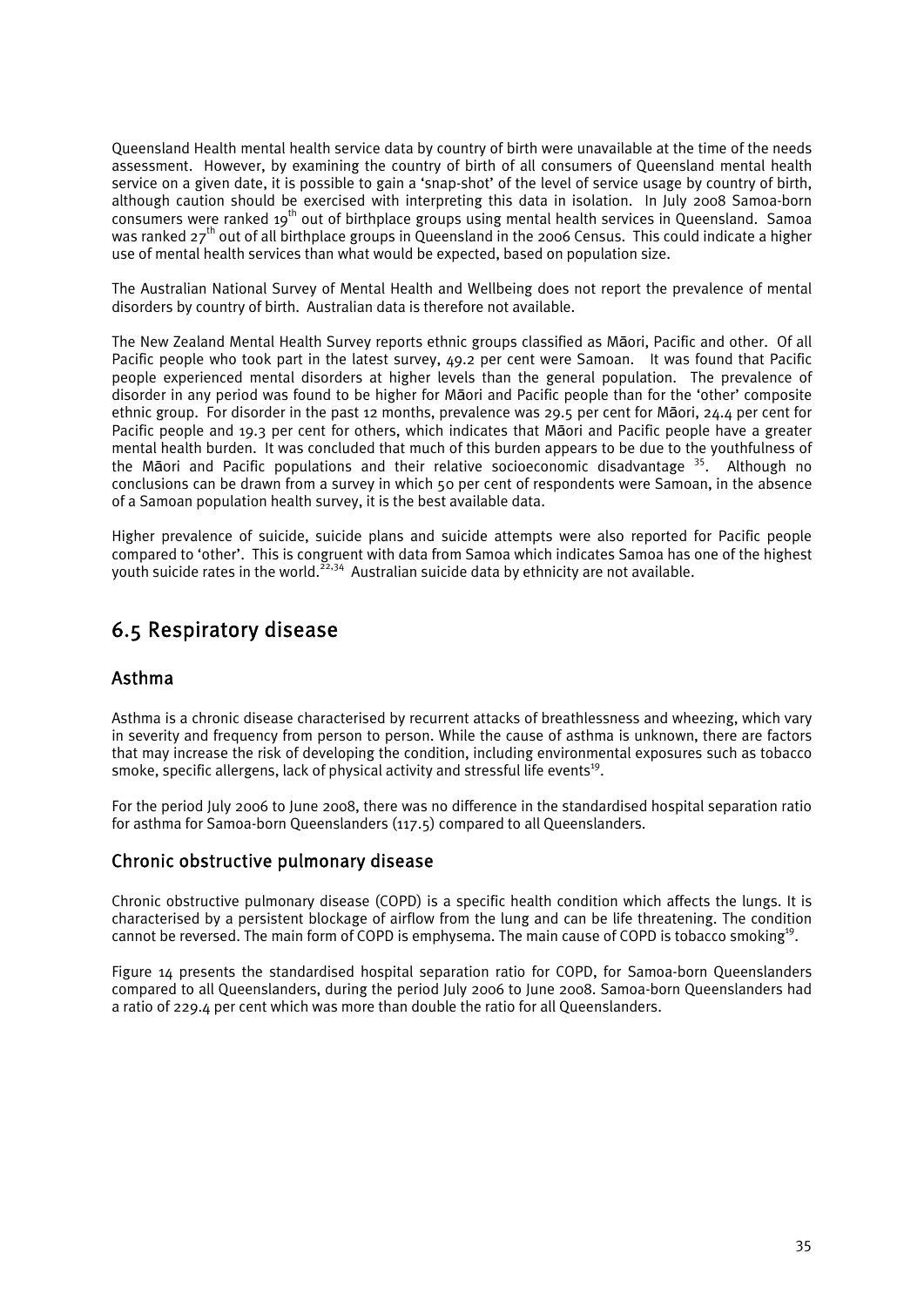

Figure 13 COPD standardised hospital separation ratio all Queensland and Samoa-born persons July 2006 and June 2008

# 6.6 External causes

## Injury resulting from an external cause

In 2003, in Queensland, intentional and unintentional injury was the cause of 7.9 per cent of the total burden of disease; 10.6 per cent for males and 4.7 per cent for females. One third of the burden due to injury is due to seven risk factors. Alcohol is by far the biggest contributor. Injury prevention was designated a national priority in 1986 in recognition of the national burden of injury, its high importance to the community, the potential for gain through preventing or lessening the impact and because the extent of injury can be measured through a number of relevant indicators.

While deaths from injury have declined, rates of hospitalisation for many injuries have increased over the past decade, in particular, fire, burns and scald injury in young children, and fall related injuries in older  $people<sup>19</sup>$ .

For the period July 2006 to June 2008, there was no difference in the standardised hospital separation ratio for external causes for Samoa-born Queenslanders (91.9) compared to all Queenslanders.

# 6.7 Musculoskeletal disease

Musculoskeletal conditions include arthritis and other joint problems, and disorders of the bones, muscles and their attachments to each other. Arthritis and musculoskeletal conditions are the world's most common cause of severe, long term pain and physical disability $^{19}$ .

For the period July 2006 to June 2008, the standardised hospital separation ratio for musculoskeletal disease for Samoa-born Queenslanders, was lower (72.9) than all Queenslanders (100).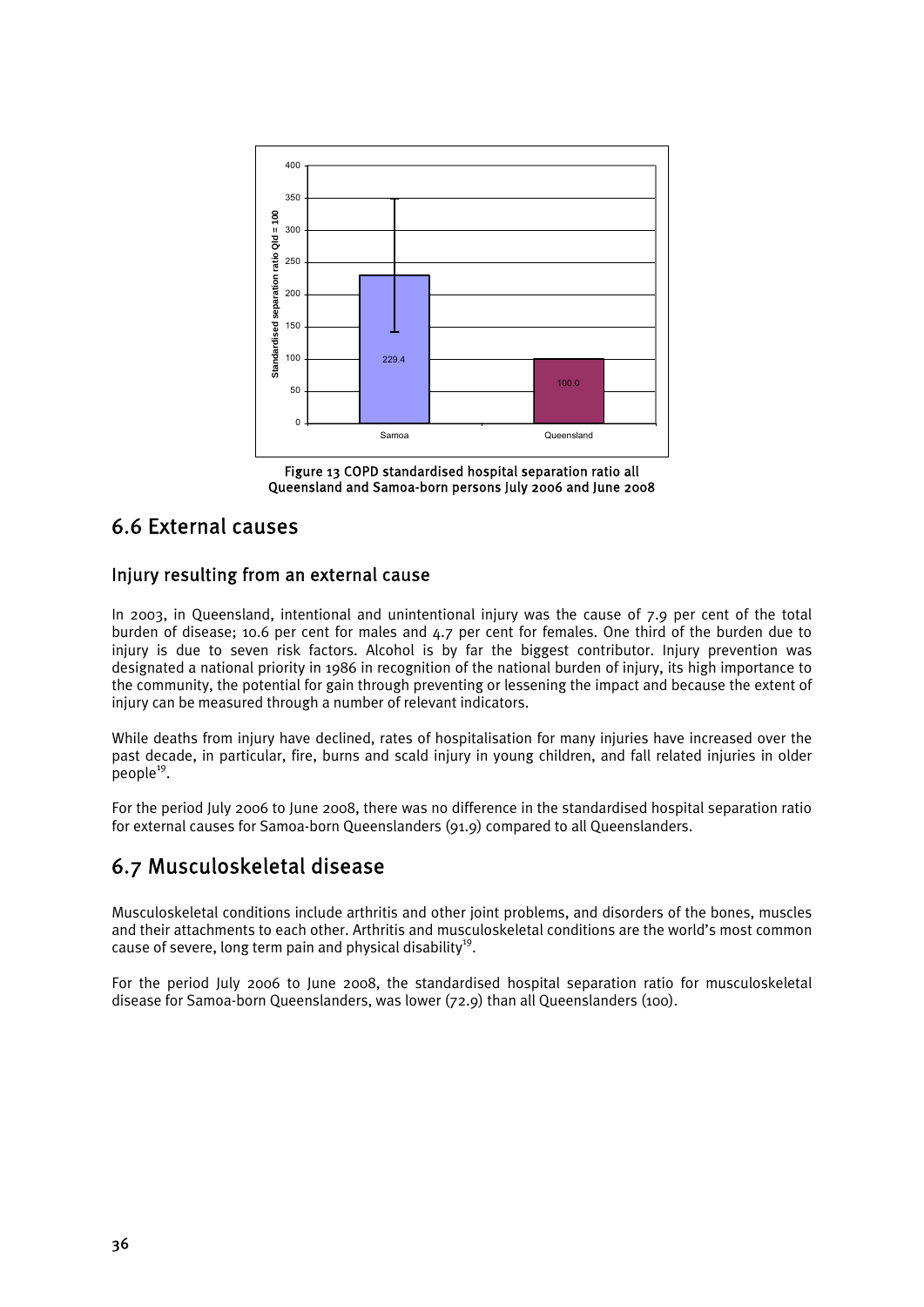

Figure 14 Musculoskeletal disease standardised hospital separation ratio all Queensland and Samoa-born persons July 2006 and June 2008

# 6.8 Communicable disease

In Queensland, infectious and parasitic diseases account for a low level of the burden of disease. This is due to current levels of investment in communicable disease surveillance and control.

Prevention (including vaccination), screening, treatment, control and monitoring of a range of communicable diseases are undertaken in Queensland. Communicable diseases include: mumps; measles; rubella; hepatitis; pertussis; tetanus; influenza; sexually transmissible diseases; food borne illnesses; vector (such as mosquito) borne diseases; tuberculosis; and diseases transmitted by animals (zoonotic diseases).

Due to data collection methodology and the small numbers involved, it is not possible to report communicable diseases by country of birth.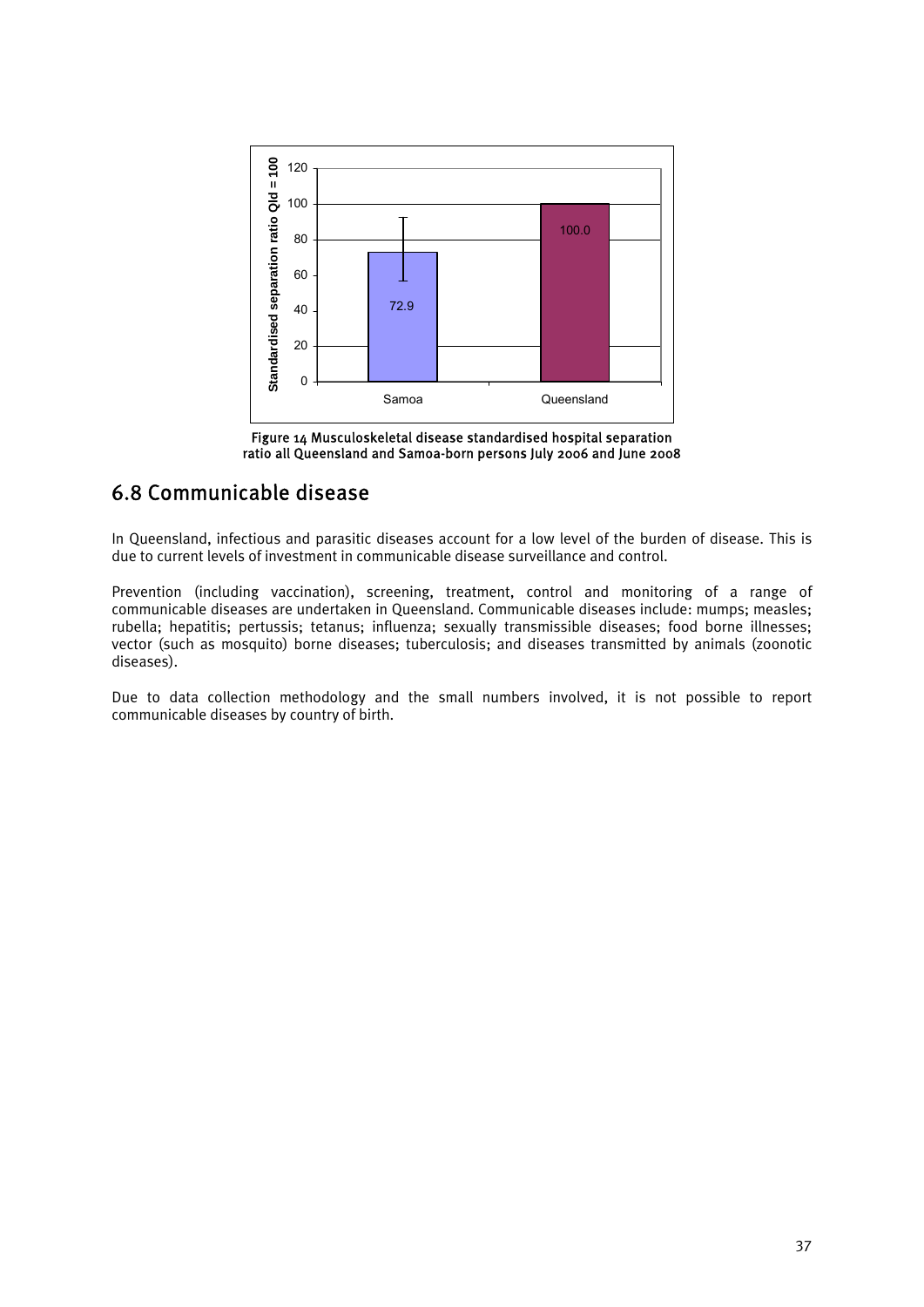# 7 The way forward to improve Samoan health

The health experiences and needs of people in the Samoan community in Queensland are largely similar to those of other Pacific Islander communities.

The chronic disease burden is high with higher all cause and avoidable mortality rates. Hospital separation rates were more than seven times the ratio for diabetes complications, almost three times for diabetes and more than double for COPD. Mental health snap-shot data also suggests that the burden of mental illness could be higher among the Samoa-born. This data was supported by four focus groups which identified diabetes, mental illness, asthma and obesity as the health priorities in the Samoan community. The other main issues raised in the focus groups included lack of culturally tailored health promotion, economic and communication barriers to health, cultural reluctance to seek help and low health literacy. To improve Samoan health in Queensland, all four focus groups recommended culturally tailored health promotion, dedicated Pacific Islander health workers and training, scholarships and up-skilling programs to access health jobs.

Similar findings were made across other Pacific Islander and Māori communities in Queensland, highlighting what focus group participants themselves stated – Pacific Islander people have more similarities than differences regarding health status and belief systems. Therefore, the strategies to improve Pacific Islander and Māori health in Queensland have been compiled into a separate document, Queensland Health response to the Pacific Islander and M*ā*ori health needs assessment. Separate documents have been prepared for other Pacific Islander communities in Queensland.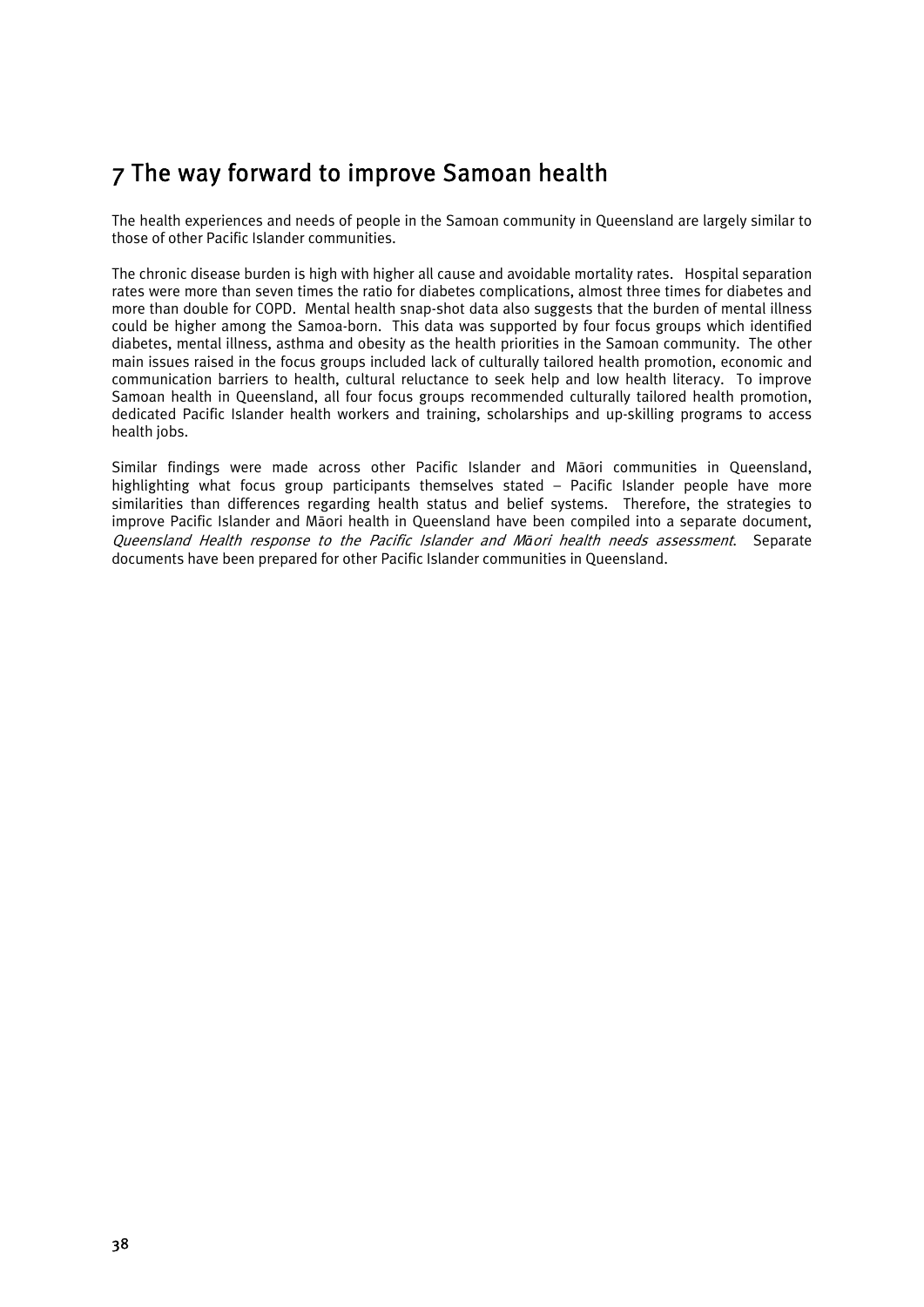# Attachment 1 - Data and methodology

All data sources are cited. For further information contact the program manager, Queensland Health Multicultural Services.

Unless otherwise indicated all data refer to the total population (0-85+ years).

Australian Bureau of Statistics (ABS) data are used with permission from the ABS. Copyright in ABS data vests with the Commonwealth of Australia.

Hospital separation data were derived from the Queensland Hospital Admitted Patient Data Collection, including private and public hospitals. All disease specific hospital separations were derived using the principal diagnosis of inpatient episodes of care. All separations were coded using the International Classification of Diseases version 10 Clinical Modification (ICD-10-CM) using standard code sets.55

Death, cancer incidence and hospitalisation rates for all diseases and conditions are reported as age standardised rates. Standardisation minimises the differences in age composition among populations and facilitates comparisons among populations. Queensland total population (person) data is directly standardised to the 2001 Queensland Census data. Country of birth population data is indirectly standardised to the 2006 Queensland Census data.

With the method of direct standardisation, the proportional age distribution of the standard population is applied to the rates to obtain age standardised rates, which minimise or remove the distorting effects of age. Indirect standardisation uses the age distribution of the standard population to obtain expected counts, total number of expected counts and subsequently standardised ratios (standardised mortality ratio or standardised separation ratio etc). The end product of direct standardisation is age-adjusted rates, while the end products of indirect standardisation are expected counts and standardised ratios.

Survey data are reported as percentage and 95 per cent confidence intervals. Unless otherwise noted, all survey data refer to self report and are not standardised. All sources are cited and information about specific surveys including sample size can be obtained from the custodian.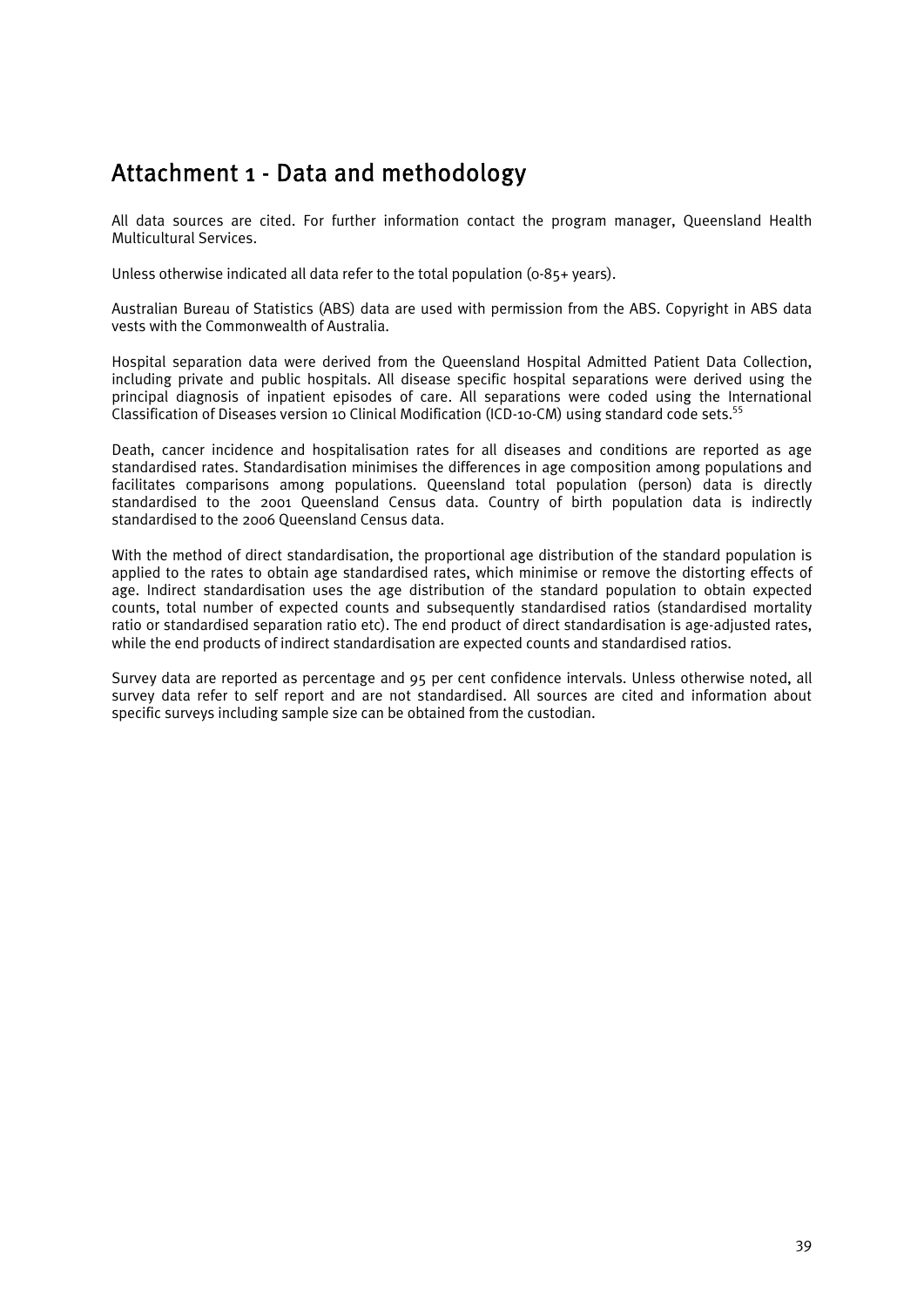# Attachment 2 – Focus group prompting points (community members)

#### 1. Arrival and refreshments (30 mins)

#### 2. Facilitators introduce themselves and explain the process (10 mins)

#### Traditional welcome and Aboriginal and Torres Strait Islander acknowledgement

Today we are going to talk about the health needs of our community. Queensland Health, who we both work for, is interested in finding out about the health needs of our community and most importantly, what you think are the best ways to address them. Firstly, I want to check whether you prefer to speak in [\*\*] or in English, or both.

We want this to be like an informal chat, so there are no right or wrong answers. All details you provide will be completely confidential; we do not use names or any other personal details.

Does anyone have any questions before we start?

#### 3. Introductions (15 mins)

Let's all introduce ourselves. Could you please introduce yourself and tell us what you think the number one health problem in our community is. Just be brief – no more than one minute per person.

#### 4. Health priorities from community perspective (20 mins)

#### What are the health conditions common in our community?

- what about younger people?
- what about older people?
- what about mental or emotional health? (if only physical health is mentioned)

#### What are the issues with the health system common in our community?

- what about health promotion campaigns?
- what about community health services?
- what about hospital services?

#### 5. Present literature review (15 mins)

Distribute the hand-out on the literature review findings and go through it

#### What do you think about these research findings? Does it apply to the community here?

#### 6. Present leaders' responses (15 mins)

Distribute the hand-out on the health priorities identified by the community leaders

#### What do you think about what your leaders said? Do you agree?

#### 7. Strategies to address health needs (30 mins)

Let's now talk about what needs to be done about these health needs in the community.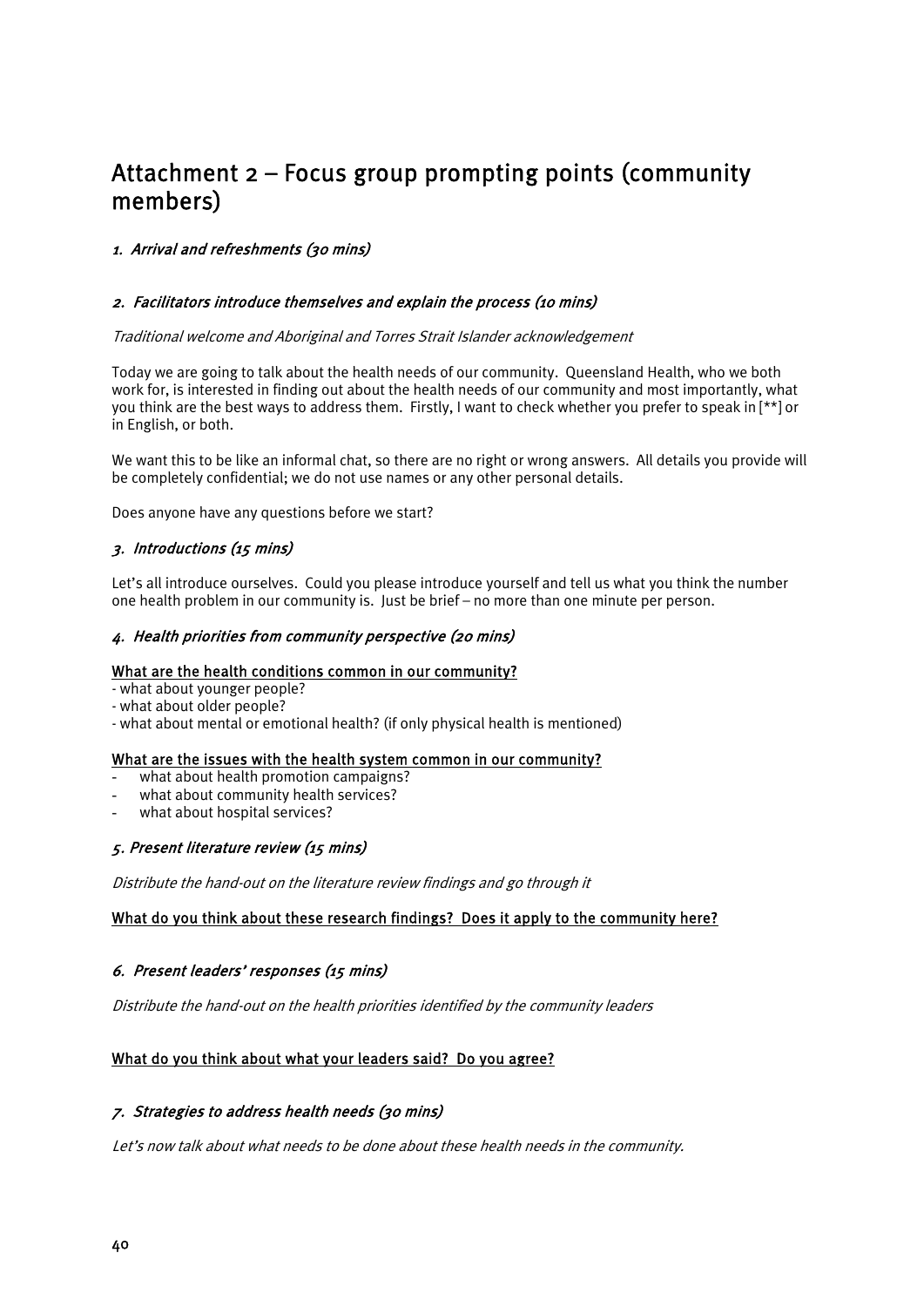#### In your opinion/view, what do you think Queensland Health should do to address the health conditions common in our community?

- what could be done to prevent some of these health problems in the community? - what could be done to help people manage their health problems better?

#### In your opinion/view, what do you think Queensland Health should do to address the common problems people have with the health system?

- what could be done to improve access to services by people from our community? - what should Queensland Health do to improve the experiences people have when they go to a community health centre or a hospital?

#### What should Queensland Health do to ensure that health information reaches our community members? How do people receive information? What is the best way to reach them?

#### 8. Summing up (15 mins)

We have discussed a lot of health needs today. To finish up, can we make a summary that we can all agree on?

#### If you had an opportunity to present a list of the most important health priorities that Queensland Health should work on with our community, what would be on the list? Please put the list in order of importance.

- have we missed anything?

- is there anything you want to add to the list?

#### 9. Finish

Thank for your time today. If you are interested in knowing about the outcome of our project, please leave us your contact details. We plan to hold a forum in November to share our findings with the communities involved. If you leave your contact details, you will receive an invitation.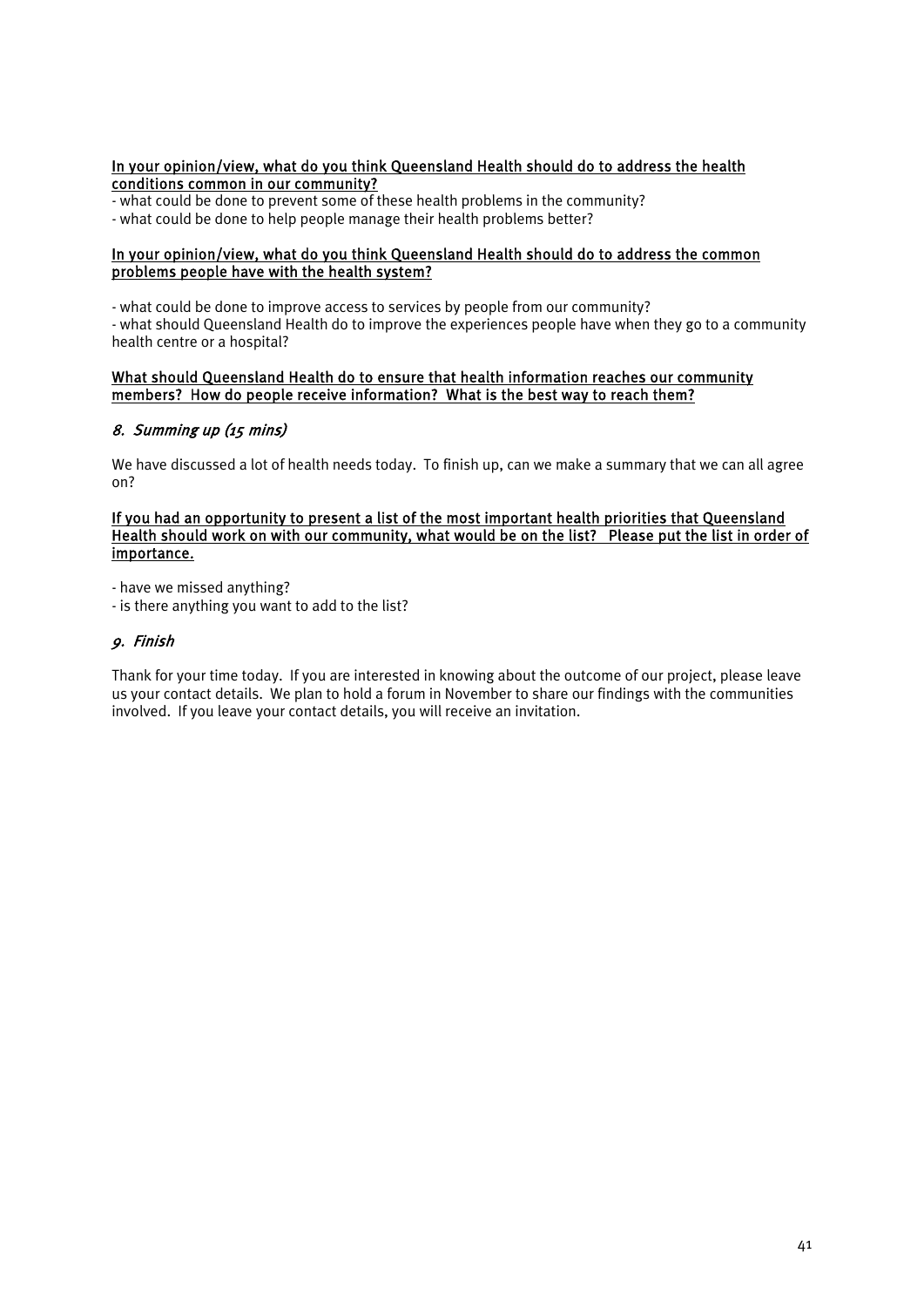# Attachment 3 – Focus group prompting points (community leaders)

#### 1. Arrival and refreshments (30 mins)

#### 2. Facilitators introduce themselves and explain the project and workshop process (15 mins)

Traditional opening and Aboriginal and Torres Strait Islander acknowledgement

Introductions (name and community)

Cover following topics:

- Purpose and scope of health needs assessment project
- Which communities involved and why
- Methodology
- **Forum**

Workshop process:

- Going to do small group work in our community groups
- Going to have big group discussions

Does anyone have any questions before we start?

#### 3. Small group work: health priorities identification (15 mins)

Could you please move into small groups so that you are with people who are also from your community? Please answer the following question:

Q: What are the health conditions common in your community?

- what about younger people?
- what about older people?
- what about mental or emotional health? (if only physical health is mentioned)

Please choose one person to present back to the big group.

Q: What are the issues with the health system common in your community?

- what about access to services?
- what about experiences people have at health services?
- what about health promotion campaigns?
- what about community health services?
- what about hospital services?

#### 4. Big group: presentation of health needs (25 mins)(5 mins per presentation)

#### 5. Small group work: compare with research findings and develop summary list (15 mins)

Could you please move back into your small community groups? We will now present you with a list of health priorities for your community that has come from research. Please note, that some of this research has come from overseas and some from Australia. For some communities more information has come from overseas than for other communities.

Please answer the following questions:

What do you think about this research? Does it apply to your community here?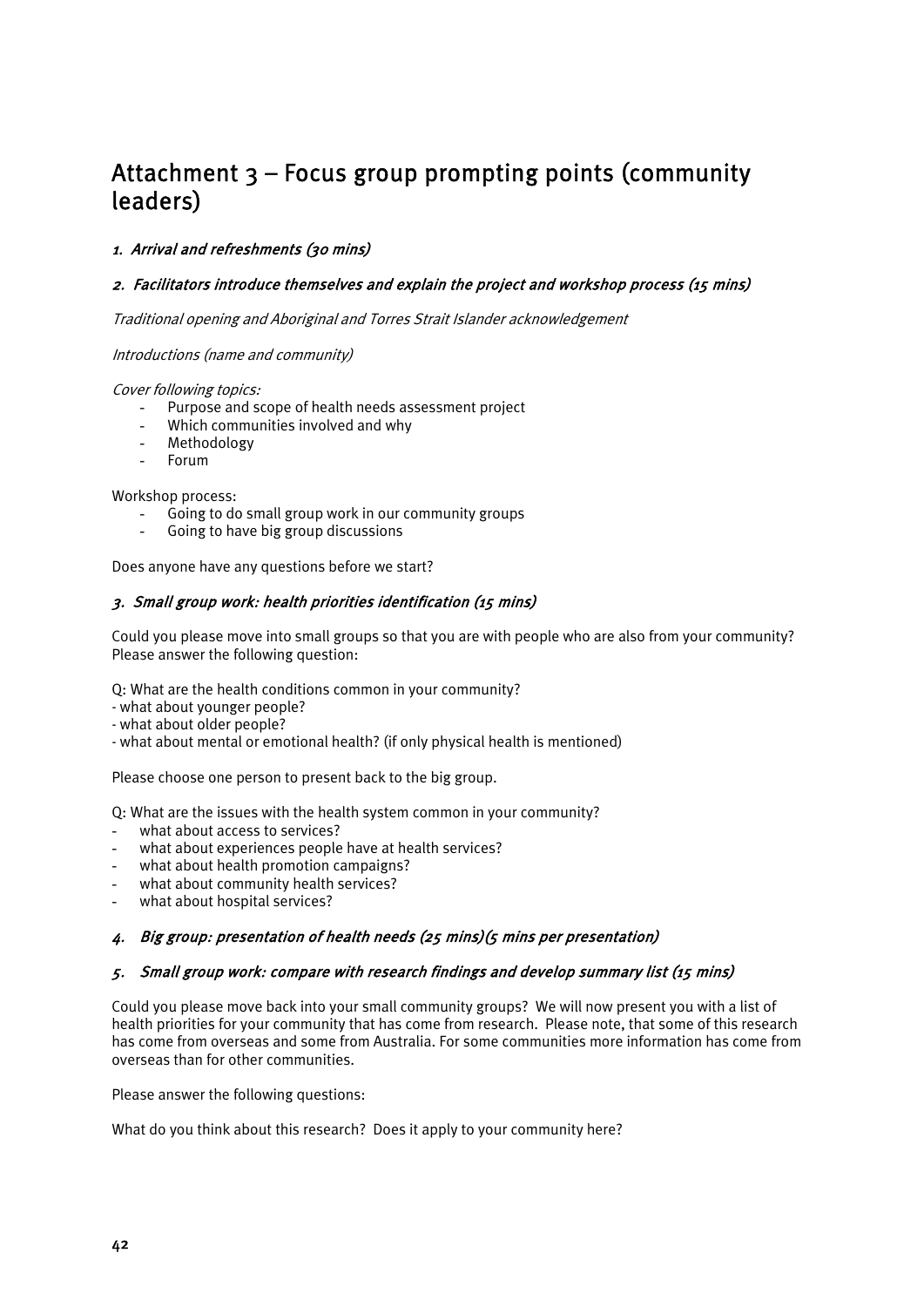Please make a list of the most important health needs and priorities in your community in Queensland that you think Queensland Health should be working on. It should be a list that you can all agree on. Please put the list in order of importance.

#### 6. Small group work: Strategies to address health needs (15 mins)

Stay in your small groups. Please now answer the following questions:

Please advise us what Queensland Health could do to:

- Prevent some of these health problems in your community.
- Ensure that health information reaches your community members? How do people receive information? What is the best way to reach them?
- Improve access to services by people from your community.
- Help people manage their health problems better.
- Improve the experiences people have when they use a health service.

#### 7. Presentation (40 mins)(8 mins per presentation)

Please present your small group work. Please tell us:

- whether your list was different from the research findings and why you think this is the case
- what your agreed list of priorities is
- what the major strategies are to address these health needs

#### 8. Finish

We have discussed a lot of health needs today. Please be assured that your contribution will be used in our work. Thank for your time today. If you are interested in knowing about the outcome of our project, please leave us your contact details. We plan to hold a forum in November this year to share our findings with the communities involved. If you leave your contact details, you will receive an invitation.

#### Traditional close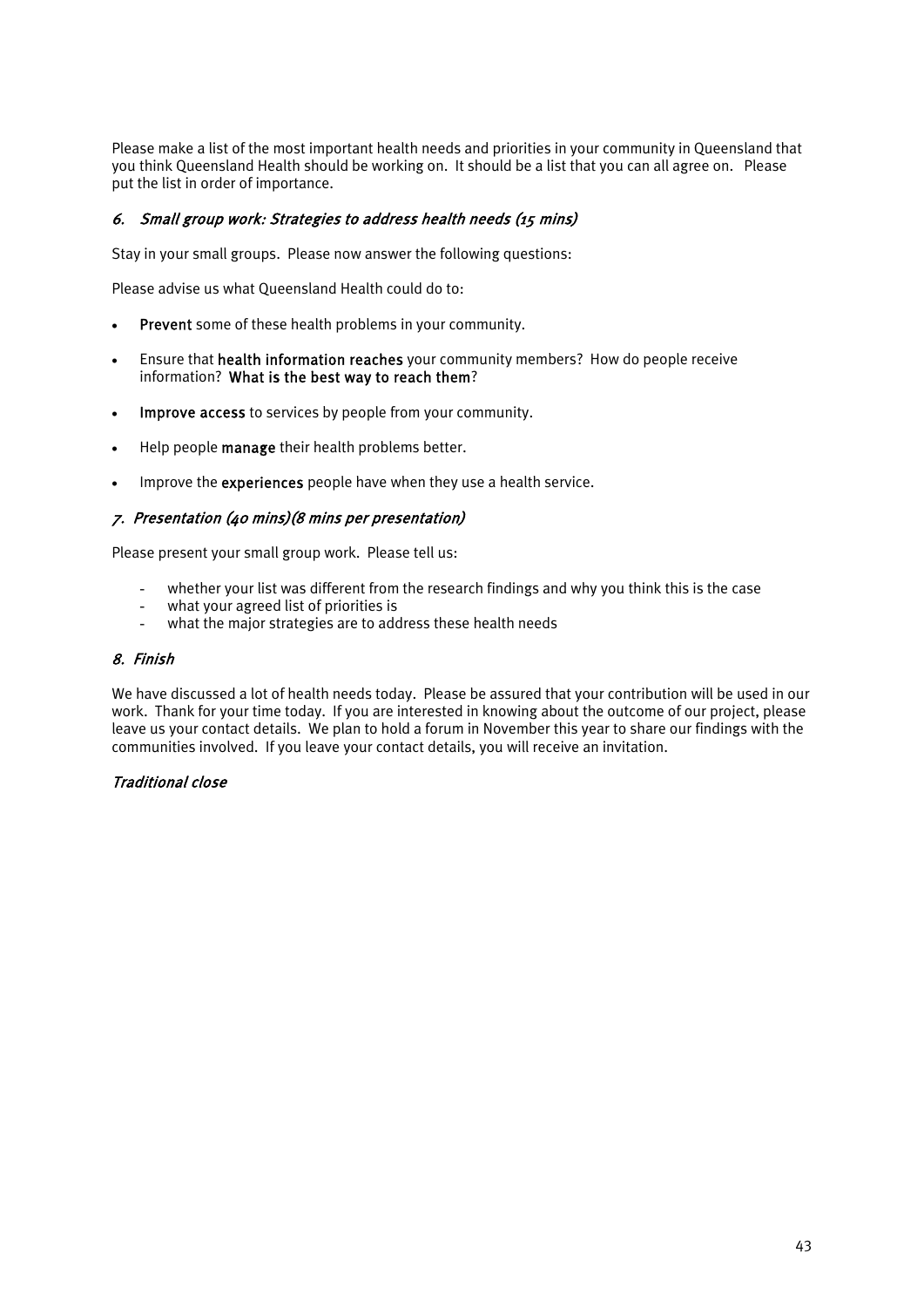# Attachment  $4 -$  Summary of focus group results

Four focus groups involving 45 people were held– six Samoan leaders participated in the leaders' focus group in Brisbane, and 39 community members attended three focus groups in Marsden and Deception Bay.

Across all focus groups, the following health conditions were identified as being prevalent in the Samoan community in Queensland.

| Identified by all four | <b>Identified by three</b> | <b>Identified by two focus</b> | <b>Identified by one focus</b> |
|------------------------|----------------------------|--------------------------------|--------------------------------|
| focus groups           | focus groups               | groups                         | group                          |
| <b>Diabetes</b>        | Violence and abuse         | Gambling                       | <b>Tuberculosis</b>            |
| (type 2)               | Arthritis                  | Sexual health including        | Disability                     |
| Coronary heart disease | Epilepsy                   | STIs & abortion                | Smoking                        |
| Mental illness         |                            | Migraine                       | Muscle tension                 |
| Asthma                 |                            | <b>Ulcers</b>                  | Snoring                        |
| Obesity                |                            | Alcohol and drug abuse         | Work injuries                  |
| Cancer                 |                            | Ear infection                  | Skin conditions                |
| Gout                   |                            | Dental health                  | Glaucoma                       |
|                        |                            | Gallstones                     | Spinal injuries                |
|                        |                            | Aged care                      | Cellulitis                     |
|                        |                            |                                | Eve infection                  |
|                        |                            |                                | Lupus                          |
|                        |                            |                                | Circumcision                   |
|                        |                            |                                | Pneumonia                      |
|                        |                            |                                | Menstrual pain                 |
|                        |                            |                                | <b>Bladder infection</b>       |
|                        |                            |                                | Stroke                         |
|                        |                            |                                | Cramps                         |
|                        |                            |                                | Iron deficiency                |
|                        |                            |                                | Hay fever                      |
|                        |                            |                                |                                |

The focus groups were also asked to comment on the Queensland health system and the interaction between Samoans and the health system. Many barriers and problems were identified. These are summarised below:

| Identified by all four                                                                                                                                                           | Identified by three                                                                                                                 | <b>Identified by two focus</b>                                                  | Identified by one focus |
|----------------------------------------------------------------------------------------------------------------------------------------------------------------------------------|-------------------------------------------------------------------------------------------------------------------------------------|---------------------------------------------------------------------------------|-------------------------|
| focus groups                                                                                                                                                                     | focus groups                                                                                                                        | groups                                                                          | group                   |
| Lack of culturally tailored<br>health promotion<br>Economic barriers to<br>health<br>Cultural reluctance to<br>seek help<br>Low health literacy<br><b>Communication barriers</b> | Lack of Pacific dedicated<br>programs and services<br>Lack of community<br>engagement<br>Lack of cultural<br>competency in services | Lack of Pacific health<br>workers<br>General dissatisfaction<br>(waiting times) | Discrimination          |

Finally, focus group participants were asked to make recommendations or suggest strategies for remedying the problems identified. These are summarised below: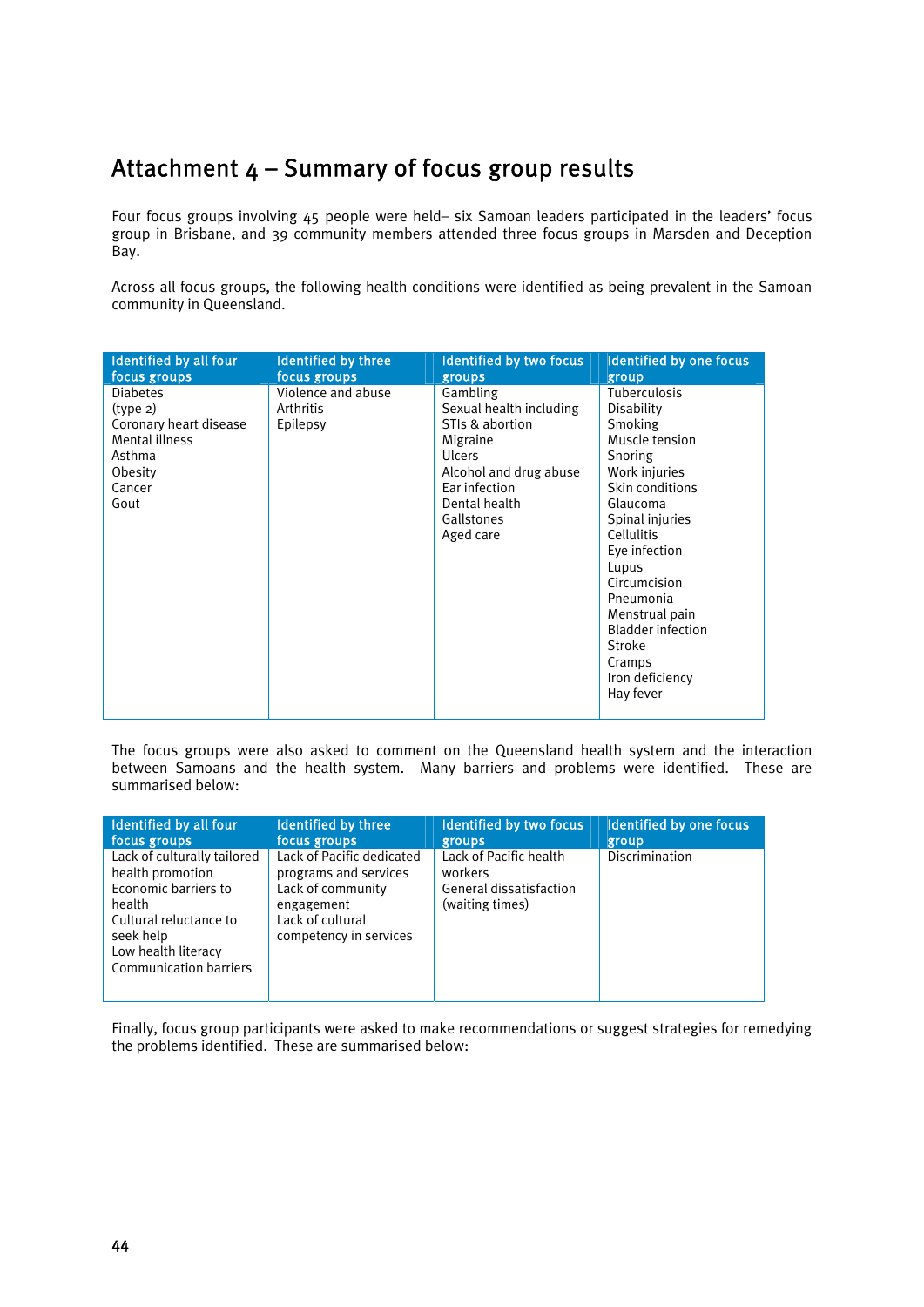| Identified by all four                                                                                                                              | <b>Identified by three</b>                                                                                                                      | <b>Identified by two focus</b> | Identified by one focus                                                                                                                                |
|-----------------------------------------------------------------------------------------------------------------------------------------------------|-------------------------------------------------------------------------------------------------------------------------------------------------|--------------------------------|--------------------------------------------------------------------------------------------------------------------------------------------------------|
| focus groups                                                                                                                                        | focus groups                                                                                                                                    | groups                         | group                                                                                                                                                  |
| Culturally tailored health<br>promotion<br><b>Dedicated Pacific</b><br>Islander health workers<br>Training, scholarships<br>and upskilling programs | <b>Dedicated Pacific</b><br>programs and services<br><b>Pacific Health Centre</b><br>Interpreter services<br>(need more Samoan<br>interpreters) | Community capacity<br>building | Community engagement<br>Increase cultural<br>competency in services<br>Reduce economic<br>barriers<br>Reduce physical barriers<br>(transport services) |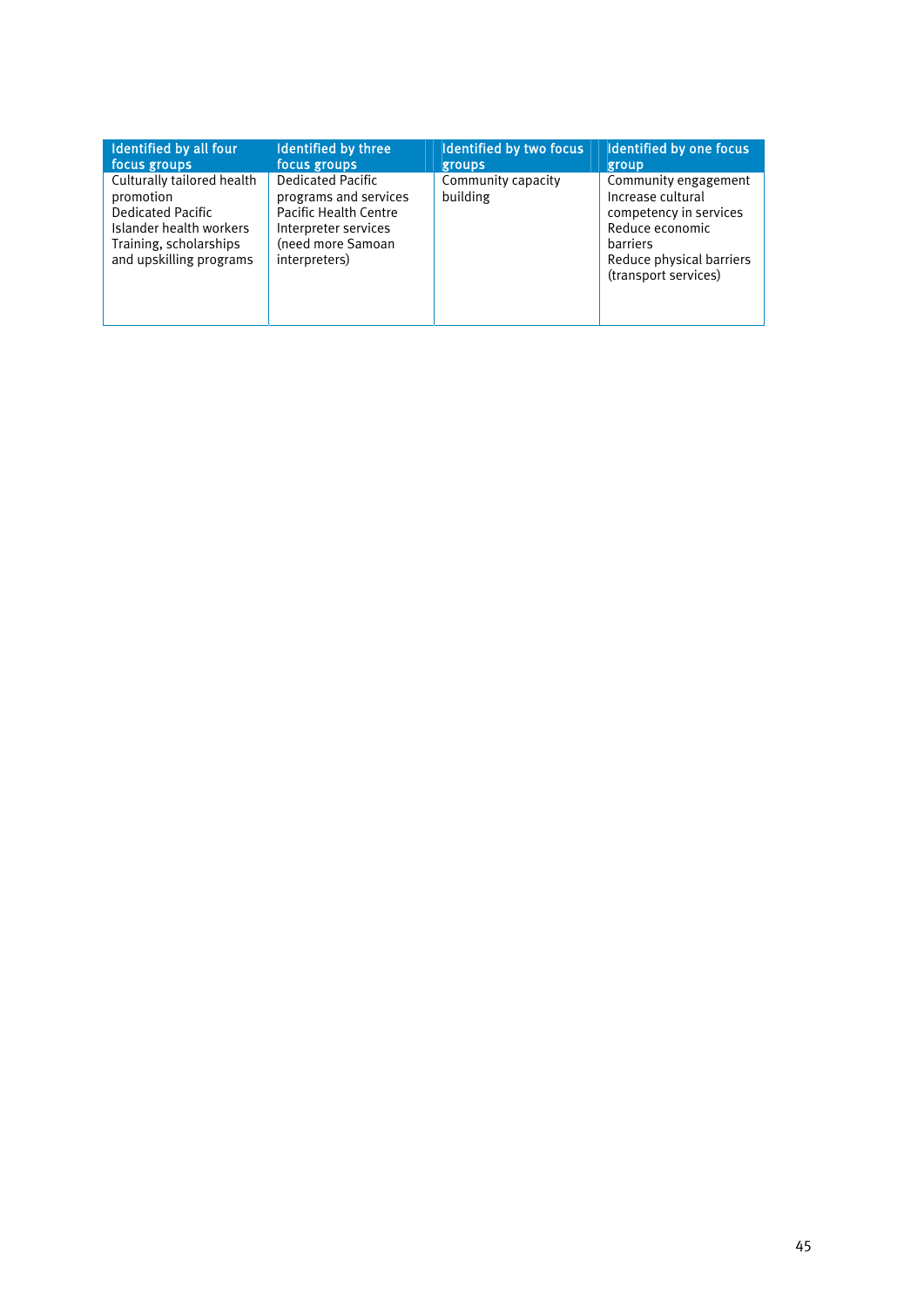# Attachment 5 - Results of survey of health service providers

Health service providers were asked to comment on whether barriers are experienced by Samoan clients in their service; whether they had experienced any difficulties or challenges working with Samoan clients; to rate the frequency they had observed particular health conditions among their Samoan clients (health conditions identified from the literature review); and to suggest the most important health priorities and strategies to improve Samoan health.

The following summary table presents the results of the questionnaire:

| <b>Question</b>                                                             | <b>response</b> |          |
|-----------------------------------------------------------------------------|-----------------|----------|
|                                                                             | Yes             | No       |
| Do you see Samoan patients in your service?                                 | 12              | $\Omega$ |
| In your observation, do Samoan patients experience:<br>- language barriers? | 9               |          |
| -problems of literacy                                                       |                 |          |
| -non-attendance or drop out of using service?                               | 12              | ∩        |
| Do you experience any difficulties or challenges in:<br>-communication?     | 9               |          |
| -cultural understanding?                                                    | 10              |          |
| -developing rapport or engagement?                                          | 10              | っ        |

| Please rate the frequency you have observed the following issues: | often    | some-<br>times | never          |
|-------------------------------------------------------------------|----------|----------------|----------------|
| <b>Diabetes</b>                                                   |          | 1              | 2              |
| Cardiovascular disease                                            | 8        | $\overline{2}$ | $\overline{2}$ |
| Obesity                                                           | 10       |                |                |
| Asthma                                                            | $\Omega$ | 6              | 6              |
| Family violence                                                   |          | 6              |                |
| Sexually transmitted infections                                   |          | $\overline{2}$ |                |
| Drug and alcohol abuse                                            | っ        |                |                |
| Gambling addiction                                                | O        |                | 8              |
| Mental illness                                                    |          |                |                |

| Major health priorities and problems identified | <b>Frequency</b> |
|-------------------------------------------------|------------------|
| No trust/engagement                             | 6                |
| Very marginalised people and community          | 6                |
| No Pacific Islander workers to work with        | 3                |
| <b>Nutrition issues</b>                         |                  |
| No family support                               |                  |
| Lack mainstream worker understanding            | 3                |
| No dedicated services - 'forgotten people'      | $\overline{2}$   |
| Economic disadvantage                           | $\overline{2}$   |
| Domestic violence                               | $\overline{2}$   |
| Influence of church                             | $\overline{2}$   |
| Very poor compliance                            | $\overline{2}$   |
| <b>Diabetes</b>                                 | $\overline{2}$   |
| Mental health                                   | $\overline{2}$   |
| Child protection & neglect                      | $\mathbf{1}$     |
| Sexual health                                   | $\mathbf{1}$     |
| Skin disorders                                  | $\mathbf{1}$     |
| Health low priority                             | $\mathbf{1}$     |
| Cardiovascular disease                          | $\mathbf{1}$     |
| Obesity                                         | 1                |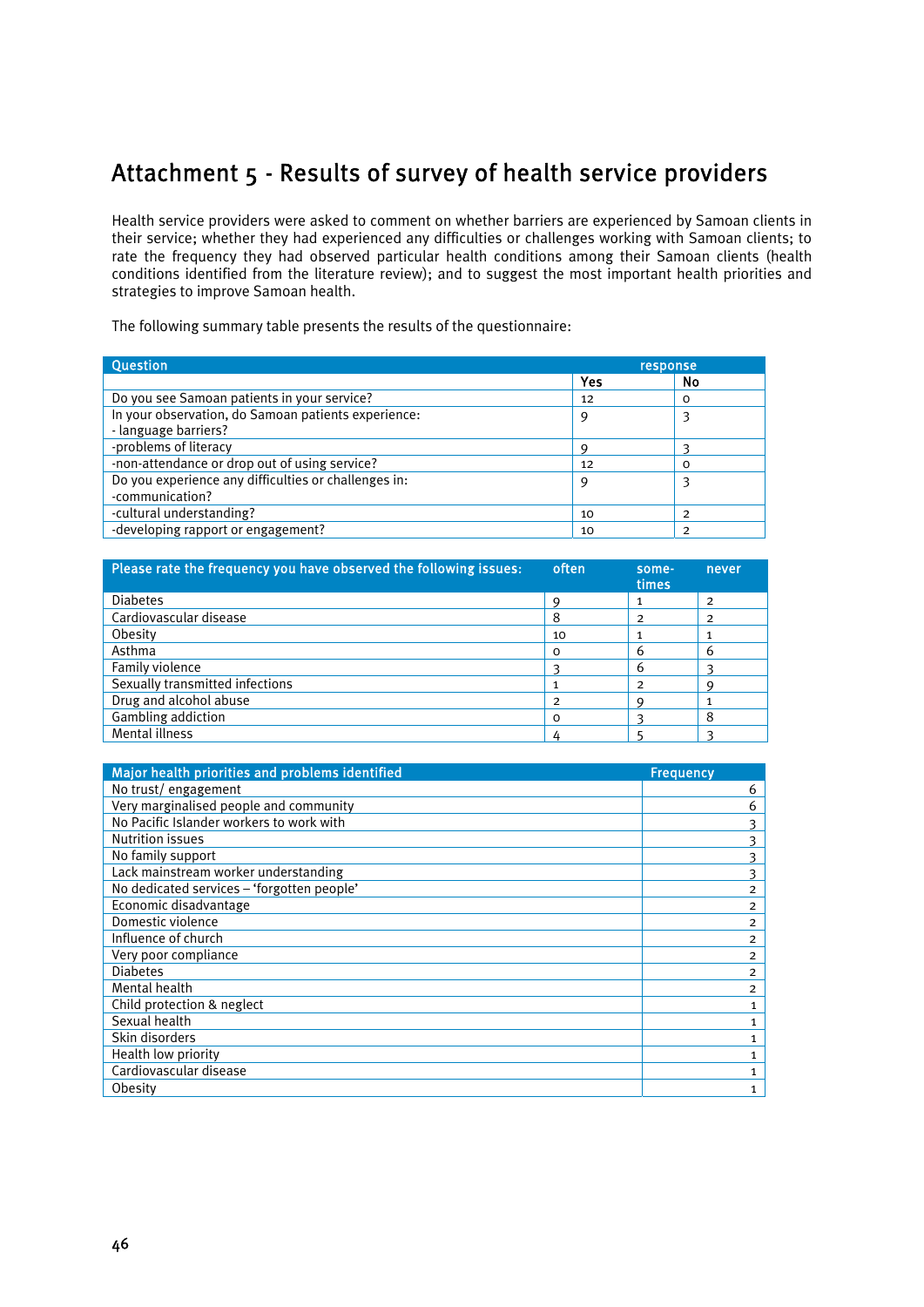| Strategies identified by health service providers to address health priorities | <b>Frequency</b> |
|--------------------------------------------------------------------------------|------------------|
| Pacific Islander workers                                                       | 6                |
| Need Pacific Islander services in community setting like A&TSI services        |                  |
| Culturally appropriate interventions                                           |                  |
| Health promotion/education                                                     |                  |
| Family support services                                                        |                  |
| Girls support                                                                  |                  |
| Youth services in economically disadvantages areas                             |                  |
| Samoan resources                                                               |                  |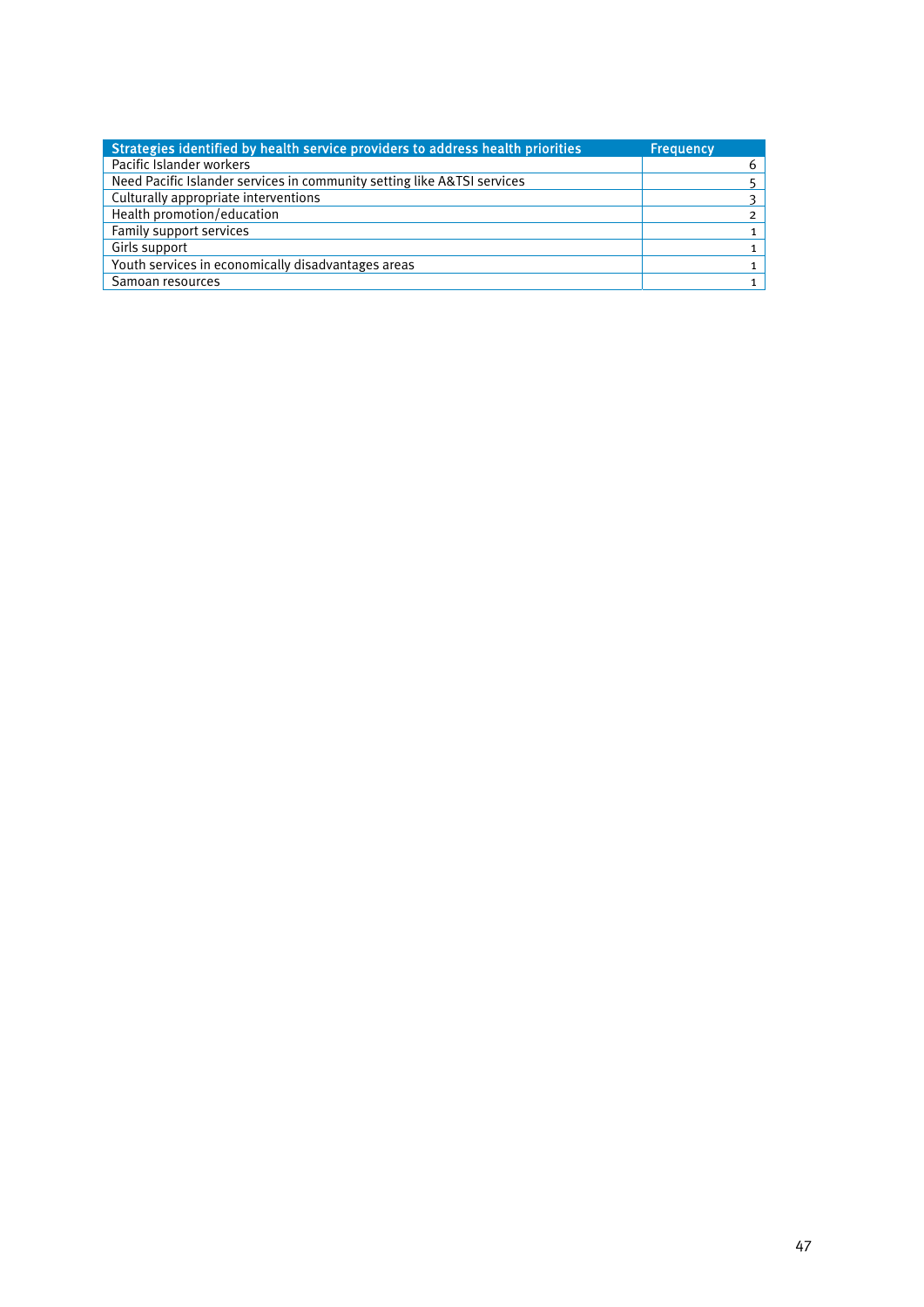# Attachment 6 – Standards for Statistics on Cultural and Language Diversity

The Australian Bureau of Statistics Statistical Concepts Library provides authoritative information about the concepts, sources, methods and classifications underlying Australian official statistics. The Standards for Statistics on Cultural and Language Diversity<sup>56</sup> identifies three 'minimum core set' items that measure cultural and linguistic diversity (CALD) and an additional eight standard indicators.

The Minimum Core Set of Cultural and Language Indicators consists of the following four indicators:

- Country of Birth of Person
- Main Language Other Than English Spoken at Home
- Proficiency in Spoken English
- Indigenous Status

The Standard Set of Cultural and Language Indicators is as follows:

- Country of Birth of Person
- Main Language Other Than English Spoken at Home
- Proficiency in Spoken English
- Indigenous Status
- **Ancestry**
- Country of Birth of Father
- Country of Birth of Mother
- First Language Spoken
- Languages Spoken at Home
- Main Language Spoken at Home
- Religious Affiliation
- Year of Arrival in Australia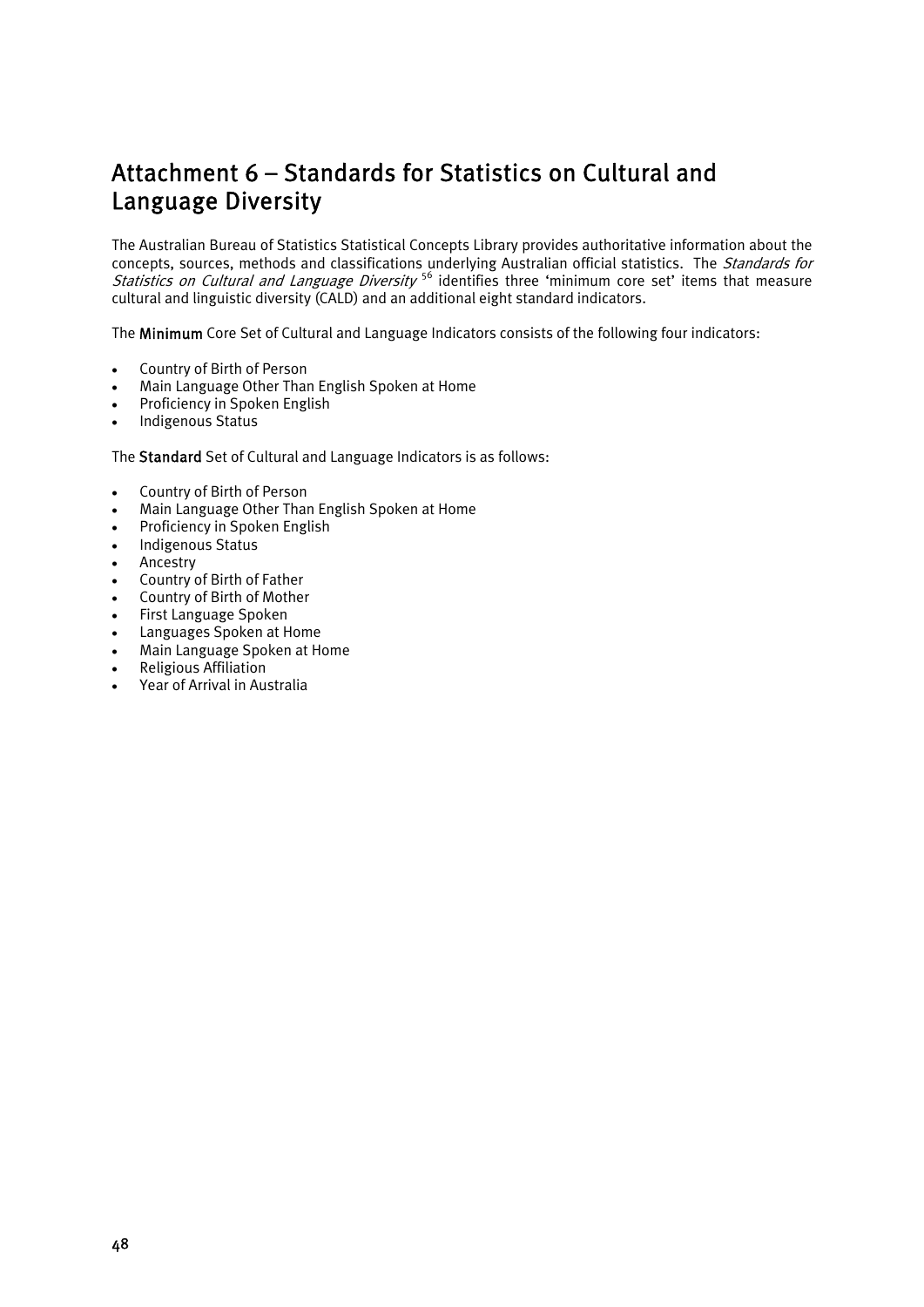# **References**

- 1. Capstick S, Norris P, Sopoaga F, Tobata W. Relationships between health and culture in Polynesia a review. Social science and medicine 2009;68:1341-1348.
- 2. Australian Bureau of Statistics. National Health Survey 2007-08: summary of results. Australian Bureau of Statistics,: Canberra; 2009. http://www.ausstats.abs.gov.au/ausstats/subscriber.nsf/0/9FD6625F3294CA36CA25761C0019D DC5/\$File/43640\_2007-2008%20(reissue).pdf.
- 3. Australian Bureau of Statistics. Health literacy, Australia. Australian Bureau of Statistics: Canberra; 2008. http://www.ausstats.abs.gov.au/Ausstats/subscriber.nsf/0/73ED158C6B14BB5ECA2574720011A
- B83/\$File/42330\_2006.pdf. 4. Australian Bureau of Statistics. Australian Social Trends-Data cube. Australian Bureau of Statistics: Canberra; 2007.
- 5. Australian Bureau of Statistics. Census of Population and Housing 2006. Australian Bureau of Statistics: Canberra; 2008.
- 6. Department of Immigration and Citizenship. Community information summary Samoa-born; undated.
- 7. Department of Immigration and Citizenship. The people of Queensland statistics from the 2006 Census. Department of Immigration and Citizenship,; 2008. http://www.multicultural.qld.gov.au/services-resources/documents/People-of-QLD-Publication-Vol-1.pdf.
- 8. Department of the Prime Minister and Cabinet. A Stronger, Fairer Australia National Statement on Social Inclusion. Department of the Prime Minister and Cabinet: Canberra: 2009. http://www.socialinclusion.gov.au/Resources/Documents/ReportAStrongerFairerAustralia.pdf.
- 9. Haski-Leventhal DD. Addressing social disadvantage through volunteering. Centre for Social Impact, University of New South Wales: Sydney; 2009. http://www.socialinclusion.gov.au/Documents/AddressingSocialDisadvantagethroughVolunteerin g.pdf.
- 10. Department of Immigration and Citizenship. Community information summary Papua New Guineaborn. In: Citizenship DoIa, ed: Commonwealth of Australia; undated.
- 11. Tamasese K, Peteru C, Waldegrave C, Bush A. Ole taeao afua, the new morning: a qualitative investigation into Samoan perspectives on mental health and culturally appropriate services. Australian & New Zealand Journal of Psychiatry 2005;39:300-309.
- 12. Sobralske M. Guest editorial. Olakino Maika'i: health care in Pacific Island culture. Journal of the American Academy of Nurse Practitioners 2006;18:81-82.
- 13. Queensland Health, The University of Queensland. Cultural Diversity A Guide for Health Professionals - Samoan and Tongan profile. Queensland Health: Brisbane; 1998. http://www.health.qld.gov.au/multicultural/health\_workers/cultdiver\_guide.asp.
- 14. McDowell A, Bond M. Body image differences among Malay, Samoan and Australian women. Asia Pacific Journal of Clinical Nutrition 2006;15:201-207.
- 15. Berry JW. Immigration, Acculturation, and Adaptation. Applied Psychology: an international review 1997;46:5-68.
- 16. Ministry of Health. The health of Pacific peoples. Ministry of Health: Wellington; 2005. http://www.moh.govt.nz/moh.nsf/0/16FD4E63EFA72477CC256FD9000FDC48/\$File/thehealthofp acificpeoples.pdf.
- 17. Queensland Health. *Perinatal statistics*. Health Statistics Centre, Centre for Healthcare Improvement, Queensland Health: Brisbane; 2009.
- 18. Public Health Information Development Unit. Atlas of avoidable mortality in Australia and New Zealand. The University of Adelaide: Adelaide; 2006.
- 19. Queensland Health. The Health of Queenslanders 2006. Report of the Chief Health Officer,. Queensland Health: Brisbane; 2006.
- http://www.health.qld.gov.au/cho\_report\_2006/documents/32048.pdf. 20. National Preventative Health Taskforce. Australia: the healthiest country by 2020 A discussion
- paper. Australian Government National Preventative Health Taskforce: Canberra; 2008.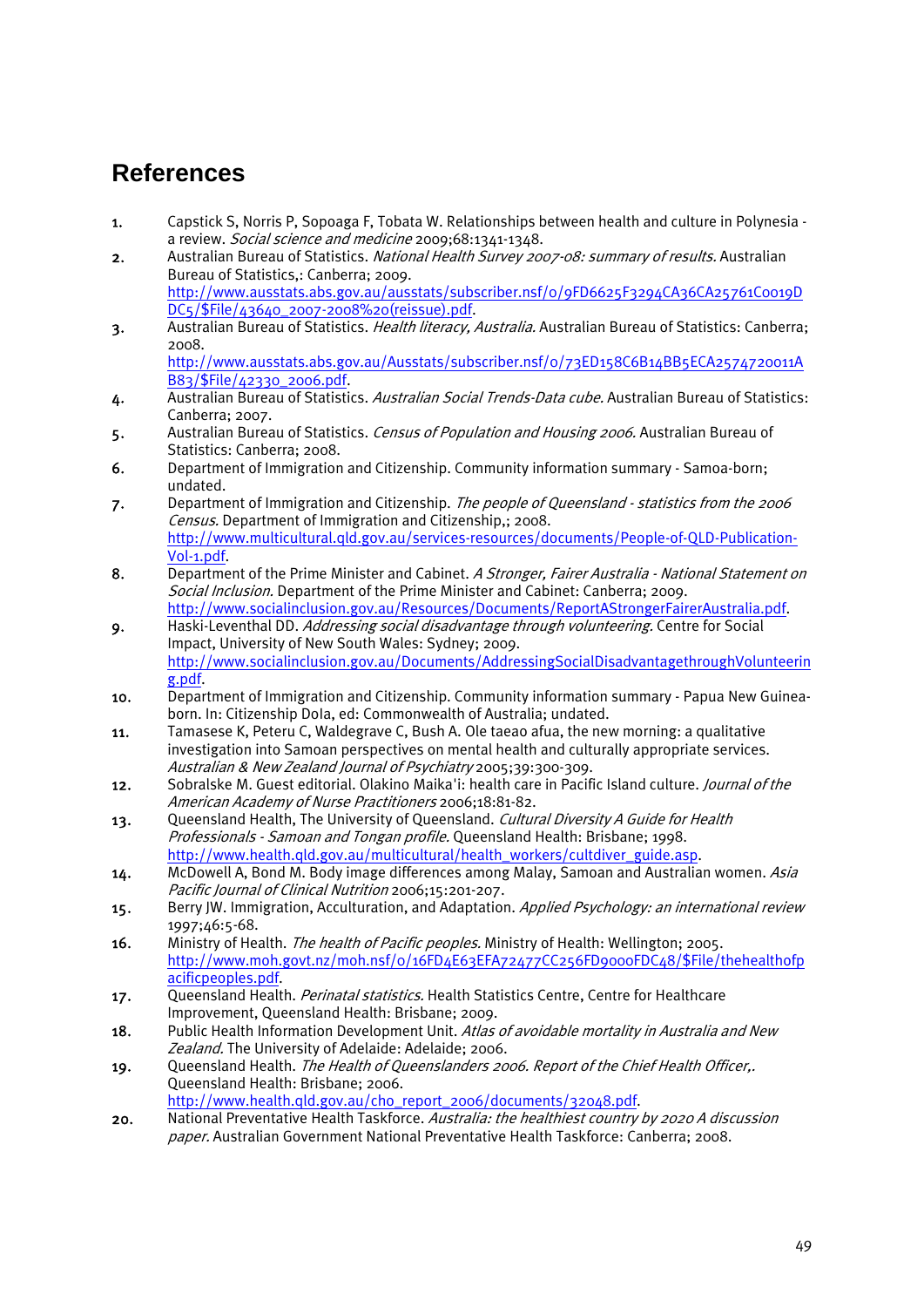http://www.health.gov.au/internet/preventativehealth/publishing.nsf/Content/A06C2FCF439ECD A1CA2574DD0081E40C/\$File/discussion-28oct.pdf.

- 21. Australian Institute of Health and Welfare. Australia's health 2008. Australian Institute of Health and Welfare: Canberra; 2008. http://www.aihw.gov.au/publications/aus/ah08/ah08.pdf.
- 22. World Health Organization. Samoa country health information profile; 2008.
- 23. Schaaf D, Scragg R, P. M. Cardiovascular risk factors levels of Pacific people in a New Zealand multicultural workforce. New Zealand Medical Journal 2000;113:3-5.
- 24. Ministry of Health. A portrait of health key results of the 2006/07 New Zealand Health Survey. In: Health Mo, ed: Ministry of Health; 2007.
- 25. Mishra SI, Osann K, PH. L. Prevalence and predictors of smoking behavior among Samoans in three geographical regions. Ethnicity and Disease 2005;15:305-315.
- 26. National Health and Medical Research Council. Australian alcohol guidelines: health risks and benefits. National Health and Medical Research Council: Canberra; 2001.
- 27. Queensland Health. The Health of Queenslanders 2008: Prevention of Chronic Disease. Second Report of the Chief Health Officer Queensland, . Queensland Health: Brisbane; 2008.
- 28. Australian Bureau of Statistics. National Health Survey 2007-08, chapter 2 Socioeconomic characteristics. Australian Bureau of Statistics: Canberra; 2009.
- 29. Davis J, Busch J, Hammatt Z, Novotny R, Harrigan R, Grandinetti A, et al. The relationship between ethnicity and obesity in Asian and Pacific Islander Populations: a literature review. Ethnicity and Disease 2004;14:111-118.
- 30. Victorian Government Department of Health. The factors affecting health and wellbeing; 2009.
- 31. Novak B. Ethnic-specific health needs assessment for Pacific people in Counties Manukau. Counties Manukau District Health Board: Manukau; 2007.
- 32. Samoa Ministry of Health. STI/HIV Ante natal clinic STI survey, Apia, Samoa. Ministry of Health, Samoa: Apia; 2000. http://www.wpro.who.int/NR/rdonlyres/31F4B939-F764-45E1-BEA9- C28DB1B567A4/0/AntenatalClinicSTISurvey\_SMA\_2000.pdf.
- 33. Schmidt L. Barriers and enablers for parents/carers accessing age appropriate funded immunisation for their children from Samoan, Tongan and Cook Islands and Maori backgrounds. Griffith University and Queensland Health: Logan; 2010.
- 34. Booth H. Pacific island suicide in comparative perspective. Journal of Biosocial Science 1999;31:433-448.
- 35. MA Oakley Browne JW, KM Scott (eds),. Te Rau Hinengaro: The New Zealand Mental Health Survey. Ministry of Health; 2006. http://www.moh.govt.nz/moh.nsf/pagesmh/5223/\$File/mental-healthsurvey.pdf.
- 36. World Health Organization. WHO Multi-country study on women's health and domestic violence against women. World Health Organization; 2005.
- 37. Ministry of Pacific Island Affairs. Sexual Violence and Pacific Communities Scoping Report. Ministry of Pacific Island Affairs: Auckland; 2008. http://www.mpia.govt.nz/resources/pdfs/Sexual%20Violence%20and%20Pacific%20Communitie s%20Scoping%20Report%20FINAL.pdf.
- 38. Queensland Transcutural Mental Health Centre. Promoting Stronger Families "Fausia O Aiga Ia Mautu" Family violence prevention in the Samoan community. Queensland Health; 2006.
- 39. Commission on Social Determinants of Health. Closing the gap in a generation: health equity through action on the social determinants of health. Final Report of the Commission on Social Determinants of Health. World Health Organisation: Geneva; 2008. http://whqlibdoc.who.int/publications/2008/9789241563703\_eng.pdf.
- 40. National Health and Medical Research Council. Cultural competency in health: a guide for policy, partnerships and participation. National Health and Medical Research Council; 2006.
- 41. Acevedo-Garcia D, Osypuk T, McArdle N, Williams D. Towards a policy-relevant analysis of geographic and racial/ethnic disparities in child health. Health Affairs 2008;27:321-333.
- 42. Gehlert S, Sohmer D, Sacks T, Mininger C, McClintock M, Olopade O. Targeting Health Disparities: A Model Linking Upstream Determinants To Downstream Interventions. Health Aff 2008;27:339-349.
- 43. Currie G. Australian Urban Transport and Social Disadvantage. Australian Economic Review 2009;42:201-208.
- 44. Rashid K, Yigitcanlar T, Bunker J. Transportation disadvantage determination framework: spacetime organisation measure in determining transporation disadvantage. The Second Infrastructure Theme Postgraduate Conference: Conference Proceedings. Brisbane: Queensland University of Technology; 2009.